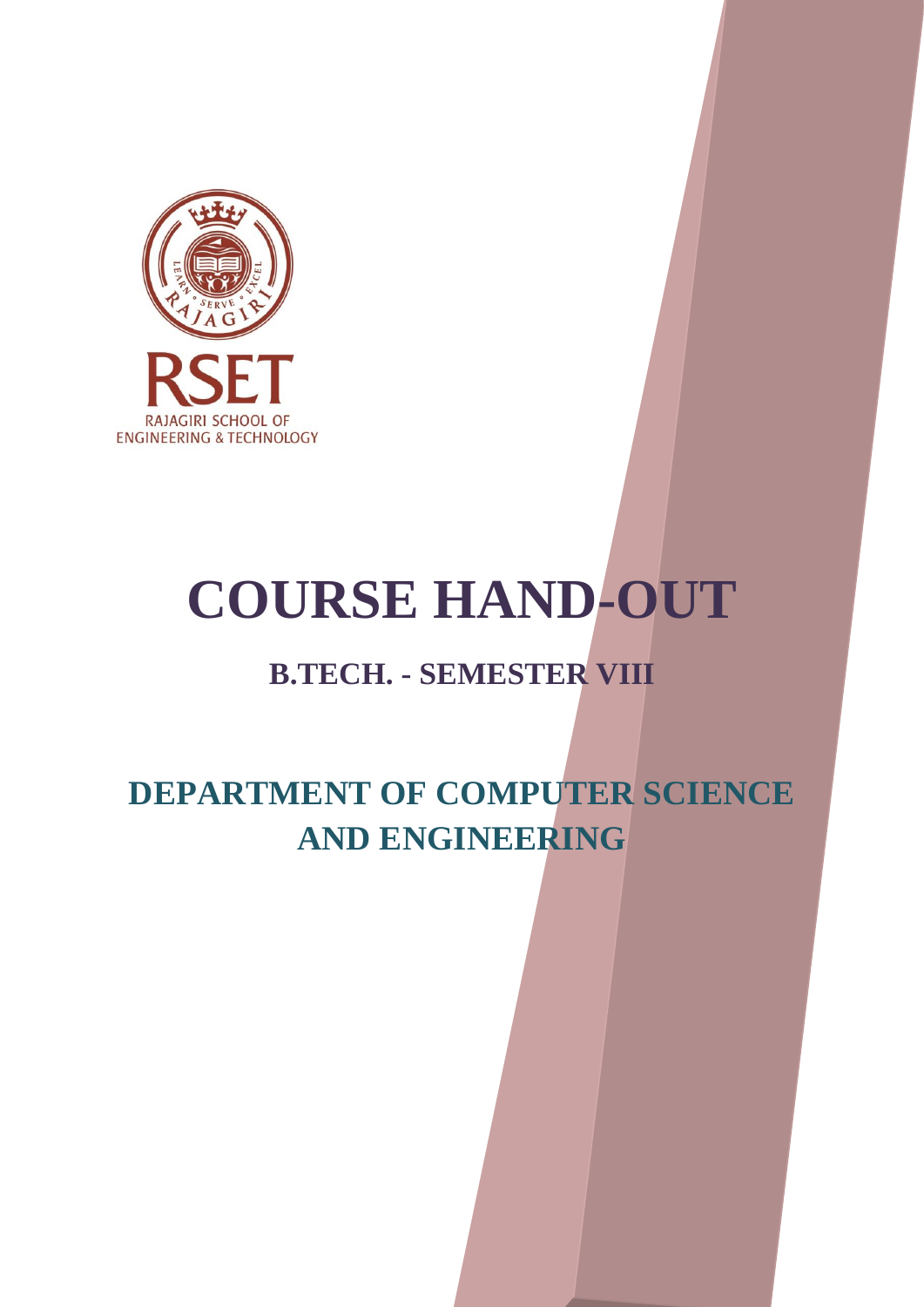# **RAJAGIRI SCHOOL OF ENGINEERING AND TECHNOLOGY (RSET)**

# **VISION**

TO EVOLVE INTO A PREMIER TECHNOLOGICAL AND RESEARCH INSTITUTION, MOULDING EMINENT PROFESSIONALS WITH CREATIVE MINDS, INNOVATIVE IDEAS AND SOUND PRACTICAL SKILL, AND TO SHAPE A FUTURE WHERE TECHNOLOGY WORKS FOR THE ENRICHMENT OF MANKIND

# **MISSION**

TO IMPART STATE-OF-THE-ART KNOWLEDGE TO INDIVIDUALS IN VARIOUS TECHNOLOGICAL DISCIPLINES AND TO INCULCATE IN THEM A HIGH DEGREE OF SOCIAL CONSCIOUSNESS AND HUMAN VALUES, THEREBY ENABLING THEM TO FACE THE CHALLENGES OF LIFE WITH COURAGE AND CONVICTION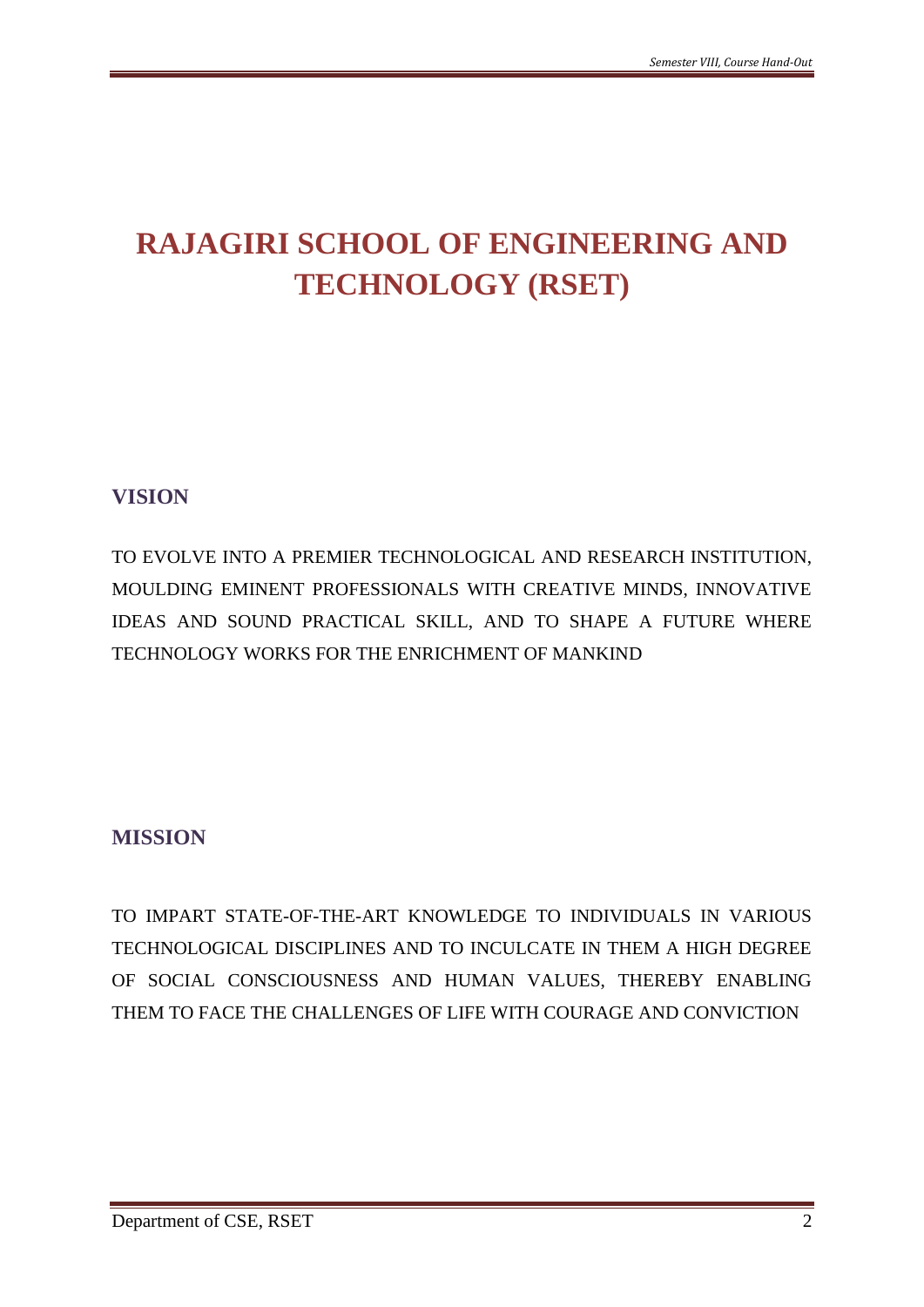# **DEPARTMENT OF COMPUTER SCIENCE AND ENGINEERING (CSE), RSET**

# **VISION**

TO BECOME A CENTRE OF EXCELLENCE IN COMPUTER SCIENCE & ENGINEERING, MOULDING PROFESSIONALS CATERING TO THE RESEARCH AND PROFESSIONAL NEEDS OF NATIONAL AND INTERNATIONAL ORGANIZATIONS.

# **MISSION**

TO INSPIRE AND NURTURE STUDENTS, WITH UP-TO-DATE KNOWLEDGE IN COMPUTER SCIENCE & ENGINEERING, ETHICS, TEAM SPIRIT, LEADERSHIP ABILITIES, INNOVATION AND CREATIVITY TO COME OUT WITH SOLUTIONS MEETING THE SOCIETAL NEEDS.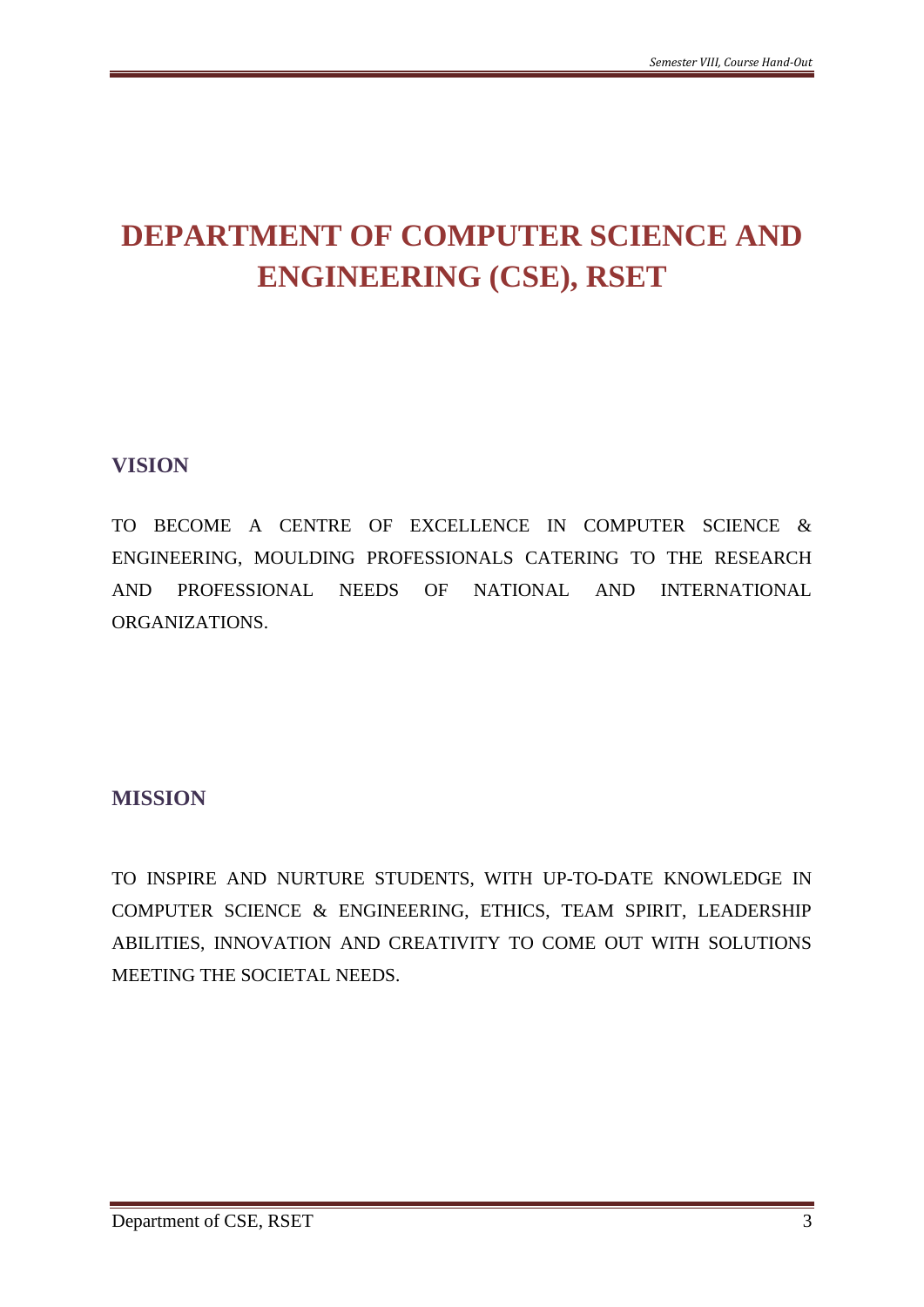# **B.TECH PROGRAMME**

# **PROGRAMME EDUCATIONAL OBJECTIVES (PEOs)**

- **1.** Graduates shall have up-to-date knowledge in Computer Science & Engineering along with interdisciplinary and broad knowledge on mathematics, science, management and allied engineering to become computer professionals, scientists and researchers.
- **2.** Graduates shall excel in analysing, designing and solving engineering problems and have life-long learning skills, to develop computer applications and systems, resulting in the betterment of the society.
- **3.** Graduates shall nurture team spirit, ethics, social values, skills on communication and leadership, enabling them to become leaders, entrepreneurs and social reformers.

# **PROGRAMME OUTCOMES (POs)**

Graduates will be able to achieve

- **a.** An ability to apply mathematical foundations, algorithmic principles, and computer science theory in the modelling and design of computer-based systems.
- **b.** An ability to identify, analyse, formulate and solve technical problems by applying principles of computing and mathematics relevant to the problem.
- **c.** An ability to define the computing requirements for a technical problem and to design, implement and evaluate a computer-based system, process or program to meet desired needs.
- **d.** An ability to learn current techniques, skills and modern engineering tools necessary for computing practice.
- **e.** An ability to carry out experiments, analyse results and to make necessary conclusions.
- **f.** An ability to take up multidisciplinary projects and to carry out it as per industry standards.
- **g.** An ability to take up research problems and apply computer science principles to solve them leading to publications.
- **h.** An ability to understand and apply engineering solutions in a global and social context.
- **i.** An ability to understand and practice professional, ethical, legal, and social responsibilities as a matured citizen.
- **j.** An ability to communicate effectively, both written and oral, with a range of audiences.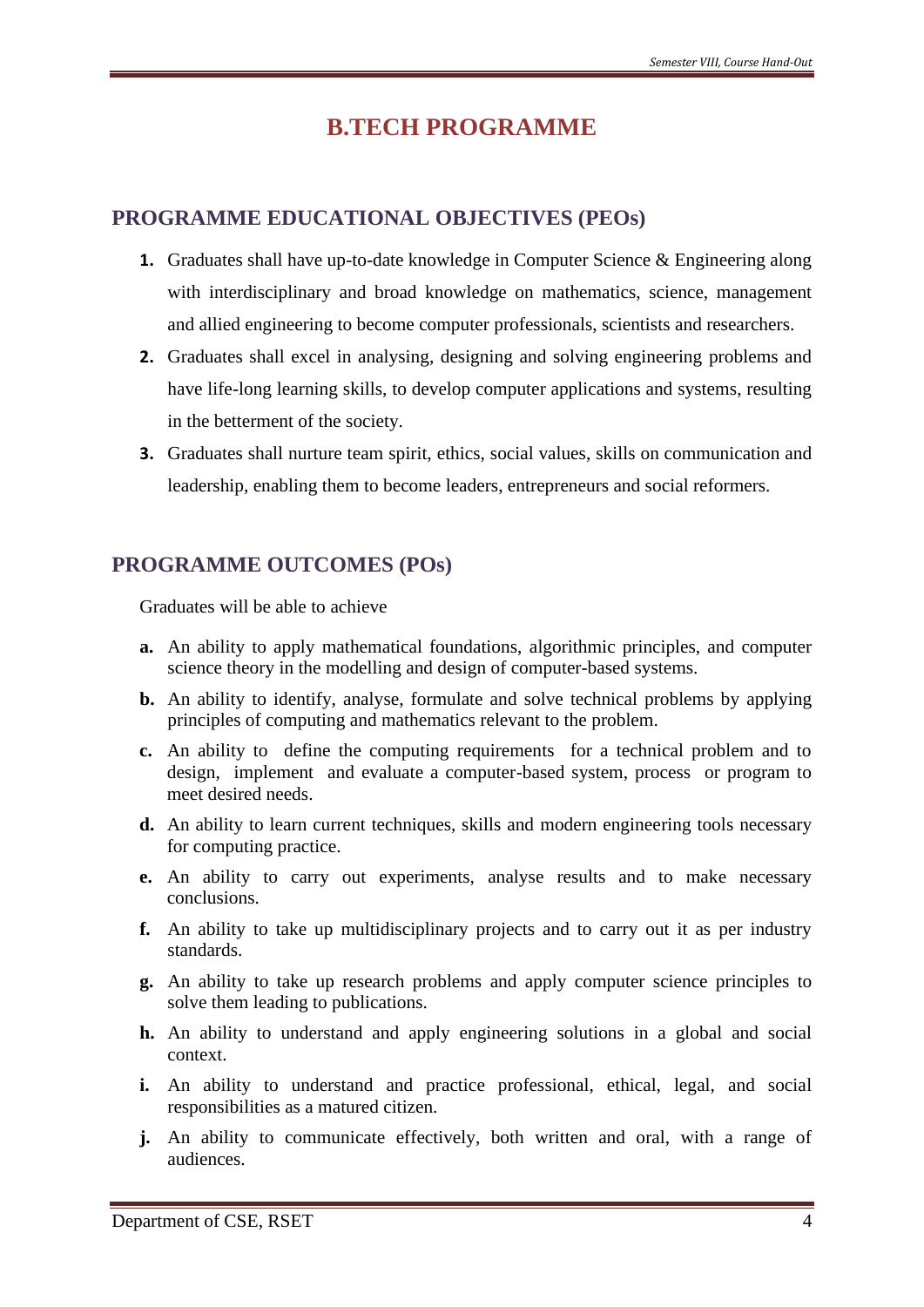- **k.** An ability to engage in life-long learning and to engage in continuing professional development.
- **l.** An ability to cultivate team spirit and to develop leadership skills thereby moulding future entrepreneurs.

# **INDEX**

| SCHEME: B.TECH. 8TH SEMESTER             | 6  |
|------------------------------------------|----|
| CS402 Data Mining and Ware Housing       | 7  |
| <b>COURSE INFORMATION SHEET</b>          | 7  |
| CS404 Embedded Systems                   | 14 |
| <b>COURSE INFORMATION SHEET</b>          | 14 |
| CS464 Artificial Intelligence            | 21 |
| <b>COURSE INFORMATION SHEET</b>          | 21 |
| <b>CS468 Cloud Computing</b>             | 25 |
| <b>COURSE INFORMATION SHEET</b>          | 25 |
| CS472 Principles of Information Security | 29 |
| <b>COURSE INFORMATION SHEET</b>          | 29 |
| CS492 Project                            | 34 |
| <b>COURSE INFORMATION SHEET</b>          | 34 |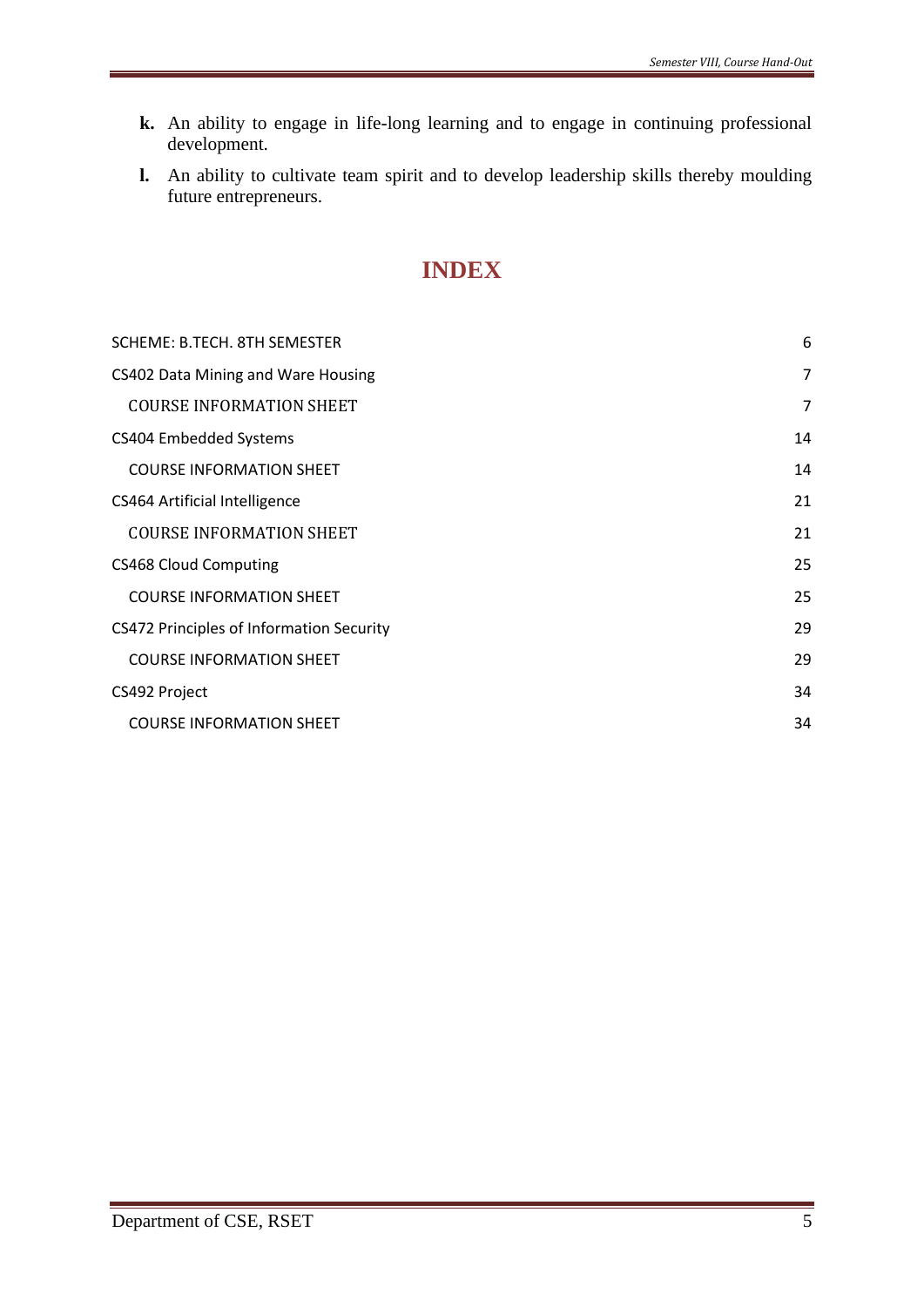# <span id="page-5-0"></span>**SCHEME: B.TECH. 8TH SEMESTER**

(Computer Science & Engineering)

Kerala Technological University Revised Scheme for B.Tech. Syllabus Revision 2015

| Course Code<br>Course Name   |                                        | $L-T-P$     | Credits | Exam Slot |
|------------------------------|----------------------------------------|-------------|---------|-----------|
| CS402                        | Data Mining and<br><b>Ware Housing</b> | $3 - 0 - 0$ | 3       | Α         |
| Embedded<br>CS404<br>Systems |                                        | $3 - 0 - 0$ |         | В         |
|                              | Elective 4                             | $3 - 0 - 0$ |         |           |
|                              | Elective 5 (Non<br>Departmental)       | $3 - 0 - 0$ | 3       | D         |
| CS492                        | Project                                | $0 - 1 - 4$ | 6       |           |

**Total Credits = 18 Hours: 30**

# **Cumulative Credits= 180**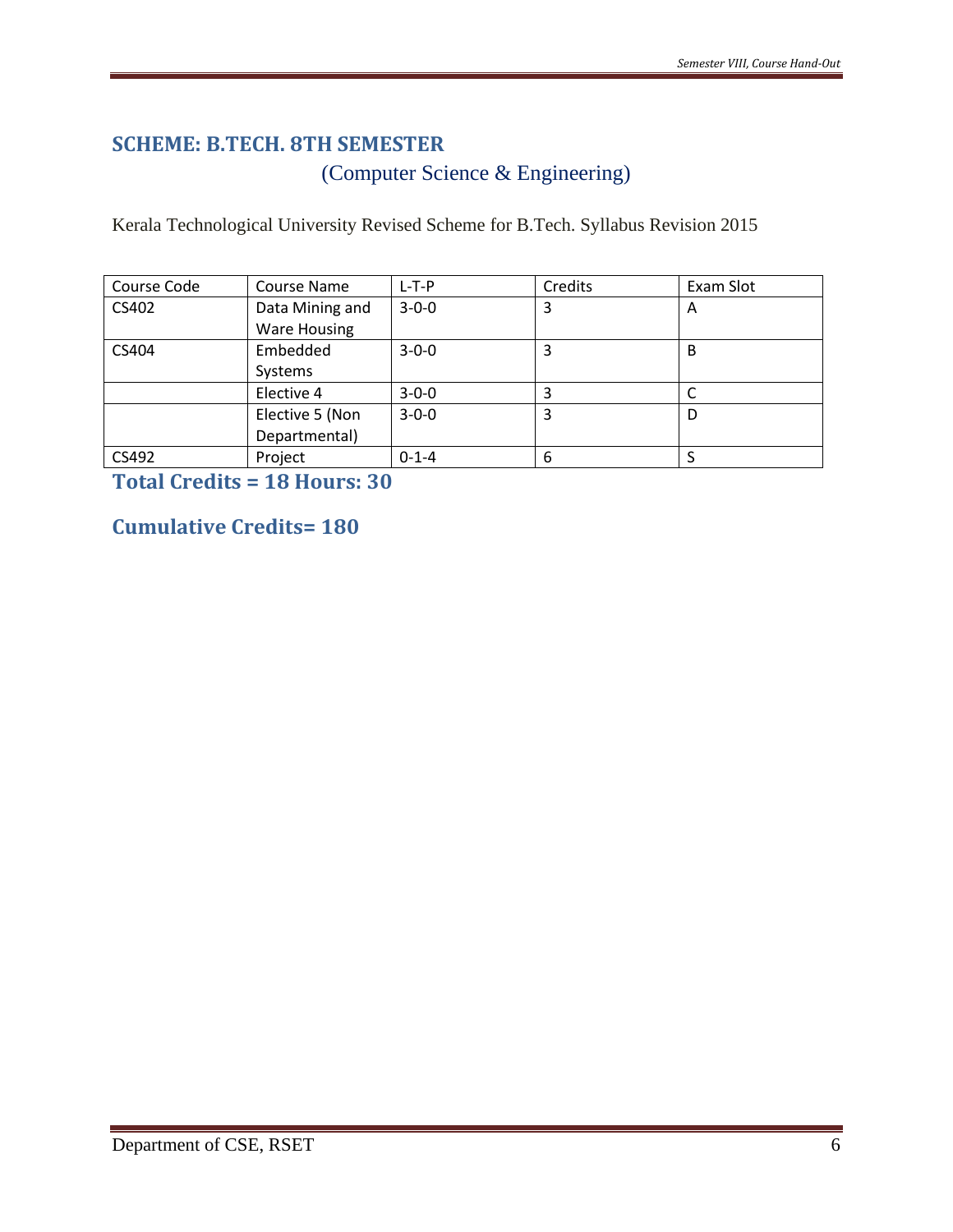# **CS402 Data Mining and Ware Housing**

# <span id="page-6-0"></span>**COURSE INFORMATION SHEET**

<span id="page-6-1"></span>

| PROGRAMME: COMPUTER SCIENCE AND        | DEGREE: BTECH (MARCH - JUNE 2022)   |
|----------------------------------------|-------------------------------------|
| <b>ENGINEERING</b>                     |                                     |
| <b>COURSE: DATA MINING AND</b>         | <b>SEMESTER: VIII CREDITS: 3</b>    |
| <b>WAREHOUSING</b>                     |                                     |
| <b>COURSE CODE: CS402</b>              | <b>COURSE TYPE:CORE</b>             |
| REGULATION:2016                        |                                     |
| <b>COURSEAREA/DOMAIN: DATA SCIENCE</b> | <b>CONTACT HOURS: 3 hours/week.</b> |
| CORRESPONDING LAB COURSE CODE (IF      | <b>LAB COURSE NAME:NIL</b>          |
| ANY):NIL                               |                                     |

## **SYLLABUS:**

| <b>MODULE</b> | <b>DETAILS</b>                                                               | <b>HOURS</b>   |
|---------------|------------------------------------------------------------------------------|----------------|
| I             | Data Mining:- Concepts and Applications, Data Mining Stages, Data            | 6              |
|               | Mining Models, Data Warehousing (DWH) and On-Line Analytical                 |                |
|               | (OLAP), Need for Data Warehousing,<br>Processing<br>Challenges,              |                |
|               | Application of Data Mining Principles, OLTP Vs DWH, Applications of          |                |
|               | <b>DWH</b>                                                                   |                |
| $\mathbf{I}$  | Data Preprocessing: Data Preprocessing Concepts, Data Cleaning, Data         | 6              |
|               | integration and transformation, Data Reduction, Discretization and           |                |
|               | concept hierarchy.                                                           |                |
| $\rm III$     | Classification Models: Introduction to Classification and Prediction,        | 6              |
|               | Issues regarding classification and prediction, Decision Tree-ID3, C4.5,     |                |
|               | Naive Bayes Classifier.                                                      |                |
| IV            | Rule based classification- 1R. Neural Networks-Back propagation.             | 6              |
|               | Support Vector Machines, Lazy Learners-K Nearest Neighbor Classifier.        |                |
|               | Accuracy and error Measures- evaluation. Prediction:-Linear Regression       |                |
|               | and Non-Linear Regression.                                                   |                |
| $\mathbf{V}$  | Association Rules Mining: Concepts, Apriori and FP-Growth Algorithm.         | 8              |
|               | Cluster Analysis: Introduction, Concepts, Types of data in cluster analysis, |                |
|               | Categorization of clustering methods. Partitioning method: K-Means and       |                |
|               | K-Medoid Clustering.                                                         |                |
| VI            | Hierarchical Clustering method: BIRCH. Density-Based Clustering -            | $\overline{7}$ |
|               | DBSCAN and OPTICS. Advanced Data Mining Techniques: Introduction,            |                |
|               | Web Mining- Web Content Mining, Web Structure Mining, Web Usage              |                |
|               | Mining. Text Mining. Graph mining: Apriori based approach for mining         |                |
|               | frequent subgraphs. Social Network Analysis:- characteristics of social      |                |
|               | networks. Link mining:- Tasks and challenges.                                |                |
|               | <b>TOTAL HOURS</b>                                                           | 40             |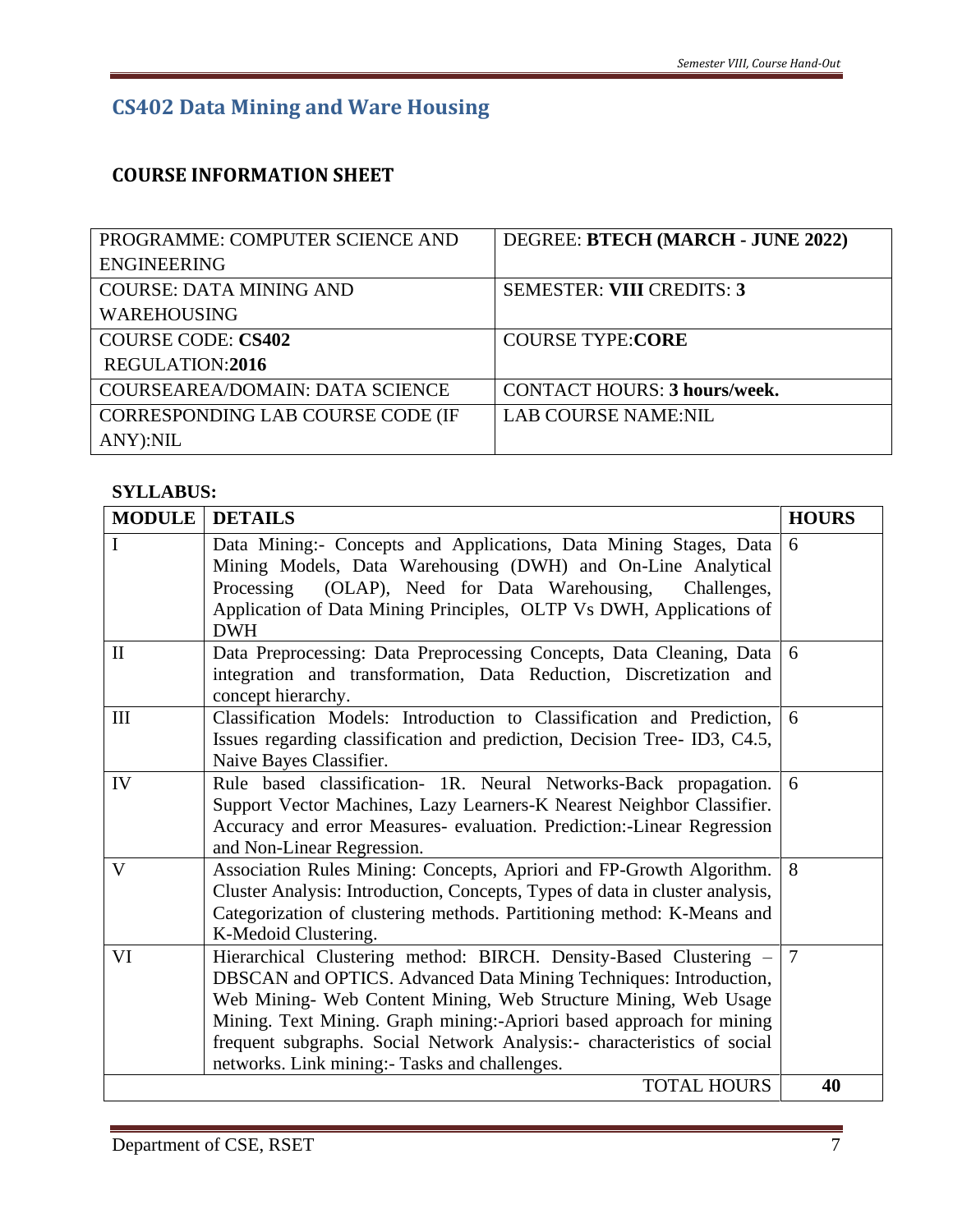## **TEXT/REFERENCE BOOKS:**

| T/R         | <b>BOOK TITLE/AUTHORS/PUBLICATION</b>                                                                    |
|-------------|----------------------------------------------------------------------------------------------------------|
| T           | Dunham M H, "Data Mining: Introductory and Advanced Topics", Pearson Education, New<br>Delhi, 2003. 2015 |
| T           | Jaiwei Han and Micheline Kamber, "Data Mining Concepts and Techniques", Elsevier,<br>2006                |
| $\mathbf R$ | M SudeepElayidom, "Data Mining and Warehousing", 1st Edition, 2015, Cengage Learning<br>India Pvt. Ltd.  |
| $\mathbf R$ | MehmedKantardzic, "Data Mining Concepts, Methods and Algorithms", John Wiley and<br>Sons, USA, 2003.     |
| $\mathbf R$ | Pang-Ning Tan and Michael Steinbach, "Introduction to Data Mining", Addison Wesley,<br>2006              |

## **COURSE PRE-REQUISITES:**

| C.CODE       | <b>COURSE NAME</b>         | <b>DESCRIPTION</b>                        | SEM |
|--------------|----------------------------|-------------------------------------------|-----|
| <b>CS208</b> | Database Management System | Basicknowledgeofdifferenttypesofdatabases |     |
|              |                            |                                           |     |

# **COURSE OBJECTIVES:**

|                        | To introduce the concepts of data Mining and its applications         |
|------------------------|-----------------------------------------------------------------------|
| $\overline{2}$         | To understand investigation of data using practical data mining tool. |
| 3                      | To introduce Association Rules Mining.                                |
| $\boldsymbol{\Lambda}$ |                                                                       |
|                        | To introduce advanced Data Mining                                     |

## **COURSE OUTCOMES:**

| Sl No   | <b>DESCRIPTION</b>                                                                                       | Blooms'<br><b>Taxonomy</b><br><b>Level</b> |
|---------|----------------------------------------------------------------------------------------------------------|--------------------------------------------|
| CS402.1 | Identify the key process of Data mining and Warehousing                                                  | LEVEL 1                                    |
| CS402.2 | Apply appropriate techniques to convert raw data into suitable format<br>for practical data mining tasks | LEVEL <sub>3</sub>                         |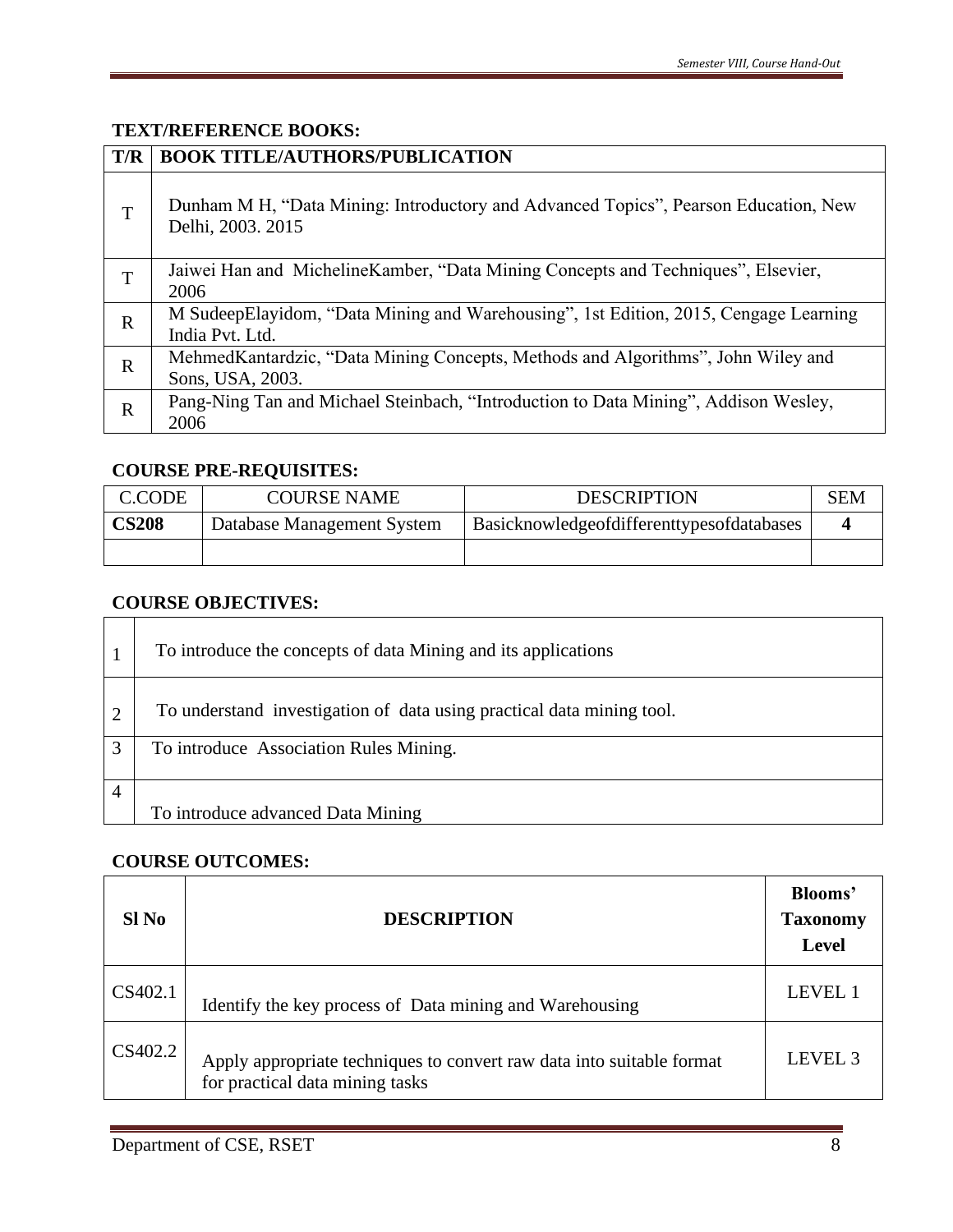| CS402.3 | Analyze and compare various classification algorithms and apply in<br>appropriate domain | LEVEL 4<br>LEVEL 5 |
|---------|------------------------------------------------------------------------------------------|--------------------|
| CS402.4 | Evaluate the performance of various classification methods using<br>performance metrics  | LEVEL 5            |
| CS402.5 | Make use of the concept of association rule mining in real world<br>scenario             | LEVEL 6            |
| CS402.6 | Select appropriate clustering and algorithms for various applications                    | LEVEL 1            |
| CS402.7 | Extend data mining methods to the new domains of data                                    | LEVEL 6            |

# **CO-PO AND CO-PSO MAPPING**

|         | PO <sub>1</sub> | PO2            | PO3            | PO4            | PO <sub>5</sub> | PO6 | PO <sub>7</sub> | PO8   PO9 | PO10 | PO11 | <b>PO12</b> | PSO1 | PSO <sub>2</sub> | $\overline{P}$ |
|---------|-----------------|----------------|----------------|----------------|-----------------|-----|-----------------|-----------|------|------|-------------|------|------------------|----------------|
|         |                 |                |                |                |                 |     |                 |           |      |      |             |      |                  |                |
| CS402.1 | 3               | $\overline{2}$ |                |                |                 |     |                 |           |      |      |             |      |                  |                |
| CS402.2 | 3               | $\overline{2}$ |                |                | ∍               |     | -               |           |      |      |             |      | റ                |                |
| CS402.3 |                 | 3              | $\overline{2}$ |                |                 |     |                 |           |      |      |             |      |                  |                |
| CS402.4 |                 | 3              |                | $\overline{2}$ |                 |     |                 |           |      |      |             |      |                  | 3              |
| CS402.5 |                 |                | $\overline{2}$ |                |                 | 3   |                 |           |      |      |             |      |                  | 3              |
| CS402.6 |                 | $\overline{3}$ |                |                |                 |     | 3               |           |      |      |             |      |                  | 3              |
| CS402.7 |                 |                | 3              |                |                 |     |                 |           |      |      |             |      |                  | $\overline{3}$ |
|         | $\overline{2}$  | 2.6            | 2.33           | 1.66           | 2               | 3   | 3               |           |      |      |             |      | $\mathcal{D}$    | $\overline{2}$ |

# **GAPS IN THE SYLLABUS - TO MEET INDUSTRY/PROFESSION REQUIREMENTS:**

| <b>SLNO</b> | <b>DESCRIPTION</b>                               | <b>PROPOSED</b>                                     |
|-------------|--------------------------------------------------|-----------------------------------------------------|
|             |                                                  | <b>ACTIONS</b>                                      |
|             | Social Implications of Data<br>Mining Techniques | Discussed in the class. Learning Material provided. |
|             | Data Mining Applications in<br>Healthcare        | Discussed in the class. Learning Material provided. |

# PROPOSED ACTIONS: TOPICS BEYOND SYLLABUS/ASSIGNMENT/NPTEL ETC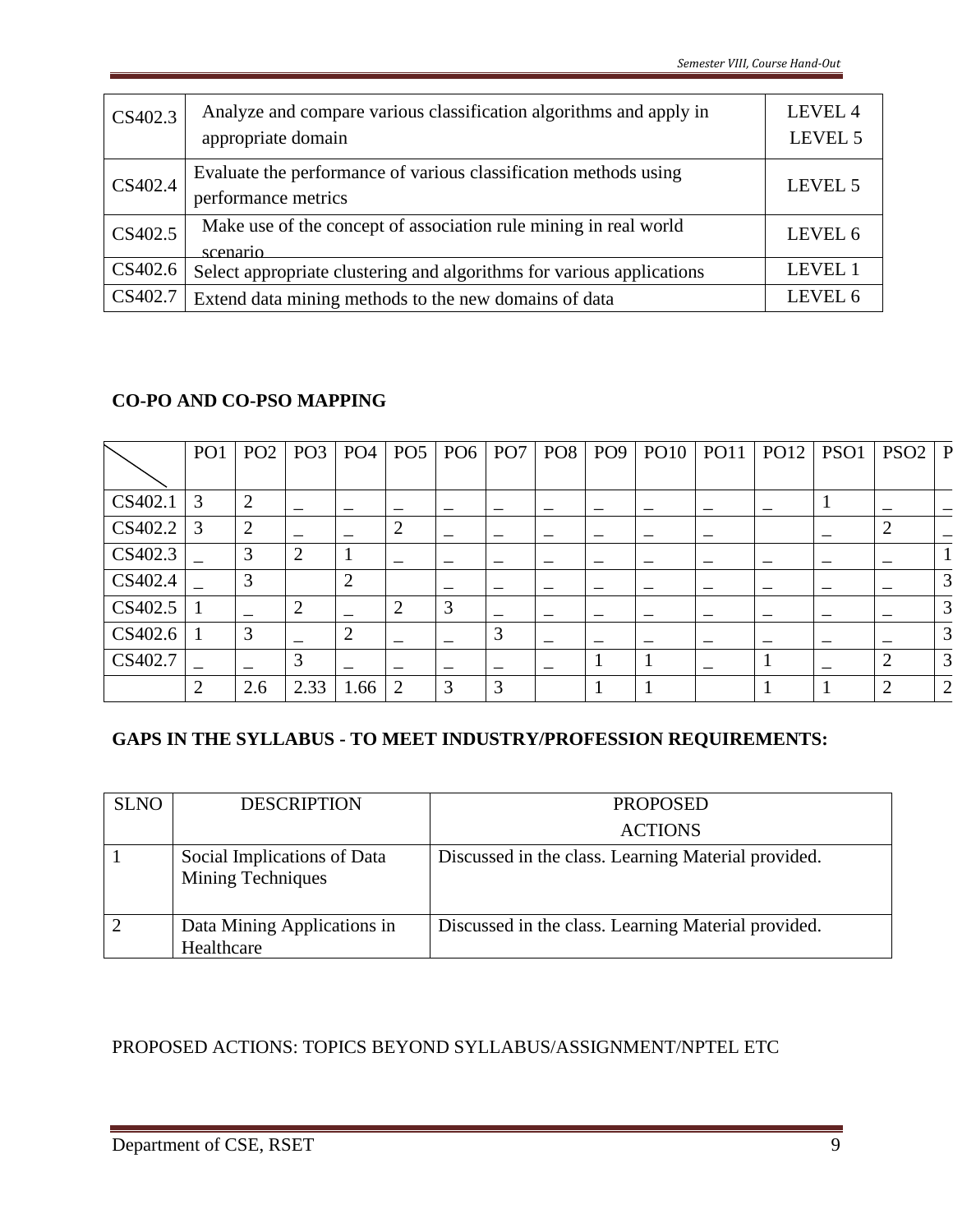# **JUSTIFICATIONS FOR CO-PO MAPPING**

| <b>MAPPING</b>             | <b>LOW/MED</b>  | <b>JUSTIFICATION</b>                                                                                                                       |  |  |
|----------------------------|-----------------|--------------------------------------------------------------------------------------------------------------------------------------------|--|--|
|                            | <b>IUM/HIGH</b> |                                                                                                                                            |  |  |
| CS402.1                    | H               | The students will be able to gain a thorough understanding of the                                                                          |  |  |
| PO <sub>1</sub>            |                 | concepts of Data mining and warehousing                                                                                                    |  |  |
| CS402.1                    | $\mathbf{M}$    | The students will get an insight into concepts of Data mining and                                                                          |  |  |
| PO <sub>2</sub>            |                 | warehousing and they would be able to apply these practices in data                                                                        |  |  |
|                            |                 | science projects.                                                                                                                          |  |  |
| CS402.1                    | L               | With the knowledge of Data mining and warehousing , the students will                                                                      |  |  |
| PSO1                       |                 | be able to identify, analyze and design solutions for complex                                                                              |  |  |
|                            |                 | engineering problems in multidisciplinary areas by understanding the                                                                       |  |  |
|                            |                 | core principles and concepts of OOP.                                                                                                       |  |  |
| CS402.2                    | H               | Applying appropriate techniques for data coversion, will enable the                                                                        |  |  |
| PO <sub>1</sub>            |                 | students to gain a thorough understanding of the concepts of Data                                                                          |  |  |
|                            |                 | mining and warehousing                                                                                                                     |  |  |
| CS402.2<br>PO <sub>2</sub> | M               | The students will get an insight into various data conversion                                                                              |  |  |
|                            |                 | techniques and they would be able to apply these practices in real data<br>science problems while applying appropriate techniques for data |  |  |
|                            |                 | coversion,                                                                                                                                 |  |  |
| CS402.2                    | M               | Create, select, and apply appropriate techniques, resources, and                                                                           |  |  |
| PO <sub>5</sub>            |                 | modern engineering and IT tools including prediction and modeling to                                                                       |  |  |
|                            |                 | complex engineering activities with an understanding of the                                                                                |  |  |
|                            |                 | limitations.                                                                                                                               |  |  |
|                            |                 |                                                                                                                                            |  |  |
|                            |                 |                                                                                                                                            |  |  |
| CS402.2                    | M               | The ability to acquire programming efficiency by designing algorithms                                                                      |  |  |
| PSO <sub>2</sub>           |                 | and applying standard practices in software project development to                                                                         |  |  |
|                            |                 | deliver quality software products meeting the demands of the industry,                                                                     |  |  |
|                            |                 | practicing the various data conversion techniques.                                                                                         |  |  |
| CS402.3                    | H               | Analyzing and comparing various classification algorithms and                                                                              |  |  |
| PO <sub>2</sub>            |                 | applying in appropriate domain will make students to Identify,                                                                             |  |  |
|                            |                 | formulate, review research literature, and analyze complex engineering                                                                     |  |  |
|                            |                 | problems.                                                                                                                                  |  |  |
| CS402.3                    | M               | Designing solutions for complex engineering problems and design                                                                            |  |  |
| PO <sub>3</sub>            |                 | system components or processes that meet the specified needs will be                                                                       |  |  |
|                            |                 | done while applying various classification algorithms in appropriate                                                                       |  |  |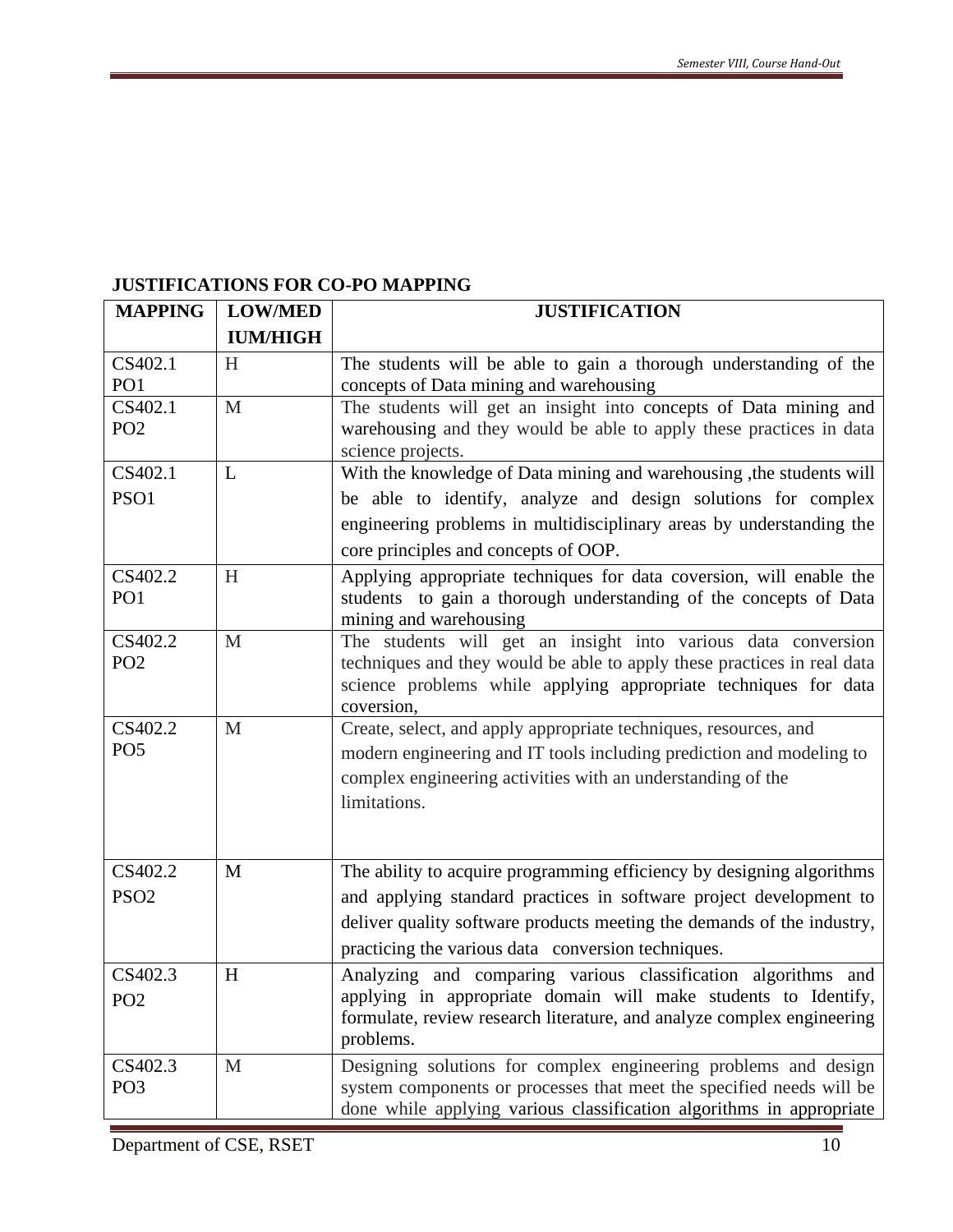|                             |   | domain.                                                                                                                                                                                                                                                                        |
|-----------------------------|---|--------------------------------------------------------------------------------------------------------------------------------------------------------------------------------------------------------------------------------------------------------------------------------|
| CS402.3<br>PO <sub>4</sub>  | L | use research-based knowledge including<br>Students<br>design<br>of<br>experiments, analysis and interpretation of data, and synthesis of the<br>information to provide valid conclusions by comparing various<br>classification algorithms and applying in appropriate domain. |
| CS402.3<br>PSO <sub>3</sub> | L | The students will be able to develop ability to apply the fundamentals<br>of computer science in competitive research, by comparing various<br>classification algorithms and applying them in appropriate domain.                                                              |
| CS402.4<br>PO <sub>2</sub>  | H | Evaluation of various classification algorithms will make students to<br>Identify, formulate, review research literature, and analyze complex<br>engineering problems.                                                                                                         |
| CS402.4<br>PO <sub>4</sub>  | M | use research-based<br>knowledge including<br><b>Students</b><br>of<br>design<br>experiments, analysis and interpretation of data, and synthesis of the<br>information to provide valid conclusions by evaluating various<br>classification algorithms.                         |
| CS402.4<br>PSO <sub>3</sub> | H | Efficient evaluation of classification methods, will enable the students<br>to apply the fundamentals of computer science in competitive research<br>and to develop an efficient data product or service.                                                                      |
| CS402.5<br>PO <sub>1</sub>  | L | Apply the knowledge of mathematics,<br>science,<br>engineering<br>fundamentals, and an engineering specialization to the solution of<br>complex engineering problems like association rule mining in real<br>world scenario.                                                   |
| CS402.5<br>PO <sub>3</sub>  | M | The students will be able to identify, analyze and design solutions for<br>complex engineering problems in multidisciplinary<br>areas<br>by<br>implementing association rule mining in real world scenario.                                                                    |
| CS402.5<br>PO <sub>5</sub>  | M | Students will create, select, and apply appropriate techniques,<br>resources, and modern engineering and IT tools to implement<br>association rule mining in real world scenario.                                                                                              |
| CS402.5<br>PO <sub>6</sub>  | H | Application of Association rule mining in real world scenario, will<br>enable the students to perform reasoning informed by the contextual<br>knowledge.                                                                                                                       |
| CS402.5<br>PSO <sub>3</sub> | H | Application of Association rule mining in real world scenario methods<br>, will enable the students to apply the fundamentals of computer<br>science in competitive research and to develop an efficient data<br>product or service.                                           |
| CS402.6<br>PO <sub>1</sub>  | L | the knowledge of mathematics, science,<br>engineering<br>Apply<br>fundamentals, to select the various clustering algorithms for various<br>applications.                                                                                                                       |
| CS402.6<br>PO <sub>2</sub>  | H | Selection of various clustering algorithms will make students to<br>Identify, formulate, review research literature, and analyze complex                                                                                                                                       |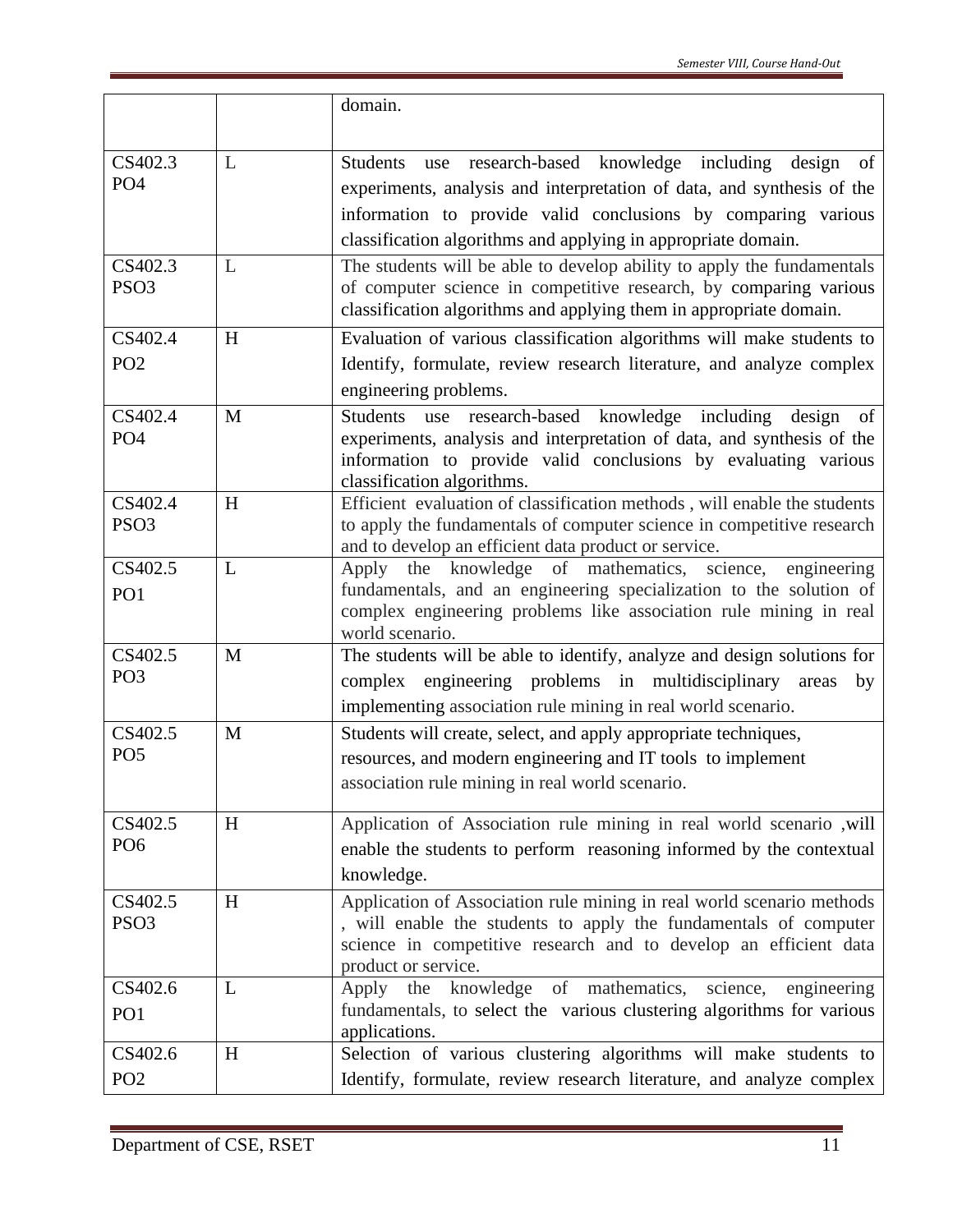|                             |   | engineering problems.                                                                                                                                                                                                                                       |
|-----------------------------|---|-------------------------------------------------------------------------------------------------------------------------------------------------------------------------------------------------------------------------------------------------------------|
| CS402.6<br>PO <sub>4</sub>  | M | Students use research-based knowledge including design of<br>experiments, analysis and interpretation of data, and synthesis of the<br>information to provide valid conclusions by selecting appropriate<br>clustering algorithms for various applications. |
| CS402.6<br>PO <sub>7</sub>  | H | Selection of appropriate clustering algorithms for various applications<br>will lead the student to understand the impact of the professional<br>engineering solutions in societal and environmental contexts.                                              |
| CS402.5<br>PSO <sub>3</sub> | H | Selection of appropriate clustering algorithms for various applications,<br>will enable the students to apply the fundamentals of computer science<br>in competitive research and to develop an efficient data product or<br>service.                       |
| CS402.7<br>PO <sub>3</sub>  | H | The students will be able to identify, analyze and design solutions for<br>complex engineering problems in multidisciplinary areas by extending<br>data mining methods to new domains of data                                                               |
| CS402.7<br>PSO <sub>2</sub> | M | Extension of data mining methods to new domains of data will make<br>students to Identify, formulate, review research literature, and analyze<br>complex engineering problems.                                                                              |
| CS402.7<br>PSO <sub>3</sub> | H | Extension of data mining methods to new domains of data, will enable<br>the students to apply the fundamentals of computer science in<br>competitive research and to develop an efficient data product or<br>service.                                       |

## **TOPICS BEYOND SYLLABUS/ADVANCED TOPICS/DESIGN:**

| <b>SLNO</b> | <b>DESCRIPTION</b>     | <b>PROPOSED</b> | PO Mapping |
|-------------|------------------------|-----------------|------------|
|             |                        | <b>ACTIONS</b>  |            |
|             | Mining tools like weka | Assignment      | PO5        |

# **WEB SOURCE REFERENCES:**

|   | http://en.wikipedia.org/wiki/Weka_%28machine_learning%29                               |
|---|----------------------------------------------------------------------------------------|
| 2 | http://www.siliconafrica.com/the-best-data-minning-tools-you-can-use-for-free-in-your- |
|   | company/                                                                               |
| 3 | www.weka.net.nz                                                                        |
|   | https://www.coursera.org/learn/datasciencemathskills                                   |
|   | https://onlinecourses.nptel.ac.in/noc18_cs14                                           |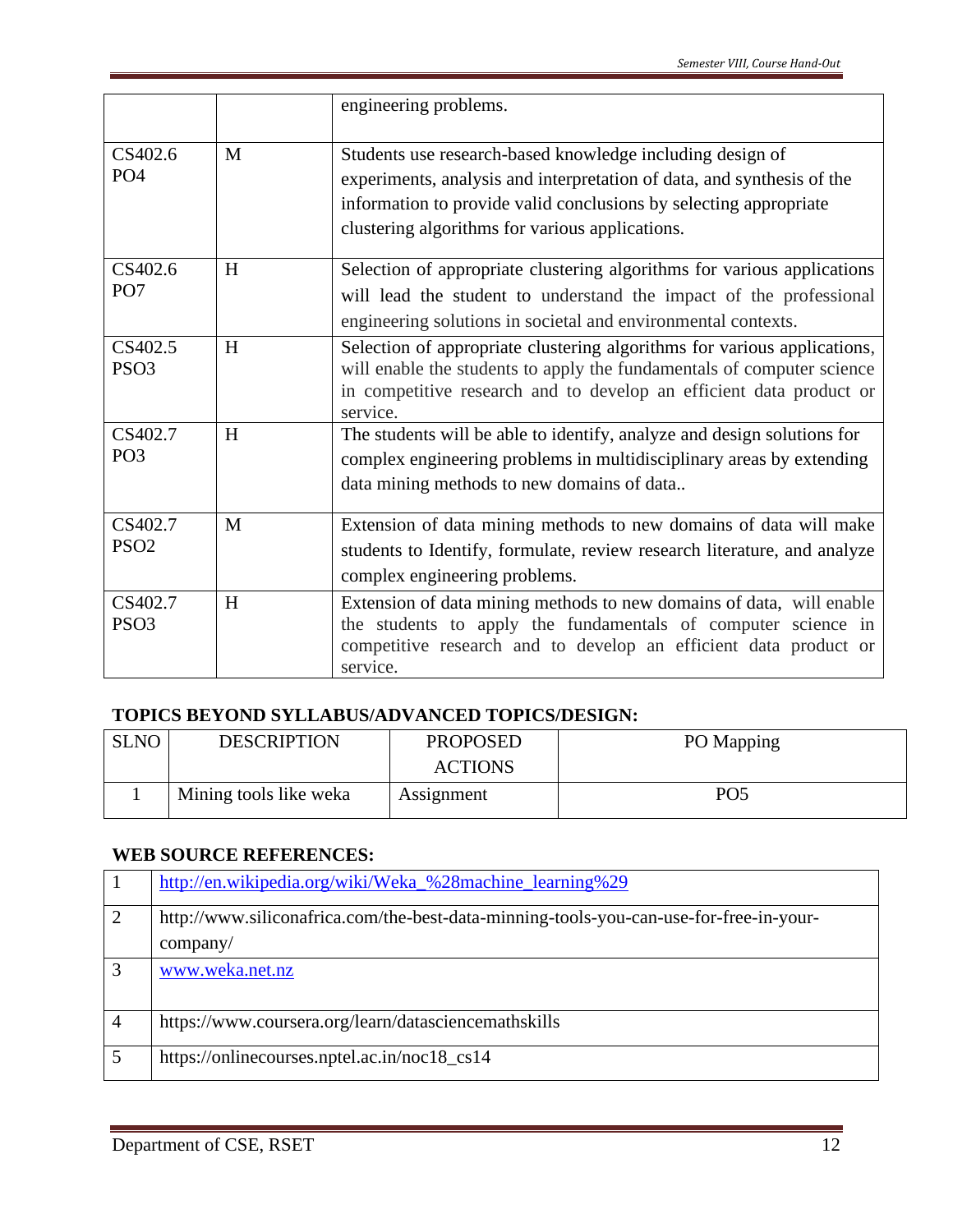## **DELIVERY/INSTRUCTIONAL METHODOLOGIES:**

| $\Box$ CHALK & TALK | ] STUD.                  | <b>WEB</b>       | $\Box$ LCD/SMART |
|---------------------|--------------------------|------------------|------------------|
|                     | <b>ASSIGNMENT</b>        | <b>RESOURCES</b> | <b>BOARDS</b>    |
| $\Box$ STUD.        | $\sqcap$ ADD-ON $\sqcap$ |                  |                  |
| <b>SEMINARS</b>     | <b>COURSES</b>           |                  |                  |

#### **ASSESSMENT METHODOLOGIES-DIRECT**

| $\Box$ ASSIGNMENTS | STUD.             | <b>TESTS/MODEL</b> | $\Box$ UNIV.          |
|--------------------|-------------------|--------------------|-----------------------|
|                    | <b>SEMINARS</b>   | <b>EXAMS</b>       | <b>EXAMINATION</b>    |
| $\Box$ STUD. LAB   | $\Box$ STUD. VIVA | $\Box$ MINI/MAJOR  |                       |
| <b>PRACTICES</b>   |                   | <b>PROJECTS</b>    | <b>CERTIFICATIONS</b> |
| $\Box$ ADD-ON      | $\Box$ OTHERS     |                    |                       |
| <b>COURSES</b>     |                   |                    |                       |

### **ASSESSMENT METHODOLOGIES-INDIRECT**

| □ ASSESSMENT OF COURSE OUTCOMES                        | ∣ □ STUDENT FEEDBACK ON FACULTY |
|--------------------------------------------------------|---------------------------------|
| (BY FEEDBACK, ONCE)                                    | (TWICE)                         |
| $\Box$ ASSESSMENT OF MINI/MAJOR PROJECTS $\Box$ OTHERS |                                 |
| BY EXT. EXPERTS                                        |                                 |

**Prepared by Approved by Mr.Ajith S/Ms.Mehbooba P Shareef Dr. Dhanya P.M. (Faculty) (HOD)**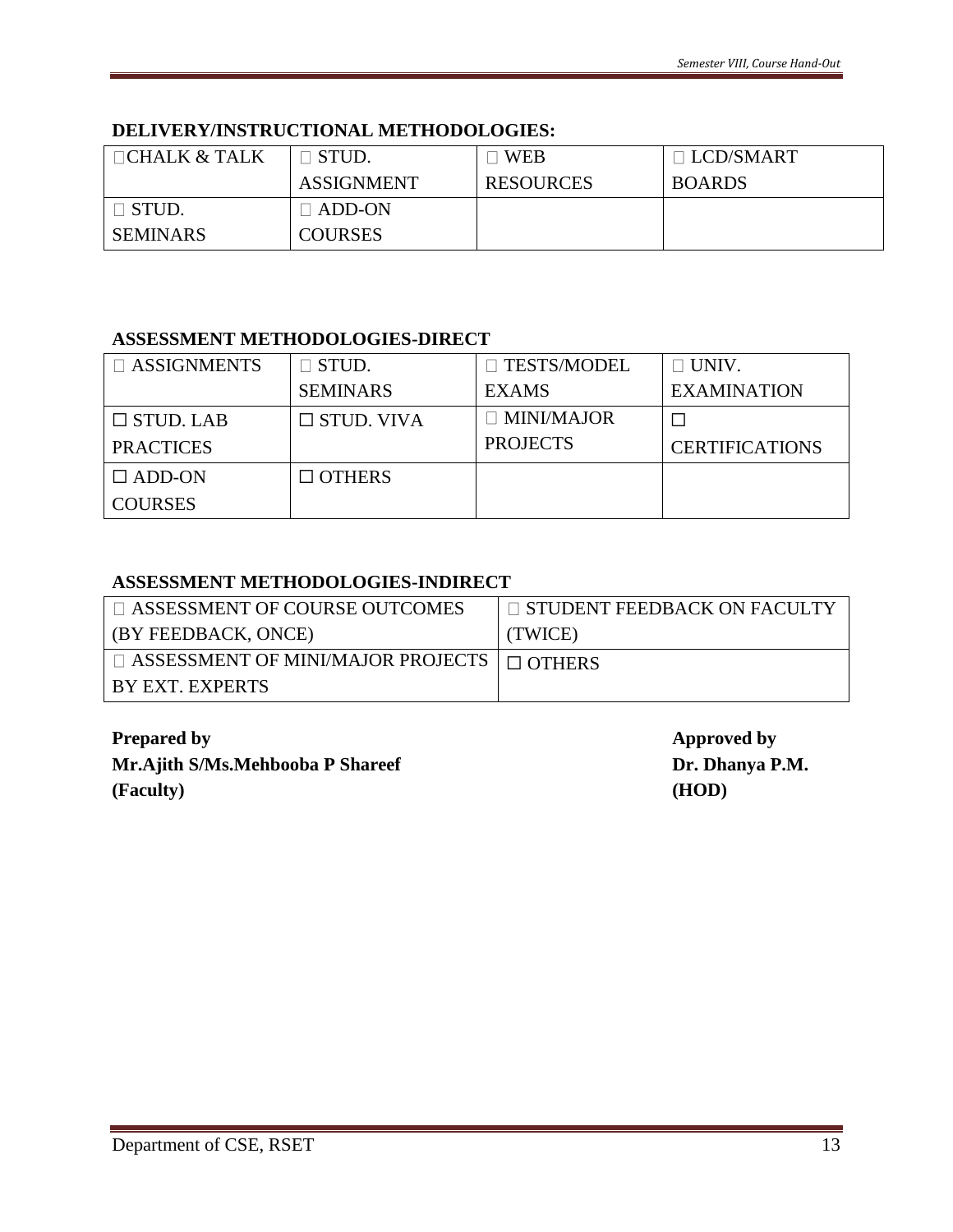# **CS404 Embedded Systems**

# <span id="page-13-0"></span>**COURSE INFORMATION SHEET**

<span id="page-13-1"></span>

| PROGRAMME: COMPUTER SCIENCE AND              | <b>DEGREE: BTECH</b>                   |
|----------------------------------------------|----------------------------------------|
| <b>ENGINEERING</b>                           |                                        |
| <b>COURSE: EMBEDDED SYSTEMS</b>              | SEMESTER:<br>CREDITS: 3<br><b>VIII</b> |
|                                              |                                        |
| COURSE CODE:<br>CS404                        | <b>COURSE TYPE: CORE</b>               |
| REGULATION:<br>2016                          |                                        |
| COURSE AREA/DOMAIN: System Design            | CONTACT HOURS: 4 hours/Week.           |
| CORRESPONDING LAB COURSE CODE (IF ANY): N.A. | LAB COURSE NAME: N.A                   |

#### SYLLABUS:

| <b>UNIT</b>  | <b>DETAILS</b>                                                             | <b>HOURS</b> |
|--------------|----------------------------------------------------------------------------|--------------|
|              | Fundamentals of Embedded Systems-complex systems and microprocessors-      | 6            |
|              | Embedded system design process. Specifications- architecture design of     |              |
|              | embedded system design of hardware and software components- structural and |              |
|              | behavioural description                                                    |              |
| $\mathbf{H}$ | Hardware Software Co-Design and Program Modelling -Fundamental Issues,     | 9            |
|              | Computational Models- Data Flow Graph, Control Data Flow Graph, State      |              |
|              | Machine. Sequential Model, Concurrent Model, Object oriented model, UML    |              |
| III          | Design and Development of Embedded Product – Firmware Design and           | 6            |
|              | Development – Design Approaches, Firmware Development Languages.           |              |
| IV           | Integration and Testing of Embedded Hardware and Firmware-Integration of   | 6            |
|              | Hardware and Firmware. Embedded System Development Environment -           |              |
|              | IDEs, Cross Compilers, Disassemblers, Decompilers, Simulators, Emulators   |              |
|              | and Debuggers.                                                             |              |
| V            | RTOS based Design - Basic operating system services. Interrupt handling in | 9            |
|              | RTOS environment. Design Principles. Task scheduling models. How to        |              |
|              | Choose an RTOS. Case Study - MicroC/OS-II.                                 |              |
| VI           | Networks - Distributed Embedded Architectures, Networks for embedded       | 6            |
|              | systems, Network based design, Internet enabled systems. Embedded Product  |              |
|              | Development Life Cycle – Description – Objectives - Phases – Approaches 1. |              |
|              | Recent Trends in Embedded Computing.                                       |              |
|              | <b>TOTAL HOURS</b>                                                         | 42           |

#### **TEXT/REFERENCE BOOKS:**

| T/R | BOOK TITLE/AUTHORS/PUBLICATION                                                       |
|-----|--------------------------------------------------------------------------------------|
| R   | J Staunstrup and Wayne Wolf, Hardware / Software Co-Design: Principles and Practice, |
|     | Prentice Hall.                                                                       |
| R   | Jean J. Labrose, Micro C/OS II: The Real Time Kernel, 2e, CRC Press, 2002.           |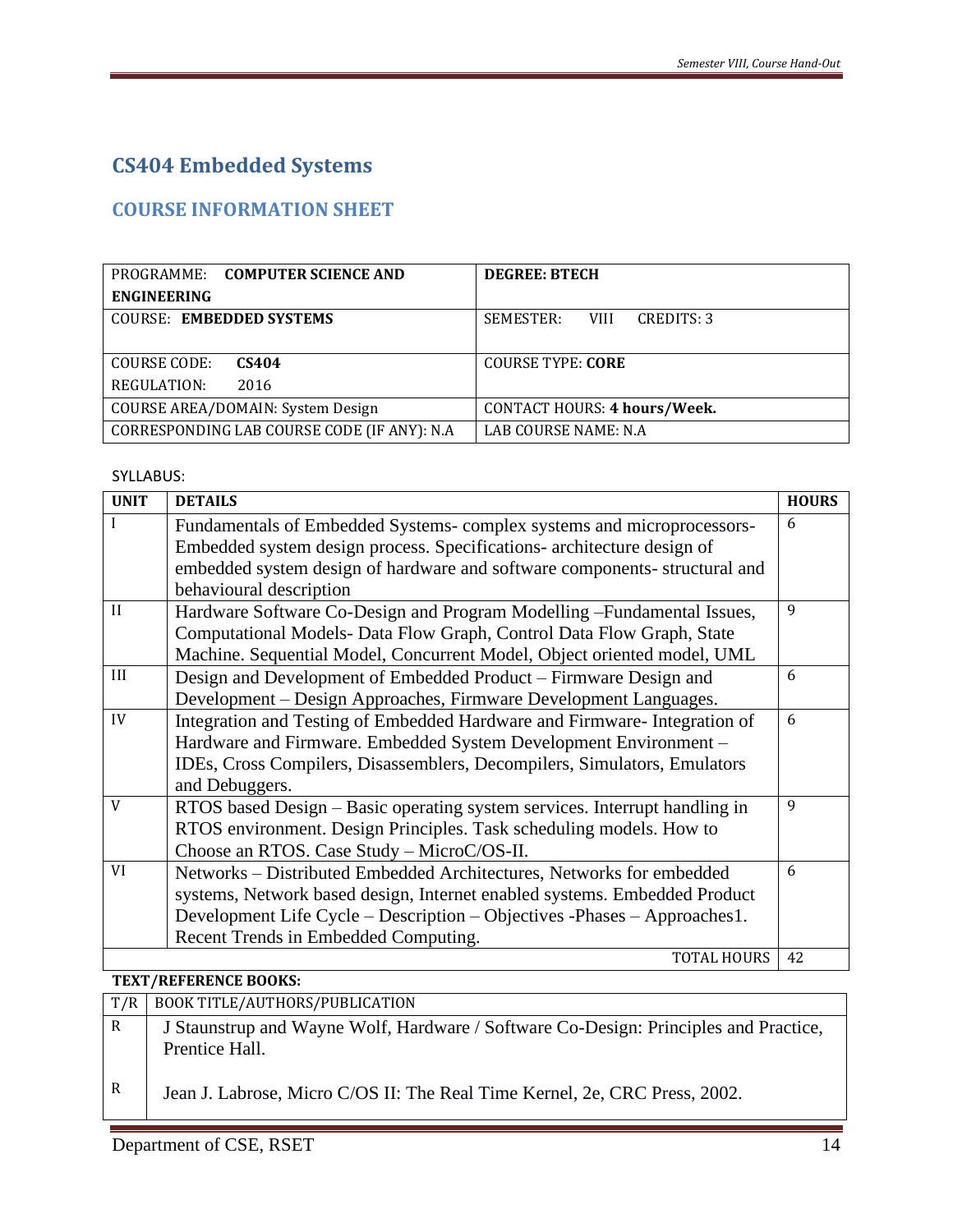| R            |                                                                              |
|--------------|------------------------------------------------------------------------------|
|              | Raj Kamal, Embedded Systems: Architecture, Programming and Design, Third     |
|              | Edition, McGraw Hill Education (India), 2014.                                |
| $\mathbb{R}$ |                                                                              |
|              | Shibu K.V., Introduction to Embedded Systems, McGraw Hill Education (India), |
| $\mathbb{R}$ | 2009.                                                                        |
|              | Steave Heath, Embedded System Design, Second Edition, Elsevier.              |
| R            |                                                                              |
|              | Wayne Wolf, Computers as Components-Principles of Embedded Computer System   |
|              |                                                                              |
|              | Design, Morgan Kaufmann publishers, Third edition, 2012.                     |

COURSE PRE-REQUISITES:

| <b>C.CODE</b> | <b>COURSE NAME</b> | <b>DESCRIPTION</b> | <b>SEM</b> |
|---------------|--------------------|--------------------|------------|
|               | <b>NIL</b>         |                    |            |

#### COURSE OBJECTIVES:

| To introduce the technologies behind embedded computing systems.                        |
|-----------------------------------------------------------------------------------------|
| To introduce and discuss various software components involved in embedded system design |
| and development.                                                                        |
| 3. To expose students to the recent trends in embedded system design.                   |

#### **COURSE OUTCOMES:**

## Students will be able to

| CS404.  | demonstrate the role of individual components involved in a typical          |
|---------|------------------------------------------------------------------------------|
|         | embedded system. (LEVEL 3)                                                   |
| CS404.2 | analyze the characteristics of different computing elements and select the   |
|         | most appropriate one for an embedded system. (LEVEL 4)                       |
| CS404.3 | model the operation of a given embedded system. (LEVEL 4)                    |
| CS404.4 | substantiate the role of different software modules in the development of an |
|         | embedded system.(LEVEL 4)                                                    |
| CS404.5 | develop simple tasks to run on an RTOS. (LEVEL 5)                            |
| CS404.6 | examine the latest trends prevalent in embedded system design. (LEVEL 4)     |

#### CO-PO AND CO-PSO MAPPING

|         | P <sub>O</sub> | P <sub>O</sub> | PO      | P <sub>0</sub> | P <sub>O</sub> | P <sub>O</sub> | PO | P <sub>O</sub> | PO                       | P <sub>0</sub> | P <sub>O</sub> | P <sub>O</sub> | PS <sub>O</sub> | <b>PSO</b> | PS <sub>O</sub> |
|---------|----------------|----------------|---------|----------------|----------------|----------------|----|----------------|--------------------------|----------------|----------------|----------------|-----------------|------------|-----------------|
|         |                | ◠              | ◠       | 4              |                | h              | −  | 8              | q                        | 10             | 11             | 12             |                 | ◠          | 2               |
| CS404.1 | 3              | ر              | ി<br>▵  |                |                | ∸              |    | -              | -                        | ▃              | -              | ື              | ▵               | J          |                 |
| CS404.2 | 3              | Ć              | 3       | ີ              |                | ∸              |    |                | -                        | ∼              | -              |                |                 | C          | ി<br>▵          |
| CS404.3 | 3              | ∍              | 3       | ົ              |                |                |    |                |                          | 2<br>J         | -              |                |                 | ◠          | ົ               |
| CS404.4 | າ<br>▵         | າ<br>∼         | ົາ<br>∼ | ി              |                |                |    |                | $\overline{\phantom{a}}$ | J              | -              |                |                 |            | ി               |
| CS404.5 | 3              | ◠<br>ر         | 3       | ി<br>C         |                |                | ำ  |                | -                        | ◠              |                | ◠              |                 |            | ົ               |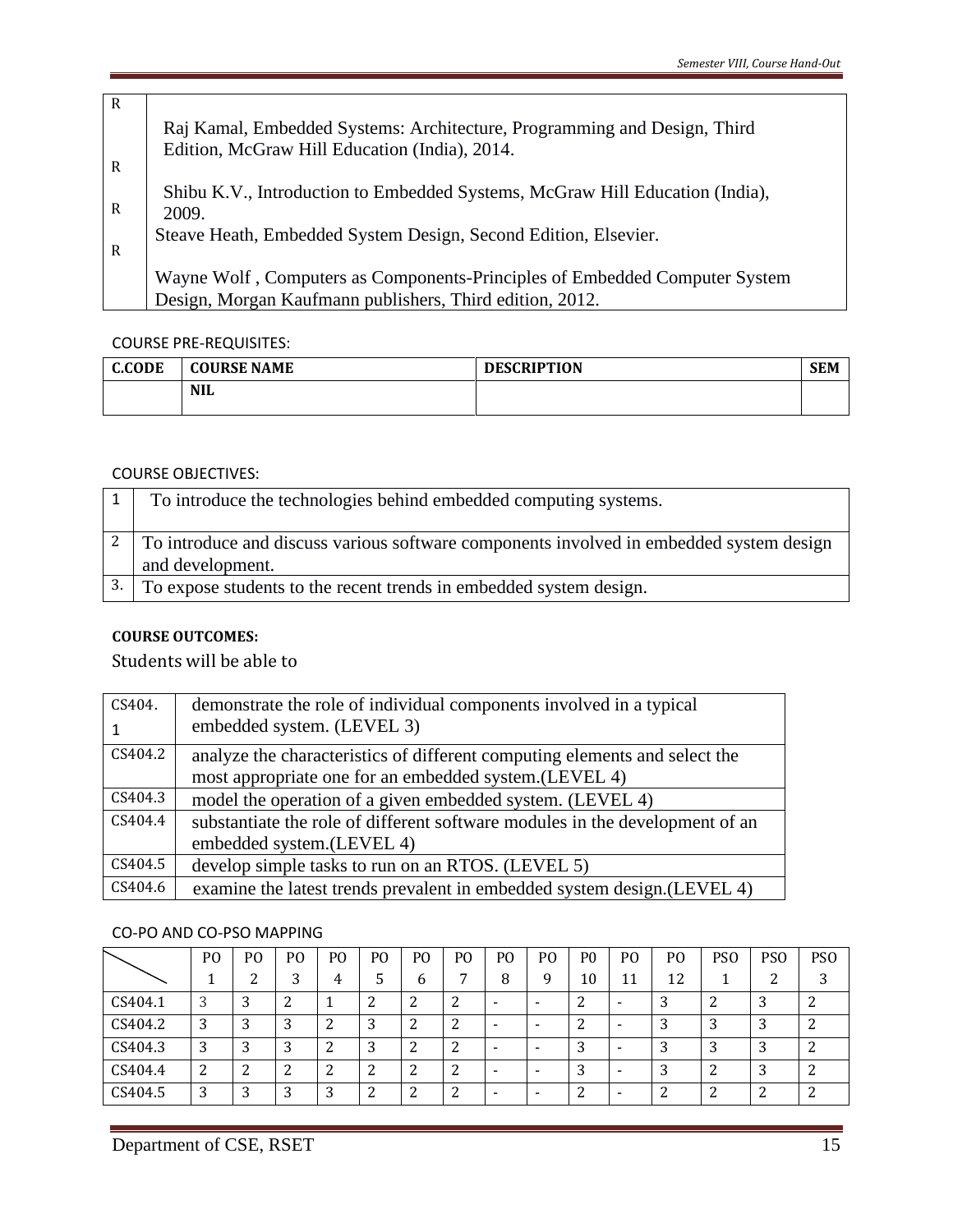| CS404.6      | ∼   | ⌒<br>∼              | $\sim$<br>▵ | $\sqrt{2}$<br>∼ | $\sim$    | ∽<br>∼                  | $\sqrt{2}$<br>∼ | - | - | $\sim$<br>∼     | - | $\sqrt{2}$<br>⊷ | ∸             | $\sim$<br>∼ | ∸ |
|--------------|-----|---------------------|-------------|-----------------|-----------|-------------------------|-----------------|---|---|-----------------|---|-----------------|---------------|-------------|---|
| $C$ S404(ov  | 2.6 | $\mathbf{r}$<br>۷.۵ | ີ<br>ر. ے   | n<br>∼          | n<br>ر. ء | $\mathbf{\hat{a}}$<br>∼ | ີ<br>∼          |   |   | $\Omega$<br>د.ء |   | ີ<br>2.6        | າາາ<br>ں ں ،ے | 2.66        | ⊷ |
| erall level) | o   |                     |             |                 |           |                         |                 |   |   |                 |   |                 |               |             |   |

#### **JUSTIFICA**TIONS FOR CO-PO MAPPING

| <b>Mapping</b> | LOW/MEDIUM/HIGH | Justification                                                       |
|----------------|-----------------|---------------------------------------------------------------------|
| C404.1-P01     | H               | The knowledge in different embedded systems components helps        |
|                |                 | in designing solutions for complex engineering problems.            |
| C404.1-PO2     | H               | The knowledge in different embedded systems components helps        |
|                |                 | in analysis of performance of solutions to complex problems         |
| C404.1-PO3     | $\mathbf M$     | The knowledge in different embedded systems components help in      |
|                |                 | designing solutions and analyzing its complexity.                   |
| C404.1-PO4     | L               | This knowledge helps to identify the best embedded component.       |
| C404.1-P05     | M               | This knowledge helps in identifying the best tools needed to        |
|                |                 | develop the embedded system                                         |
| C404.1-PO6     | $\mathbf M$     | This knowledge helps us to use effective engineering practices such |
|                |                 | as requirement gathering and specification etc. before choosing the |
|                |                 | best components for embedded system.                                |
| C404.1-P07     | M               | This knowledge helps as to do research in different embedded        |
|                |                 | component effectively.                                              |
| C404.1-P010    | $\mathbf M$     | This knowledge helps to communicate our ideas and suggestion in     |
|                |                 | a more effective manner to the community.                           |
| C404.1-P012    | H               | These concepts are fundamental to CS and can be used in research    |
|                |                 | and other innovative ideas.                                         |
| C404.1-PS01    | $\mathbf M$     | The knowledge in different components in embedded system can        |
|                |                 | be applied to design solutions to complex engineering problems in   |
|                |                 | multidisciplinary areas. They belong to the core concepts of CS.    |
| C404.1-PSO2    | H               | The knowledge of embedded system can be used to have products       |
|                |                 | of industry standard                                                |
| C404.1-PS03    | M               | The knowledge of embedded system helps in research areas such       |
|                |                 | as designing & developing different embedded products etc.          |
| C404.2-P01     | H               | The knowledge in different embedded systems components helps        |
|                |                 | in designing solutions for complex engineering problems.            |
| C404.2-PO2     | H               | The knowledge in different embedded systems components helps        |
|                |                 | in analysis of performance of solutions to complex problems         |
| C404.2-P03     | H               | The knowledge in different embedded systems components help in      |
|                |                 | designing solutions and analyzing its complexity.                   |
| C404.2-PO4     | M               | This knowledge helps to identify the best embedded component.       |
| C404.2-PO5     | H               | This knowledge helps in identifying the best tools needed to        |
|                |                 | develop the embedded system                                         |
| C404.2-P06     | M               | This knowledge helps us to use effective engineering practices such |
|                |                 | as requirement gathering and specification etc. before choosing the |
|                |                 | best components for embedded system.                                |
| C404.2-PO7     | M               | This knowledge helps as to do research in different embedded        |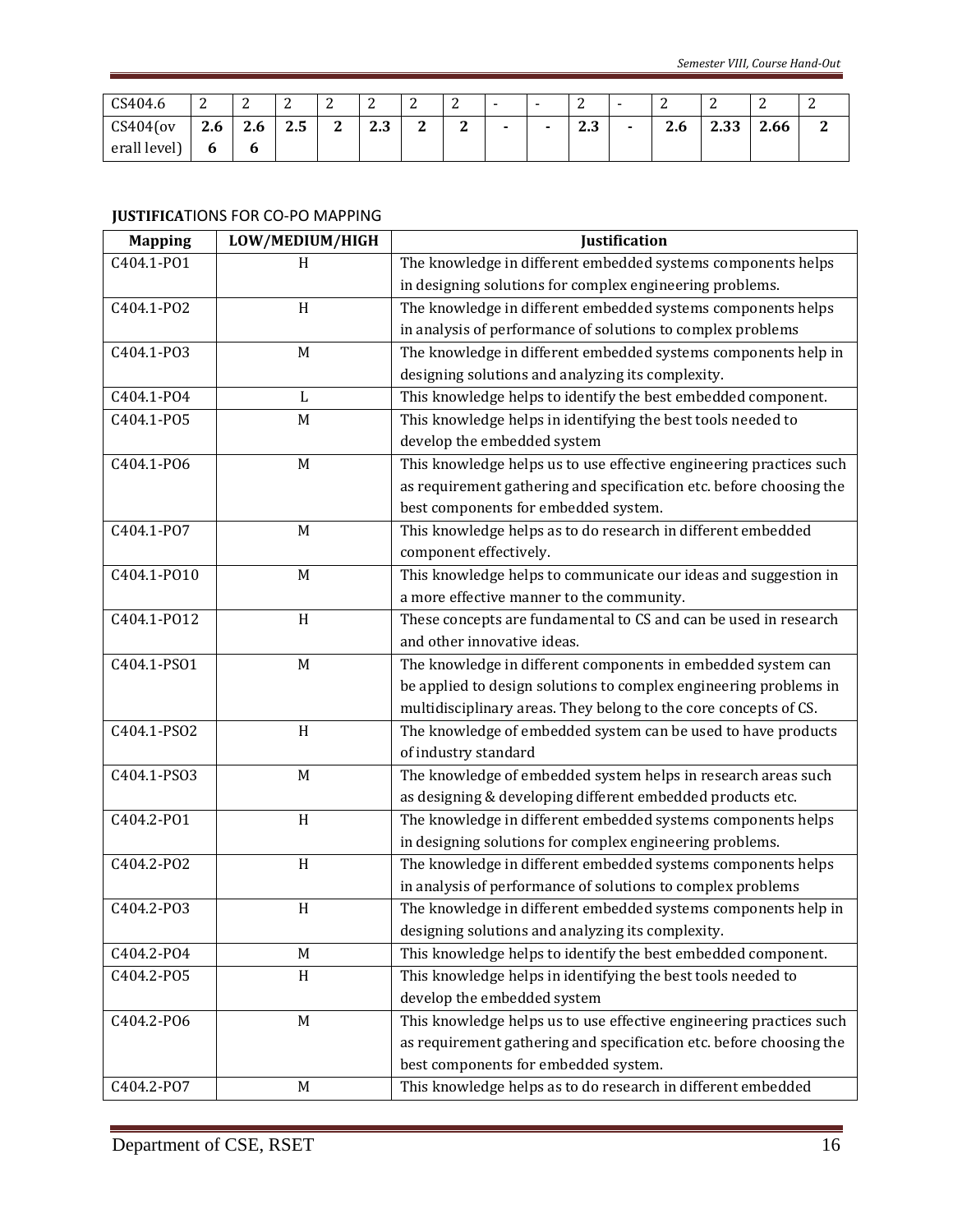|             |              | component effectively.                                              |  |  |  |  |  |
|-------------|--------------|---------------------------------------------------------------------|--|--|--|--|--|
| C404.2-P010 | M            | This knowledge helps to communicate our ideas and suggestion in     |  |  |  |  |  |
|             |              | a more effective manner to the community.                           |  |  |  |  |  |
| C404.2-P012 | H            | These concepts are fundamental to CS and can be used in research    |  |  |  |  |  |
|             |              | and other innovative ideas.                                         |  |  |  |  |  |
| C404.2-PS01 | H            | The knowledge in different components in embedded system can        |  |  |  |  |  |
|             |              | be applied to design solutions to complex engineering problems in   |  |  |  |  |  |
|             |              | multidisciplinary areas. They belong to the core concepts of CS.    |  |  |  |  |  |
| C404.2-PSO2 | $\,$ H       | The knowledge of embedded system can be used to have products       |  |  |  |  |  |
|             |              | of industry standard                                                |  |  |  |  |  |
| C404.2-PS03 | M            | The knowledge of embedded system helps in research areas such       |  |  |  |  |  |
|             |              | as designing & developing different embedded products etc.          |  |  |  |  |  |
| C404.3-P01  | H            | The knowledge in different embedded systems components helps        |  |  |  |  |  |
|             |              | in designing solutions for complex engineering problems.            |  |  |  |  |  |
| C404.3-PO2  | H            | The knowledge in different embedded systems components helps        |  |  |  |  |  |
|             |              | in analysis of performance of solutions to complex problems         |  |  |  |  |  |
| C404.3-P03  | H            | The knowledge in different embedded systems components help in      |  |  |  |  |  |
|             |              | designing solutions and analyzing its complexity.                   |  |  |  |  |  |
| C404.3-PO4  | M            | This knowledge helps to identify the best embedded component.       |  |  |  |  |  |
| C404.3-P05  | H            | This knowledge helps in identifying the best tools needed to        |  |  |  |  |  |
|             |              | develop the embedded system                                         |  |  |  |  |  |
| C404.3-PO6  | M            | This knowledge helps us to use effective engineering practices such |  |  |  |  |  |
|             |              | as requirement gathering and specification etc. before choosing the |  |  |  |  |  |
|             |              | best components for embedded system.                                |  |  |  |  |  |
| C404.3-PO7  | M            | This knowledge helps as to do research in different embedded        |  |  |  |  |  |
|             |              | component effectively.                                              |  |  |  |  |  |
| C404.3-P010 | $\, {\rm H}$ | This knowledge helps to communicate our ideas and suggestion in     |  |  |  |  |  |
|             |              | a more effective manner to the community.                           |  |  |  |  |  |
| C404.3-P012 | $\,$ H       | These concepts are fundamental to CS and can be used in research    |  |  |  |  |  |
|             |              | and other innovative ideas.                                         |  |  |  |  |  |
| C404.3-PS01 | H            | The knowledge in different components in embedded system can        |  |  |  |  |  |
|             |              | be applied to design solutions to complex engineering problems in   |  |  |  |  |  |
|             |              | multidisciplinary areas. They belong to the core concepts of CS.    |  |  |  |  |  |
| C404.3-PSO2 | H            | The knowledge of embedded system can be used to have products       |  |  |  |  |  |
|             |              | of industry standard                                                |  |  |  |  |  |
| C404.3-PS03 | M            | The knowledge of embedded system helps in research areas such       |  |  |  |  |  |
|             |              | as designing & developing different embedded products etc.          |  |  |  |  |  |
| C404.4-P01  | M            | The knowledge in different embedded systems components helps        |  |  |  |  |  |
|             |              | in designing solutions for complex engineering problems.            |  |  |  |  |  |
| C404.4-PO2  | M            | The knowledge in different embedded systems components helps        |  |  |  |  |  |
|             |              | in analysis of performance of solutions to complex problems         |  |  |  |  |  |
| C404.4-P03  | $\mathbf M$  | The knowledge in different embedded systems components help in      |  |  |  |  |  |
|             |              | designing solutions and analyzing its complexity.                   |  |  |  |  |  |
| C404.4-PO4  | M            | This knowledge helps to identify the best embedded component.       |  |  |  |  |  |
| C404.4-P05  | M            | This knowledge helps in identifying the best tools needed to        |  |  |  |  |  |
|             |              | develop the embedded system                                         |  |  |  |  |  |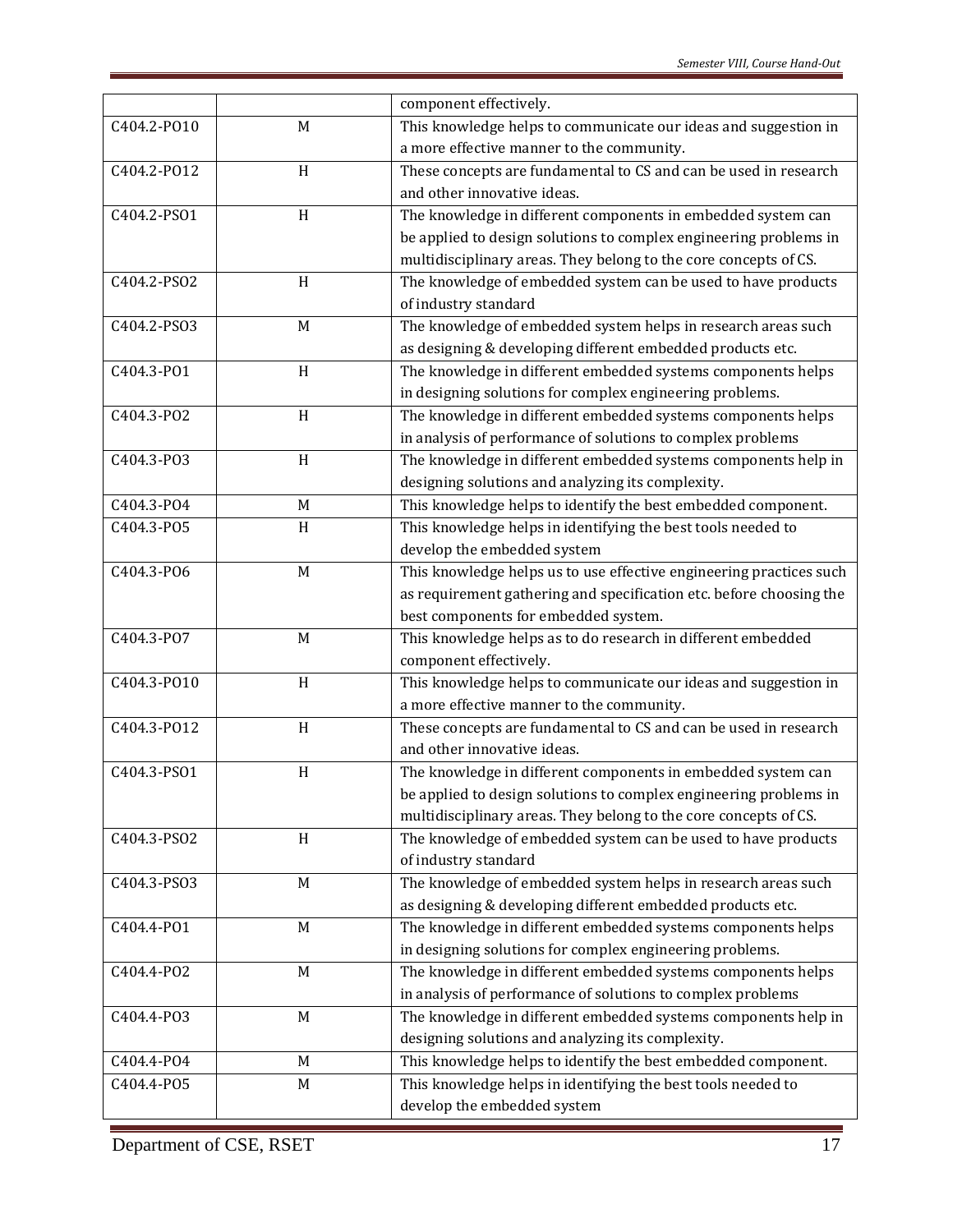| C404.4-P06  | M            | This knowledge helps us to use effective engineering practices such |
|-------------|--------------|---------------------------------------------------------------------|
|             |              | as requirement gathering and specification etc. before choosing the |
|             |              | best components for embedded system.                                |
| C404.4-P07  | M            | This knowledge helps as to do research in different embedded        |
|             |              | component effectively.                                              |
| C404.4-P010 | H            | This knowledge helps to communicate our ideas and suggestion in     |
|             |              | a more effective manner to the community.                           |
| C404.4-P012 | $\,$ H       | These concepts are fundamental to CS and can be used in research    |
|             |              | and other innovative ideas.                                         |
| C404.4-PS01 | M            | The knowledge in different components in embedded system can        |
|             |              | be applied to design solutions to complex engineering problems in   |
|             |              | multidisciplinary areas. They belong to the core concepts of CS.    |
| C404.4-PS02 | $\,$ H       | The knowledge of embedded system can be used to have products       |
|             |              | of industry standard                                                |
| C404.4-PS03 | $\mathbf M$  | The knowledge of embedded system helps in research areas such       |
|             |              | as designing & developing different embedded products etc.          |
| C404.5-P01  | H            | The knowledge in different embedded systems components helps        |
|             |              | in designing solutions for complex engineering problems.            |
| C404.5-PO2  | H            | The knowledge in different embedded systems components helps        |
|             |              | in analysis of performance of solutions to complex problems         |
| C404.5-P03  | $\, {\rm H}$ | The knowledge in different embedded systems components help in      |
|             |              | designing solutions and analyzing its complexity.                   |
| C404.5-PO4  | H            | This knowledge helps to identify the best embedded component.       |
| C404.5-P05  | M            | This knowledge helps in identifying the best tools needed to        |
|             |              | develop the embedded system                                         |
| C404.5-P06  | $\mathbf M$  | This knowledge helps us to use effective engineering practices such |
|             |              | as requirement gathering and specification etc. before choosing the |
|             |              | best components for embedded system.                                |
| C404.5-P07  | M            | This knowledge helps as to do research in different embedded        |
|             |              | component effectively.                                              |
| C404.5-P010 | $\mathbf M$  | This knowledge helps to communicate our ideas and suggestion in     |
|             |              | a more effective manner to the community.                           |
| C404.5-P012 | M            | These concepts are fundamental to CS and can be used in research    |
|             |              | and other innovative ideas.                                         |
| C404.5-PS01 | M            | The knowledge in different components in embedded system can        |
|             |              | be applied to design solutions to complex engineering problems in   |
|             |              | multidisciplinary areas. They belong to the core concepts of CS.    |
| C404.5-PSO2 | M            | The knowledge of embedded system can be used to have products       |
|             |              | of industry standard                                                |
| C404.5-PS03 | M            | The knowledge of embedded system helps in research areas such       |
|             |              | as designing & developing different embedded products etc.          |
| C404.6-P01  | M            | The knowledge in different embedded systems components helps        |
|             |              | in designing solutions for complex engineering problems.            |
| C404.6-PO2  | M            | The knowledge in different embedded systems components helps        |
|             |              | in analysis of performance of solutions to complex problems         |
| C404.6-PO3  | $M_{\odot}$  | The knowledge in different embedded systems components help in      |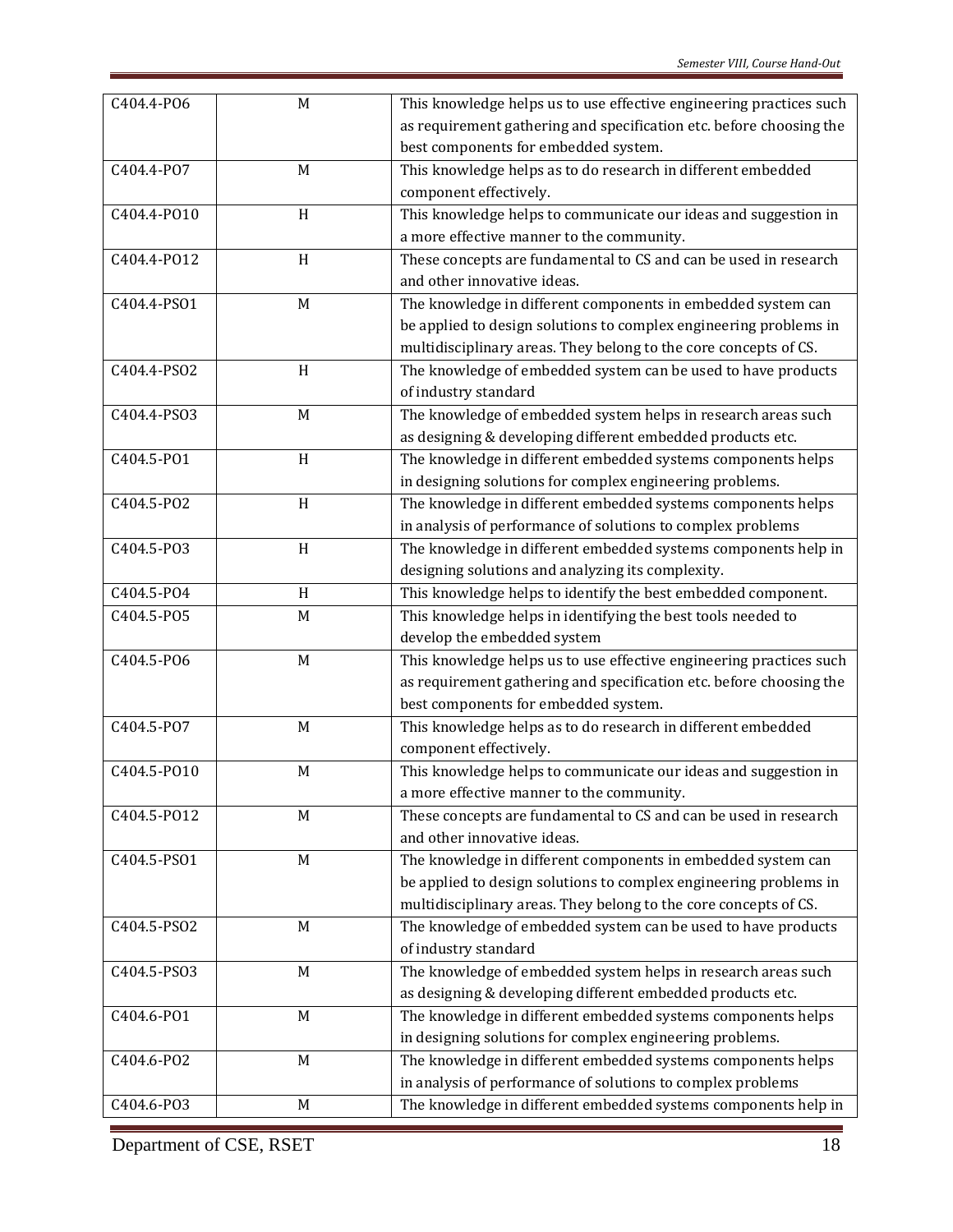|                 |   | designing solutions and analyzing its complexity.                   |
|-----------------|---|---------------------------------------------------------------------|
| C404.6-P04      | M | This knowledge helps to identify the best embedded component.       |
| C404.6-P05<br>M |   | This knowledge helps in identifying the best tools needed to        |
|                 |   | develop the embedded system                                         |
| C404.6-PO6      | M | This knowledge helps us to use effective engineering practices such |
|                 |   | as requirement gathering and specification etc. before choosing the |
|                 |   | best components for embedded system.                                |
| C404.6-PO7      | M | This knowledge helps as to do research in different embedded        |
|                 |   | component effectively.                                              |
| C404.6-P010     | M | This knowledge helps to communicate our ideas and suggestion in     |
|                 |   | a more effective manner to the community.                           |
| C404.6-P012     | M | These concepts are fundamental to CS and can be used in research    |
|                 |   | and other innovative ideas.                                         |
| C404.6-PS01     | M | The knowledge in different components in embedded system can        |
|                 |   | be applied to design solutions to complex engineering problems in   |
|                 |   | multidisciplinary areas. They belong to the core concepts of CS.    |
| C404.6-PS02     | M | The knowledge of embedded system can be used to have products       |
|                 |   | of industry standard                                                |
| C404.6-PS03     | M | The knowledge of embedded system helps in research areas such       |
|                 |   | as designing & developing different embedded products etc.          |

#### **GAPS IN THE SYLLABUS - TO MEET INDUSTRY/PROFESSIONAL REQUIREMENTS:**

| SNO | <b>DESCRIPTION</b>         | PROPOSED       |
|-----|----------------------------|----------------|
|     |                            | <b>ACTIONS</b> |
|     | HARDWARE-SOFTWARE TRADEOFF | Learning       |
|     |                            | materials      |
|     |                            | provided       |

#### PROPOSED ACTIONS: TOPICS BEYOND SYLLABUS/ASSIGNMENT/INDUSTRY VISIT/GUEST LECTURER/NPTEL ETC

#### **TOPICS BEYOND SYLLABUS/ADVANCED TOPICS/DESIGN:**

|  | 1   Programming using embedded C | workshop |
|--|----------------------------------|----------|
|--|----------------------------------|----------|

#### **WEB SOURCE REFERENCES**:

| 1                               | https://onlinecourses.nptel.ac.in/noc19_cs22/preview        |                 |                       |             |  |  |  |  |  |
|---------------------------------|-------------------------------------------------------------|-----------------|-----------------------|-------------|--|--|--|--|--|
| 2.                              | https://nptel.ac.in/noc/individual_course.php?id=noc18-cs12 |                 |                       |             |  |  |  |  |  |
|                                 | DELIVERY/INSTRUCTIONAL METHODOLOGIES:                       |                 |                       |             |  |  |  |  |  |
|                                 | <b>CHALK &amp; TALK</b><br>STUD.<br><b>WEB</b>              |                 |                       |             |  |  |  |  |  |
|                                 |                                                             | ASSIGNMENT      | <b>RESOURCES</b>      |             |  |  |  |  |  |
| ✓                               | LCD/SMART                                                   | STUD.           | $\Box$ ADD-ON COURSES |             |  |  |  |  |  |
|                                 | <b>SEMINARS</b><br><b>BOARDS</b>                            |                 |                       |             |  |  |  |  |  |
| ASSESSMENT METHODOLOGIES-DIRECT |                                                             |                 |                       |             |  |  |  |  |  |
|                                 | m. ASSIGNMENTS                                              | $\square$ stud. | TESTS/MODEL<br>n.     | UNIV.<br>n. |  |  |  |  |  |
|                                 |                                                             |                 |                       |             |  |  |  |  |  |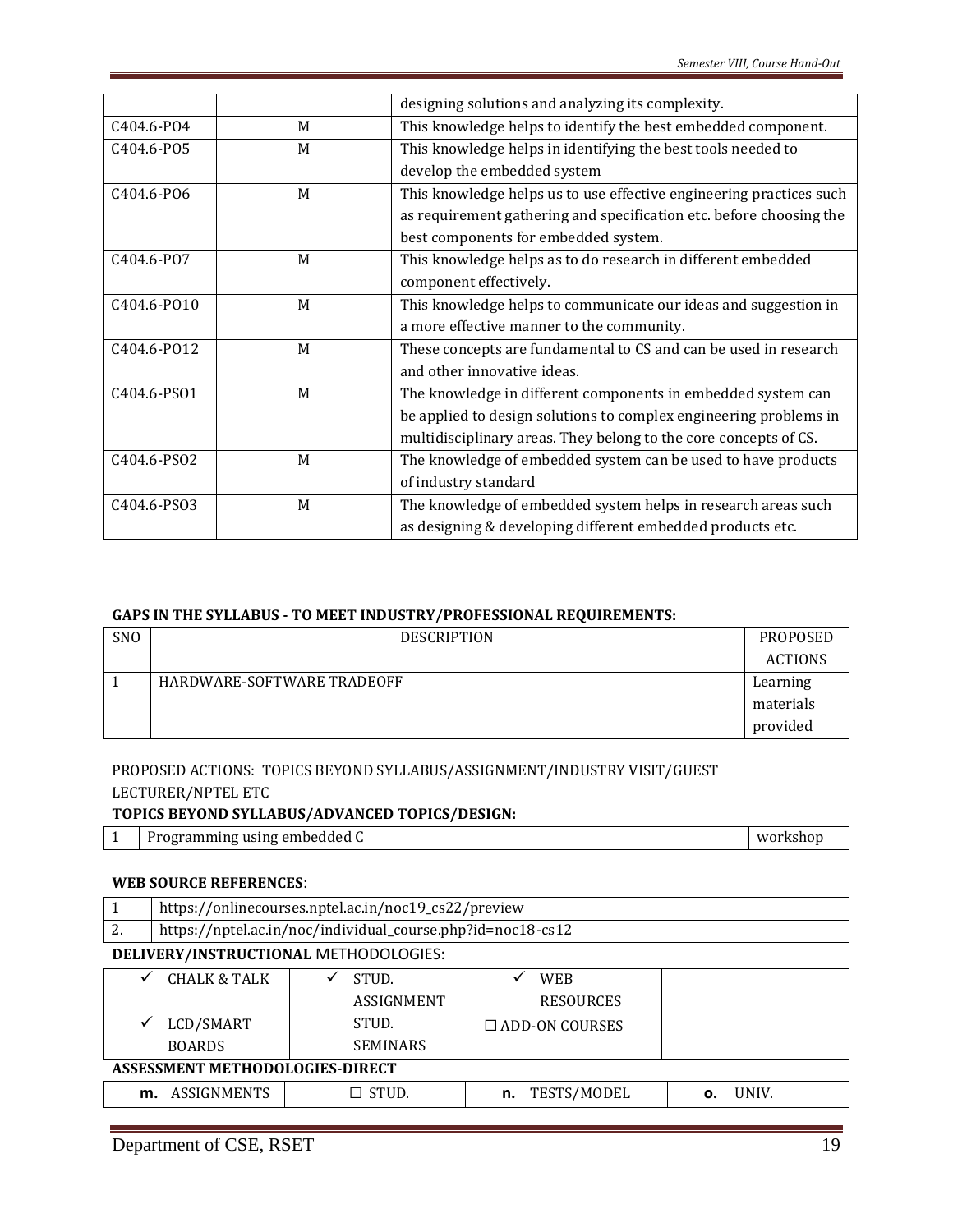|                  | <b>SEMINARS</b>      | <b>EXAMS</b>      | EXAMINATION                  |
|------------------|----------------------|-------------------|------------------------------|
| STUD, LAB        | <b>p.</b> STUD. VIVA | $\Box$ MINI/MAJOR | <b>CERTIFICATIONS</b><br>l I |
| <b>PRACTICES</b> |                      | <b>PROJECTS</b>   |                              |
| $\Box$ ADD-ON    | $\Box$ OTHERS        |                   |                              |
| <b>COURSES</b>   |                      |                   |                              |

#### **ASSESSMENT METHODOLOGIES-INDIREC**T

| ASSESSMENT OF COURSE OUTCOMES (BY           | STUDENT FEEDBACK ON FACULTY |
|---------------------------------------------|-----------------------------|
| FEEDBACK, ONCE)                             | (TWICE)                     |
| $\Box$ ASSESSMENT OF MINI/MAJOR PROJECTS BY | $\Box$ OTHERS               |
| EXT. EXPERTS                                |                             |

**Prepared by** Approved by

**Mr. Paul Augustine Dr.Dhanya P.M.** 

**Ms. Seema Safar HOD, CSE**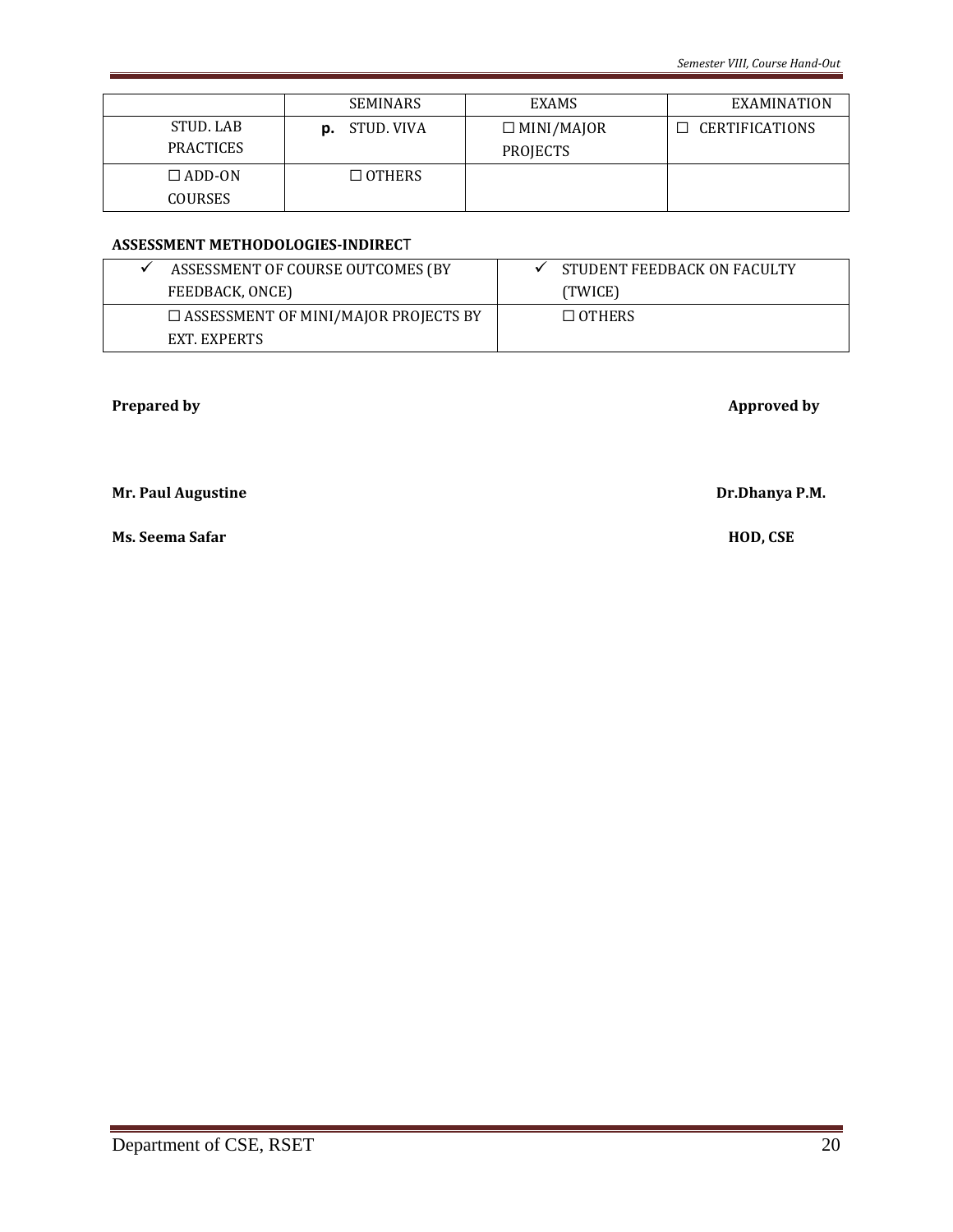# **CS464 Artificial Intelligence**

# **COURSE INFORMATION SHEET**

<span id="page-20-1"></span><span id="page-20-0"></span>

| PROGRAMME: COMPUTER SCIENCE            | <b>DEGREE: B TECH</b>                   |
|----------------------------------------|-----------------------------------------|
| <b>&amp; ENGINEERING</b>               |                                         |
| <b>COURSE: ARTIFICIAL INTELLIGENCE</b> | <b>SEMESTER: 8</b><br><b>CREDITS: 3</b> |
| <b>COURSE CODE:</b><br><b>CS464</b>    | <b>COURSE TYPE: ELECTIVE</b>            |
| <b>REGULATION: 2016</b>                |                                         |
| COURSE AREA/DOMAIN: MACHINE            | <b>CONTACT HOURS: 3</b>                 |
| <b>LEARNING</b>                        |                                         |
| <b>CORRESPONDING LAB COURSE CODE</b>   | LAB COURSE NAME:                        |
| (IF ANY): NA                           |                                         |

SYLLABUS:

| <b>UNIT</b>  | <b>DETAILS</b>                                                                                                                                                                                                                                       | <b>HOURS</b> |
|--------------|------------------------------------------------------------------------------------------------------------------------------------------------------------------------------------------------------------------------------------------------------|--------------|
| I            | <b>Introduction:</b> What is AI, The foundations of AI, History and<br>applications, Production systems. Structures and strategies for                                                                                                               | 5            |
|              | state space search. Informed and Uninformed searches.                                                                                                                                                                                                |              |
| $\mathbf{H}$ | Search Methods: data driven and goal driven search. Depth first<br>and breadth first search, DFS with iterative deepening. Heuristic<br>search-best first search, A * algorithm.AO* algorithm, Constraint<br>Satisfaction. Crypt Arithmetic Problems | 8            |
| III          | AI representational schemes- Semantic nets, conceptual<br>dependency, scripts, frames, introduction to agent based problem<br>solving, Machine learning-symbol based-a frame work for<br>symbol based learning.                                      | 6            |
| IV           | <b>Advanced Search:</b> Heuristics in Games, Design of good<br>heuristic-an example. Min-Max Search Procedure, Alpha Beta<br>pruning,                                                                                                                | 6            |
| V            | Learning Concepts: Version space search. Back propagation<br>learning. Social and emergent models of learning-genetic<br>algorithm, classifier systems and genetic programming.                                                                      | 9            |
| VI           | Expert Systems: rule based expert systems. Natural language<br>processing-natural language understanding problem,<br>deconstructing language. Syntax stochastic tools for language<br>analysis, natural language applications                        | 9            |
|              | <b>TOTAL HOURS</b>                                                                                                                                                                                                                                   | 43           |

#### **TEXT/REFERENCE BOOKS:**

| T/        | <b>BOOK TITLE/AUTHORS/PUBLICATION</b>                                  |
|-----------|------------------------------------------------------------------------|
|           |                                                                        |
| <b>T1</b> | E Rich, K Knight, Artificial Intelligence, 3/e, Tata McGraw Hil, 2009. |
|           |                                                                        |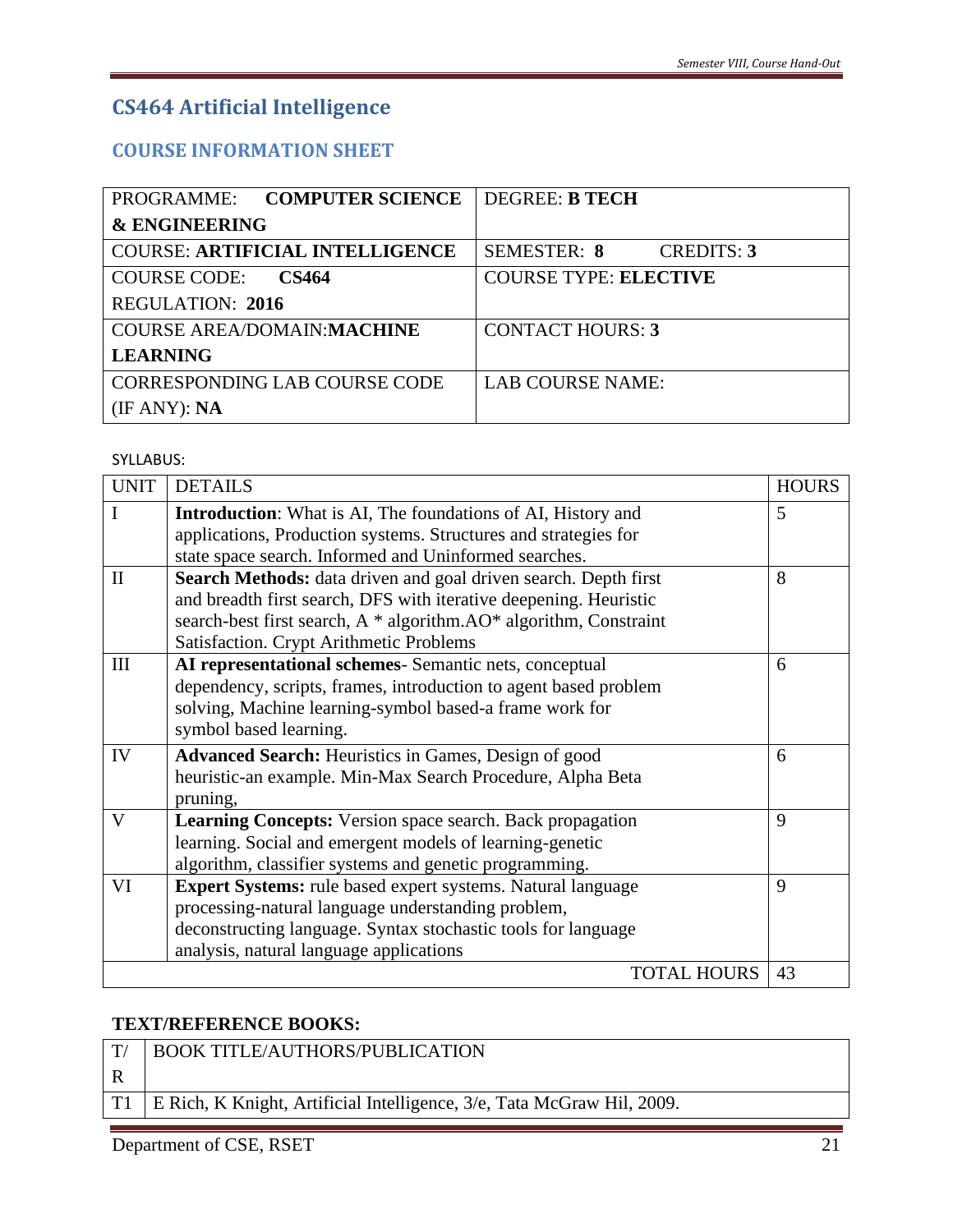| T <sub>2</sub> | George.F.Luger, Artificial Intelligence - Structures and Strategies for Complex<br>Problem Solving, 4/e, Pearson Education. 2002. |
|----------------|-----------------------------------------------------------------------------------------------------------------------------------|
| R1             | D. Poole and A. Mackworth. Artificial Intelligence: Foundations of Computational<br>Agents, Cambridge University Press, 2010      |
| R <sub>2</sub> | Dan W Patterson, Introduction to Artificial Intelligence, Pearson, 2009                                                           |
| R <sub>3</sub> | Deepak Khemeni, A First course in Artificial Intelligence, Tata McGraw Hill, 2013                                                 |
| R <sub>4</sub> | Maja J. Mataric, Robotics Primer, MIT press, 2007                                                                                 |
| R <sub>5</sub> | Patrick Henry Winston, Artificial intelligence, Addisson wessley, 1992                                                            |
| R <sub>6</sub> | Stefan Edelkamp, Stefan Schroedl, Heuristic Search: Theory and Applications,<br>Morgan Kaufman, 2011.                             |
| R7             | Stuart Jonathan Russell, Peter Norvig, Artificial intelligence, A modern approach, 3rd<br>edition, pearson, 2010                  |

#### *COURSE OBJECTIVES:*

| 1 To introduce basic principles that drive complex real world intelligence applications. |
|------------------------------------------------------------------------------------------|
| 2 To introduce and discuss the basic concepts of AI Techniques and Learning              |
|                                                                                          |

#### COURSE OUTCOMES:

| SNO   | <b>DESCRIPTION</b>                                               | Bloom's Taxonomy Level |
|-------|------------------------------------------------------------------|------------------------|
| 469.1 | The Student will be able to identify the scope and limits of     | Identify(Level 1)      |
|       | the artificial intelligence (AI) field                           |                        |
| 469.2 | The Student will be able to assess the applicability, strengths, | Assess(Level 6)        |
|       | and weaknesses of the basic knowledge representation             |                        |
| 469.3 | The Student will be able to interpret the role of knowledge      | Interpret(Level 2)     |
|       | representation, problem solving, and learning                    |                        |
| 469.4 | The Student will be able to explain various search algorithms    | explain(Level 2)       |
|       | (uninformed, informed, and heuristic) for problem solving        |                        |
| 469.5 | The Student will be able to comprehend the fundamentals of       | comprehend(Level 2)    |
|       | <b>Natural Language Processing</b>                               |                        |

#### CO-PO AND CO-PSO MAPPING

|         | P <sub>O</sub> | P <sub>O</sub> | P <sub>O</sub> | P <sub>0</sub> | P <sub>0</sub> | PO                 | P <sub>O</sub> | P <sub>O</sub> | P <sub>O</sub>           | P <sub>0</sub>           | P <sub>O</sub> | P <sub>O</sub> | PS <sub>O</sub> | <b>PS</b> | <b>PS03</b> |
|---------|----------------|----------------|----------------|----------------|----------------|--------------------|----------------|----------------|--------------------------|--------------------------|----------------|----------------|-----------------|-----------|-------------|
|         |                | ◠              |                | 4              |                | <sub>b</sub>       |                | 8              | 9                        | 10                       | 11             | 12             |                 | 02        |             |
| CS464.1 | 3              | n<br>. .       | ⌒              | 3              | -              |                    | -              | -              | -                        | $\overline{\phantom{0}}$ |                |                | ◠<br>ر          | -         |             |
| CS464.2 | ົາ<br>∠        | -              |                | ി<br>▵         | -              | າ<br>▵             | -              | -              | -                        | -                        |                |                | ำ               | -         |             |
| CS464.3 | າ<br>∠         |                | ⌒              | ∍<br>∸         |                | $\mathcal{D}$<br>∠ | -              | -              | $\overline{\phantom{a}}$ | -                        |                |                | ົ               |           |             |
| CS464.4 | ົ<br>▵         | ◠              |                | -              | -              |                    | -              | -              | $\overline{\phantom{a}}$ | -                        |                | -              | ി               | -         |             |
| CS464.5 |                | ົ              | ົ              | ົ<br>▵         |                | າ<br>∠             | -              | -              | -                        |                          |                |                | ີ<br>∠          |           |             |

#### **JUSTIFICATIONS FOR CO-PO MAPPING**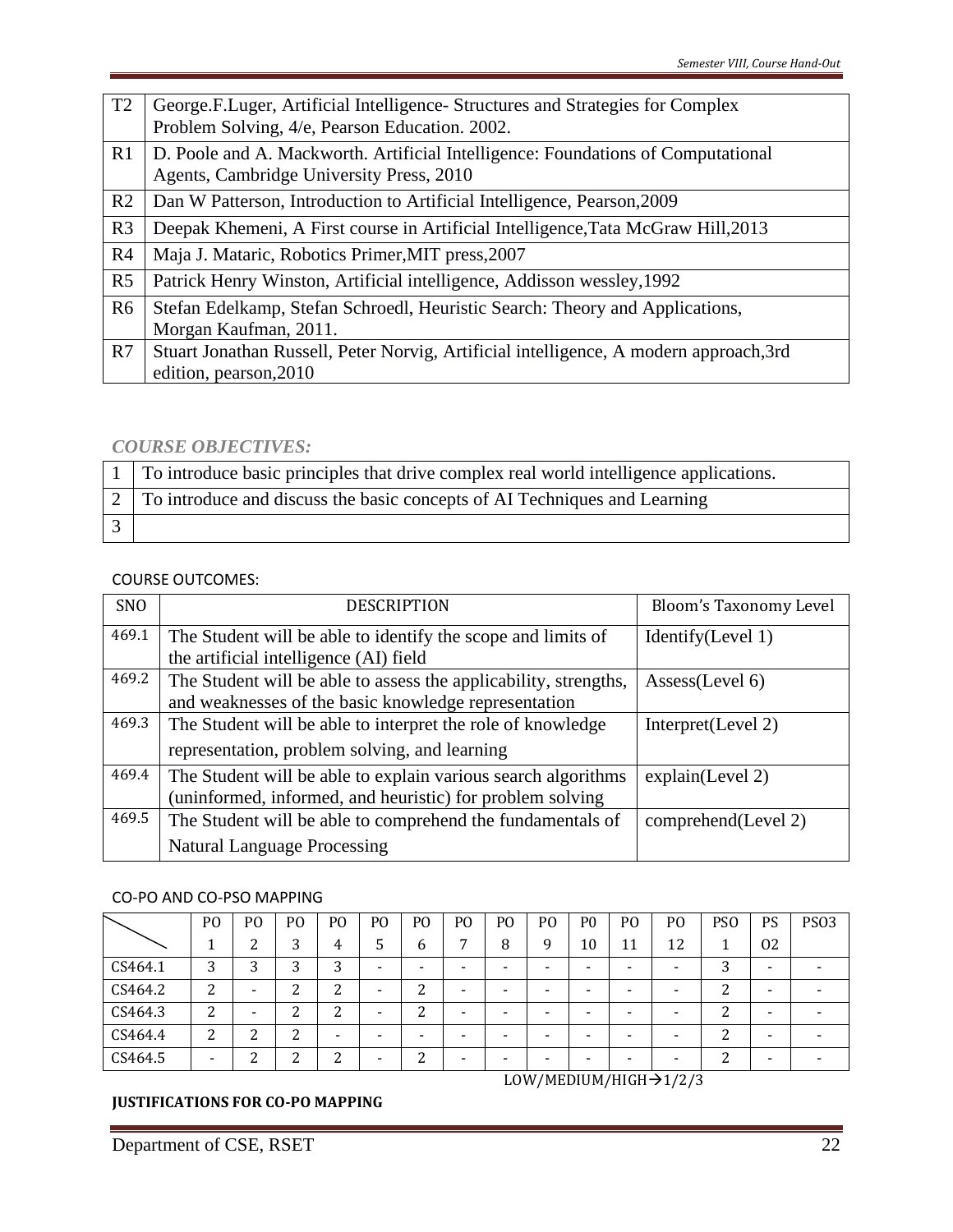| <b>Mapping</b> | LOW/MEDIUM/ | Justification                                                                                                                   |  |  |
|----------------|-------------|---------------------------------------------------------------------------------------------------------------------------------|--|--|
|                | <b>HIGH</b> |                                                                                                                                 |  |  |
| CS464.1-P01    | H           | By knowing the scope and limits of AI Students can identify the                                                                 |  |  |
|                |             | solvable and unsolvable problems                                                                                                |  |  |
| CS464.1-PO2    | H           | With suitable state space representation complex engineering                                                                    |  |  |
|                |             | problems can be solved easily.                                                                                                  |  |  |
| CS464.1-PO3    | H           | By knowing the scope and limits of AI students can develop creative                                                             |  |  |
|                |             | solutions for problems.                                                                                                         |  |  |
| CS464.1-PS01   | H           | Students can identify, analyze and design complex engineering                                                                   |  |  |
|                |             | problems by knowing the basic concepts of AI.                                                                                   |  |  |
| CS464.2/3-P01  | M           | Students can apply knowledge of mathematics and engineering                                                                     |  |  |
|                |             | fundamentals to strengthen AI knowledge representations.                                                                        |  |  |
| CS464.2/3-P03  | M           | Good knowledge representation helps to design/develop solutions                                                                 |  |  |
|                |             | in better ways.                                                                                                                 |  |  |
| CS464.2/3-P04  | M           | Different properties of knowledge representation help for better                                                                |  |  |
|                |             | analysis and interpretation of data hence to provide valid                                                                      |  |  |
|                |             | conclusions.                                                                                                                    |  |  |
| CS464.2/3-P06  | M           | Knowledge representations like semantic nets, conceptual                                                                        |  |  |
|                |             | dependency helps to asses societal, health, safety etc in systematic                                                            |  |  |
|                |             | way.                                                                                                                            |  |  |
| CS464.2/3-PS01 | M           | Good knowledge representation helps to make good solution to                                                                    |  |  |
|                |             | complex problems.                                                                                                               |  |  |
| CS464.4-P01    | M           | To implement search algorithm mathematical knowledge is needed                                                                  |  |  |
| CS464.4-PO2    | M           | To reach substantiated conclusions to different problems , students                                                             |  |  |
|                |             | should have an idea about different search techniques.                                                                          |  |  |
| CS464.4-PO3    | $M_{\odot}$ | Idea about heuristic type searching is required to develop optimal                                                              |  |  |
|                |             | solutions.                                                                                                                      |  |  |
| CS464.4-PS01   | $M_{\odot}$ | Idea about different search algorithms helps to design good solution                                                            |  |  |
| CS464.5-PO2    | M           | for complex engineering problems.                                                                                               |  |  |
| CS464.5-PO3    | M           | Natural language understanding required for problem analysis.<br>Natural language understanding required to design solutions to |  |  |
|                |             | problems.                                                                                                                       |  |  |
| CS464.5-PO4    | M           | I conduct investigation on problems idea about NLP is needed.                                                                   |  |  |
| CS464.6-PO6    | M           | To apply reasoning informed by the contextual knowledge to asses                                                                |  |  |
|                |             | societal needs student should have an idea about language                                                                       |  |  |
|                |             | processing.                                                                                                                     |  |  |
| CS464.5-PS01   | M           | Natural Language understanding is required to anlyse and design                                                                 |  |  |
|                |             | solutions.                                                                                                                      |  |  |

## **GAPS IN THE SYLLABUS - TO MEET INDUSTRY/PROFESSION REQUIREMENTS:**

| S. NO | <b>DESCRIPTION</b>            | PROPOSED       | PΟ      |
|-------|-------------------------------|----------------|---------|
|       |                               | <b>ACTIONS</b> | MAPPING |
|       | Planning and learning methods | Reading        | 2,3,4   |
|       |                               | assignment     |         |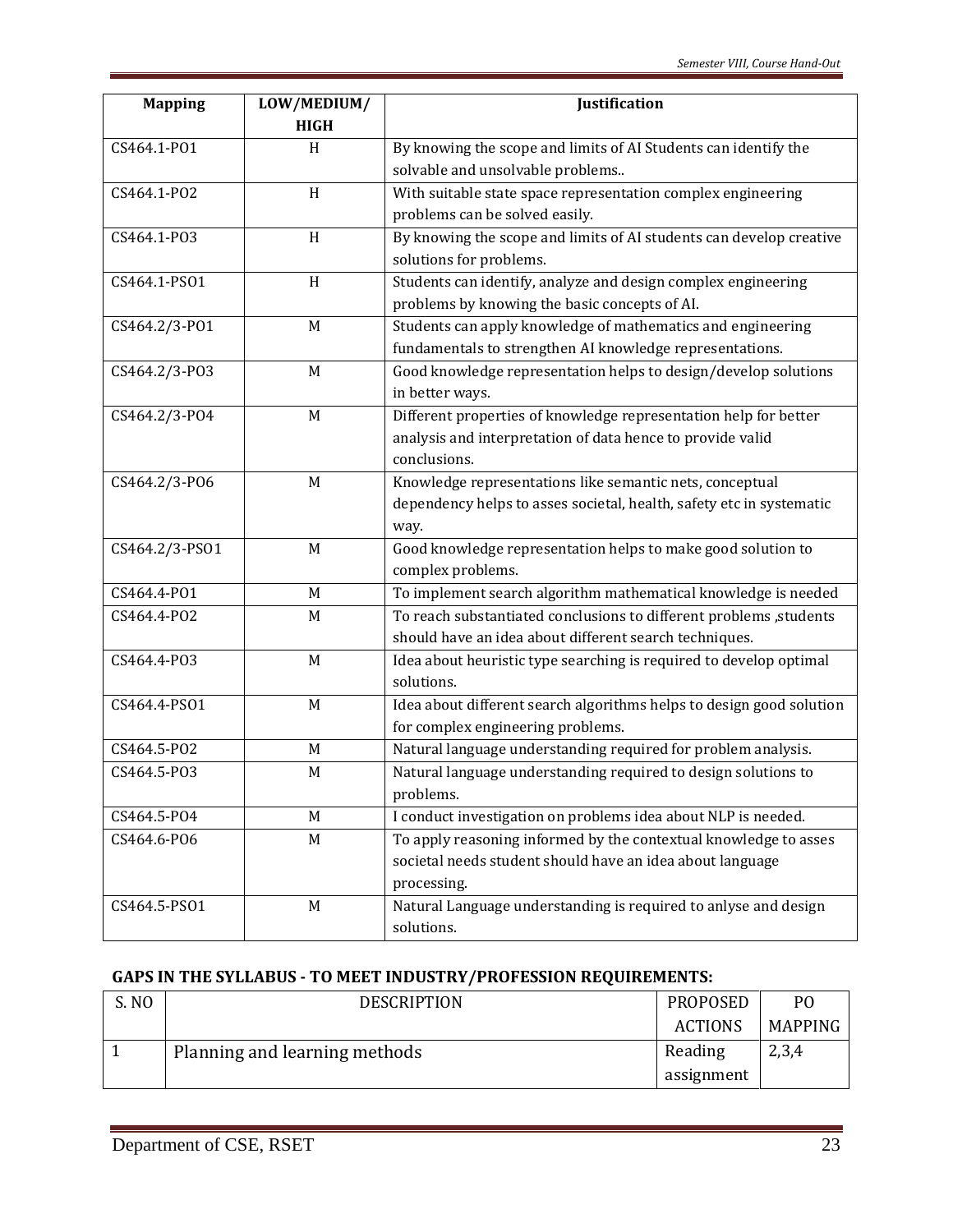## PROPOSED ACTIONS: TOPICS BEYOND SYLLABUS/ASSIGNMENT/INDUSTRY VISIT/GUEST LECTURER/NPTEL ETC

#### **TOPICS BEYOND SYLLABUS/ADVANCED TOPICS/DESIGN:**

| <b>S. NO</b> | <b>TOPIC</b>                            | <b>PO MAPPING</b> |
|--------------|-----------------------------------------|-------------------|
|              | Design of agents and intelligent Agents | 3,4,5             |

#### **WEB SOURCE REFERENCES**:

| http://code.google.com/p/aima-python/                  |
|--------------------------------------------------------|
| http://www.aispace.org/mainTools.shtml                 |
| http://www.wizig.com/tutorials/artificial-intelligence |

#### **DELIVERY/INSTRUCTIONAL** METHODOLOGIES:

| <b>⊡ CHALK &amp; TALK</b> | ☑ STUD. ASSIGNMENT       | $\boxdot$ web resources |  |
|---------------------------|--------------------------|-------------------------|--|
| $\Box$ LCD/SMART          | $\square$ STUD. SEMINARS | $\Box$ ADD-ON COURSES   |  |
| BOARDS                    |                          |                         |  |

#### **ASSESSMENT METHODOLOGIES-DIRECT**

| <b>☑ ASSIGNMENTS</b>  | $\Box$ STUD. SEMINARS | <b>☑ TESTS/MODEL</b> | $\boxtimes$ UNIV.     |  |  |
|-----------------------|-----------------------|----------------------|-----------------------|--|--|
|                       |                       | <b>EXAMS</b>         | EXAMINATION           |  |  |
| $\boxdot$ stud. LAB   | $\Box$ STUD. VIVA     | $\Box$ MINI/MAJOR    | $\Box$ CERTIFICATIONS |  |  |
| <b>PRACTICES</b>      |                       | <b>PROJECTS</b>      |                       |  |  |
| $\Box$ ADD-ON COURSES | $\Box$ OTHERS         |                      |                       |  |  |

#### ASSESSMENT METHODOLOGIES-INDIRECT

| $\boxtimes$ ASSESSMENT OF COURSE OUTCOMES (BY | $\boxtimes$ STUDENT FEEDBACK ON FACULTY |  |  |
|-----------------------------------------------|-----------------------------------------|--|--|
| FEEDBACK, ONCE)                               | (ONCE)                                  |  |  |
| $\Box$ ASSESSMENT OF MINI/MAJOR PROJECTS BY   | $\Box$ OTHERS                           |  |  |
| EXT. EXPERTS                                  |                                         |  |  |

**Prepared by Approved by** 

 **Dr SMINU IZUDHEEN Ms Maria vijoy (HOD)**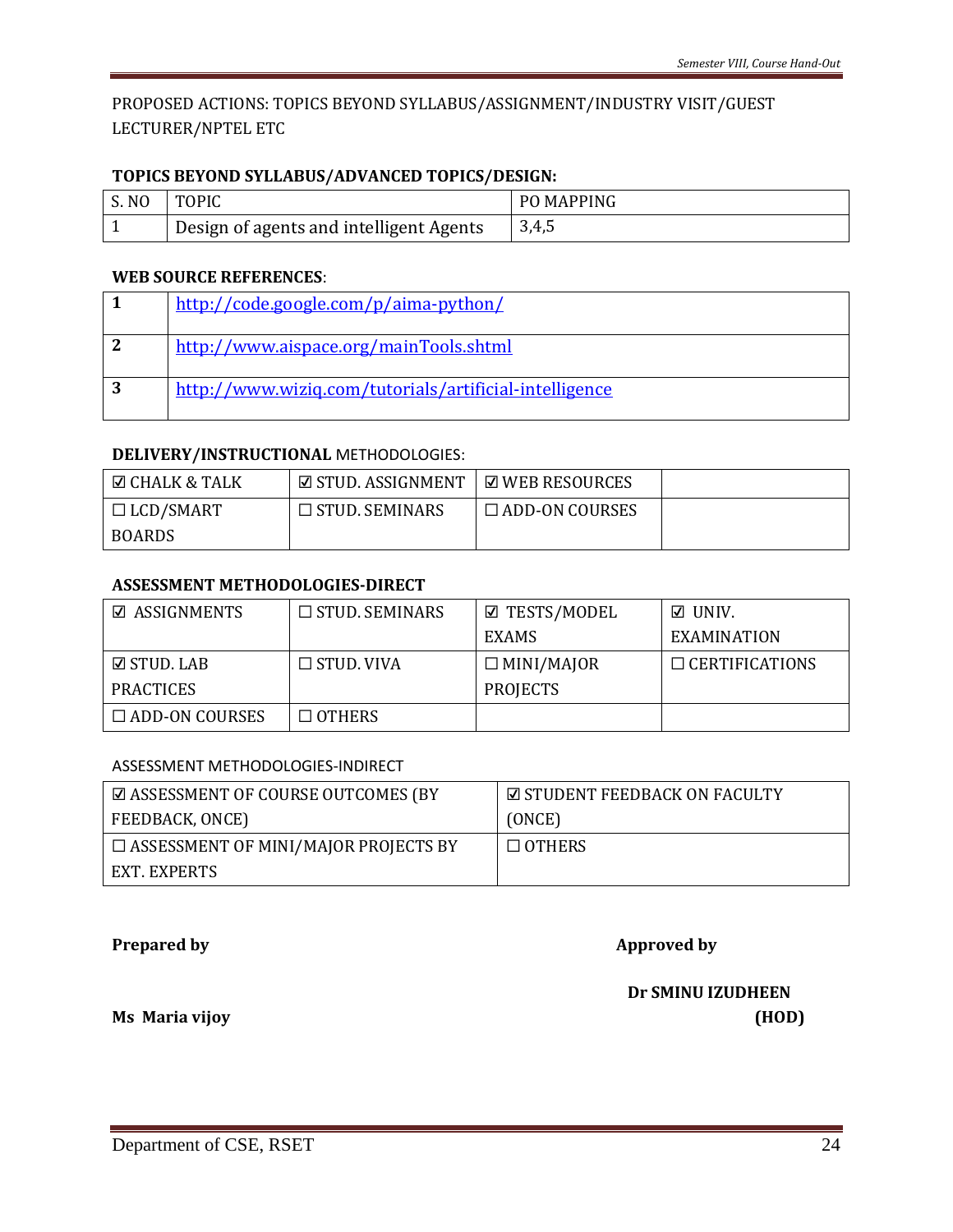# **CS468 Cloud Computing**

## **COURSE INFORMATION SHEET**

<span id="page-24-1"></span><span id="page-24-0"></span>

| <b>COMPUTER SCIENCE &amp;</b><br>PROGRAMME: | DEGREE: B TECH                   |  |  |
|---------------------------------------------|----------------------------------|--|--|
| <b>ENGINEERING</b>                          |                                  |  |  |
| <b>COURSE: CLOUD COMPUTING</b>              | SEMESTER: 8<br><b>CREDITS: 3</b> |  |  |
| COURSE CODE: CS468 REGULATION: 2016         | <b>COURSE TYPE: ELECTIVE</b>     |  |  |
| COURSE AREA/DOMAIN: CLOUD COMPUTING         | <b>CONTACT HOURS: 3</b>          |  |  |
| CORRESPONDING LAB COURSE CODE (IF ANY):     | LAB COURSE NAME: NA              |  |  |
| <b>NA</b>                                   |                                  |  |  |

#### **SYLLABUS:**

| <b>UNIT</b> | <b>DETAILS</b>                                                                    | <b>HOURS</b>   |
|-------------|-----------------------------------------------------------------------------------|----------------|
| I           | <b>INTRODUCTION TO VIRTUALIZATION</b>                                             | $\overline{7}$ |
|             | Virtual Machines and Virtualization Middleware - Data Center Virtualization for   |                |
|             | Cloud Computing - Implementation Levels of Virtualization - Virtualization        |                |
|             | Structures/Tools and Mechanisms- Virtualization of CPU - Memory - I/O             |                |
|             | Devices                                                                           |                |
| II          | <b>INTRODUCTION TO CLOUD COMPUTING</b>                                            | 8              |
|             | System Models for Distributed and Cloud Computing - Software Environments         |                |
|             | for Distributed Systems and Clouds - Cloud Computing and Service Models -         |                |
|             | Public - Private - Hybrid Clouds - Infrastructure-as-a-Service (IaaS) - Platform- |                |
|             | as-a-Service (PaaS) - Software-as-a-Service (SaaS)-Different Service Providers    |                |
| III         | <b>CLOUD ARCHITECTURE AND RESOURCE MANAGEMENT</b>                                 | 8              |
|             | Architectural Design of Compute and Storage Clouds - Public Cloud Platforms:      |                |
|             | GAE - AWS - Azure-Emerging Cloud Software Environments - Eucalyptus-              |                |
|             | Nimbus - Open Stack - Extended Cloud Computing Services - Resource                |                |
|             | Provisioning and Platform Deployment - Virtual Machine Creation and               |                |
|             | Management.                                                                       |                |
| IV          | <b>CLOUD PROGRAMMING</b>                                                          | $\overline{7}$ |
|             | Parallel Computing and Programming Paradigms - Map Reduce -Twister -              |                |
|             | Iterative Map Reduce - Hadoop Library from Apache -Pig Latin High Level           |                |
|             | Languages- Mapping Applications to Parallel and Distributed Systems -             |                |
|             | Programming the Google App Engine - Google File System (GFS) - Big Table -        |                |
|             | Google's NOSQL System                                                             |                |
| V           | <b>SECURITY IN THE CLOUD</b>                                                      | 6              |
|             | Security Overview - Cloud Security Challenges - Security -as-a-Service - Security |                |
|             | Governance - Risk Management - Security Monitoring - Security Architecture        |                |
|             | Design - Data Security -Application Security - Virtual Machine Security.          |                |
| VI          | <b>USING CLOUD SERVICES:</b>                                                      | 6              |
|             | Email Communications - Collaborating on To-Do Lists - Contact Lists - Cloud       |                |
|             | Computing for the Community- Collaborating on Calendars – Schedules and Task      |                |
|             | Management - Exploring Online Scheduling Applications - Exploring Online          |                |
|             | Planning and Task Management - Collaborating on Event Management - Project        |                |
|             | Management - Word Processing - Databases                                          |                |
|             | <b>TOTAL HOURS</b>                                                                | 42             |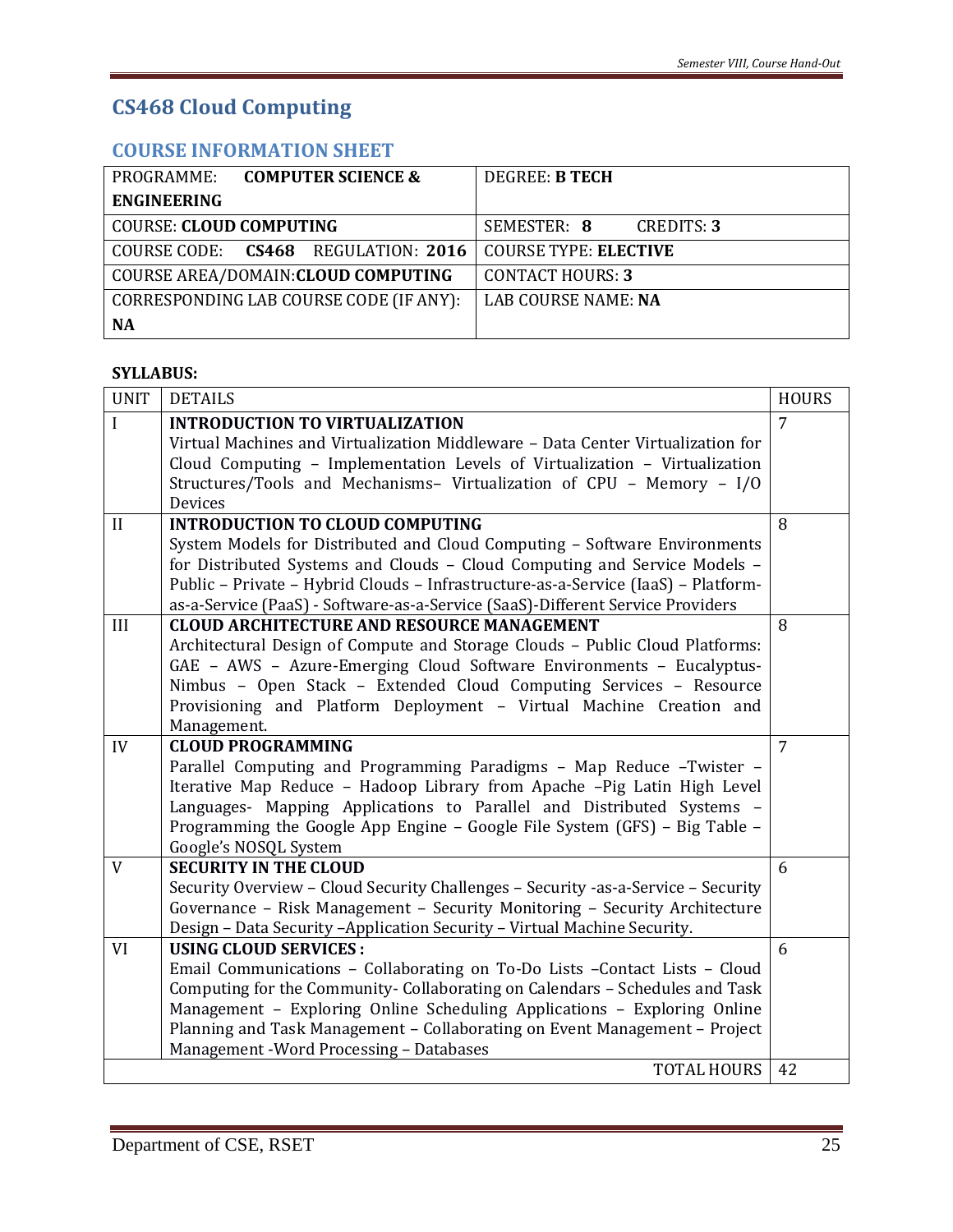### **TEXT/REFERENCE BOOKS:**

| T/R            | BOOK TITLE/AUTHORS/PUBLICATION                                                                                                                                                                        |
|----------------|-------------------------------------------------------------------------------------------------------------------------------------------------------------------------------------------------------|
| <b>T1</b>      | Kai Hwang, Geoffrey C Fox, Jack J Dongarra : Distributed and Cloud Computing – From<br>Parallel Processing to the Internet of Things, Morgan Kaufmann Publishers - 2012.                              |
| R1             | Alex Amies, Harm Sluiman, Qiang Guo Tong and Guo Ning Liu: Developing and Hosting<br>Applications on the cloud, IBM Press, 2012.                                                                      |
| R2             | George Reese: Cloud Application Architectures: Building Applications and Infrastructure in<br>the Cloud (Theory in Practice), O'Reilly Publications, 2009.                                            |
| R <sub>3</sub> | Haley Beard: Cloud Computing Best Practices for Managing and Measuring Processes for On-<br>demand Computing – applications and Data Centers in the Cloud with SLAs, Emereo Pty<br>Limited, July 2008 |
| R4             | James E. Smith and Ravi Nair: Virtual Machines: Versatile Platforms for Systems and<br>Processes, Morgan Kaufmann, ELSEVIER Publication, 2006.                                                        |
| R5             | John W Rittinghouse and James F Ransome : Cloud Computing: Implementation –<br>Management - and Security, CRC Press, 2010.                                                                            |
| R <sub>6</sub> | Michael Miller: Cloud Computing: Web-Based Applications That Change the Way You Work<br>and Collaborate Online, Pearson Education, 2009.                                                              |
| R7             | Richard N. Katz: The Tower and The Cloud, Higher Education in the Age of Cloud Computing,<br>2008.                                                                                                    |
| R <sub>8</sub> | Toby Velte, Anthony Velte and Robert Elsenpeter: Cloud Computing – A Practical Approach,<br>TMH, 2009.                                                                                                |

## **COURSE OBJECTIVES:**

| $\vert 1 \vert$ To impart the fundamentals of virtualization techniques.                    |
|---------------------------------------------------------------------------------------------|
| $\mid$ 2 $\mid$ To introduce concepts and security issues of cloud paradigm.                |
| $\mid 3 \mid$ To introduce cloud computing based programming techniques and cloud services. |

#### **COURSE OUTCOMES:**

| <b>SNO</b> | <b>DESCRIPTION</b>                                               | Bloom's Taxonomy Level |  |  |  |  |  |
|------------|------------------------------------------------------------------|------------------------|--|--|--|--|--|
| 468.1      | The students will be able to identify the significance of        | Identify (Level 2)     |  |  |  |  |  |
|            | implementing virtualization techniques.                          |                        |  |  |  |  |  |
| 468.2      | The students will able to interpret the various cloud computing  | Interpret (Level 3)    |  |  |  |  |  |
|            | models and services.                                             |                        |  |  |  |  |  |
| 468.3      | The students will able to compare the various public cloud       | Compare (Level 2)      |  |  |  |  |  |
|            | platforms and software environments.                             |                        |  |  |  |  |  |
| 468.4      | The students will able to apply appropriate cloud programming    | Apply (Level 3)        |  |  |  |  |  |
|            | methods to solve big data problems.                              |                        |  |  |  |  |  |
| 468.5      | The students will able to appreciate the need of security        | Appreciate (Level 4)   |  |  |  |  |  |
|            | mechanisms in cloud.                                             |                        |  |  |  |  |  |
| 468.6      | The students will be able to illustrate the use of various cloud | Illustrate (Level 2)   |  |  |  |  |  |
|            | services available online.                                       |                        |  |  |  |  |  |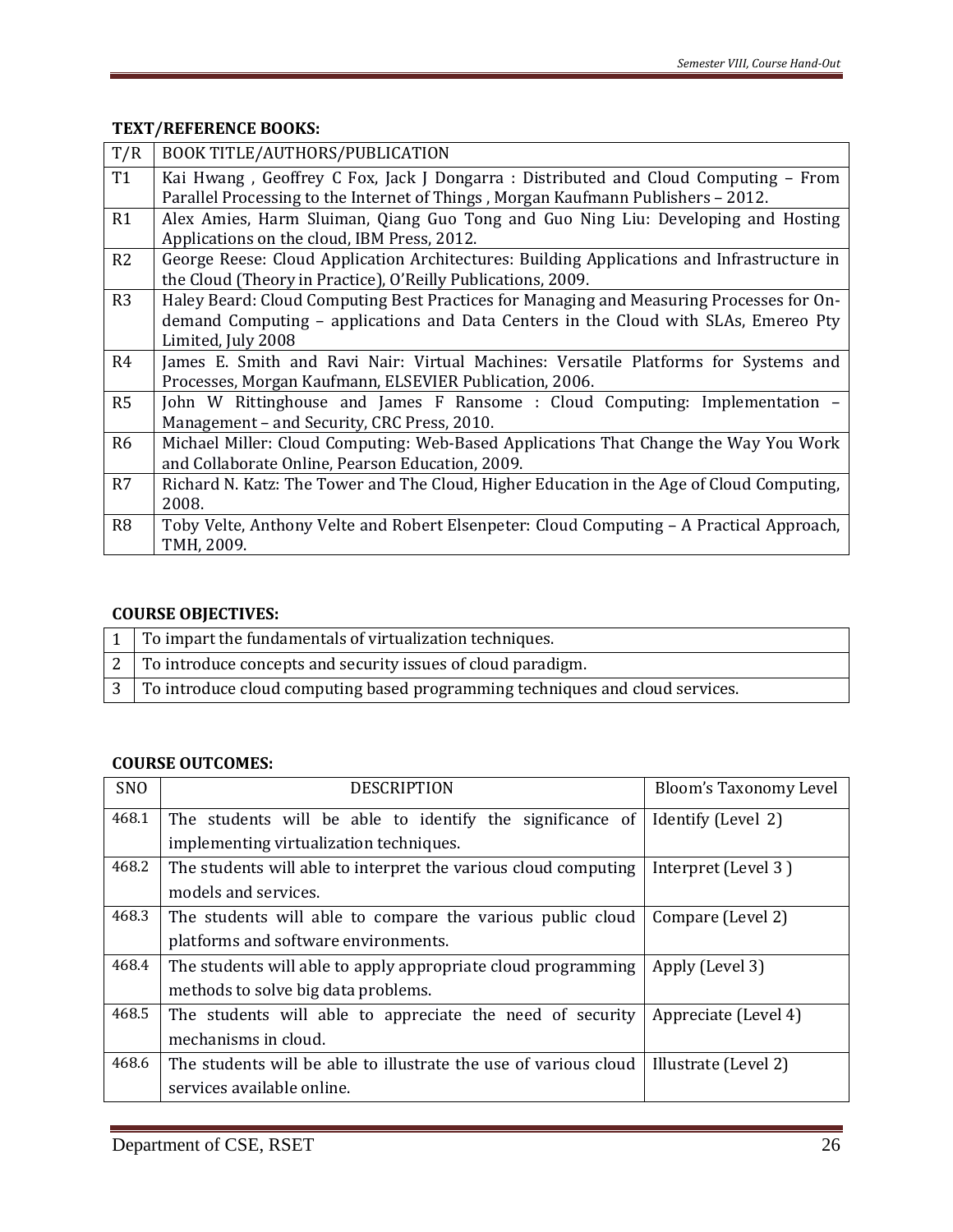#### **CO-PO AND CO-PSO MAPPING**

|         | P <sub>O</sub> | P <sub>O</sub> | PO     | PO | P <sub>O</sub> | P <sub>O</sub> | P <sub>O</sub> | P <sub>O</sub> | P <sub>O</sub>           | P <sub>0</sub> | P <sub>O</sub> | P <sub>O</sub> | <b>PSO</b> | PS                 | <b>PS03</b> |
|---------|----------------|----------------|--------|----|----------------|----------------|----------------|----------------|--------------------------|----------------|----------------|----------------|------------|--------------------|-------------|
|         |                | າ              | 3      | 4  | 5              | 6              | ⇁              | 8              | 9                        | 10             | 11             | 12             |            | 02                 |             |
| CS468.1 |                | ∍<br>▵         | -      | -  | -              | -              | -              | -              | -                        | -              | -              | -              | 1<br>л.    | -                  |             |
| CS468.2 |                | -              | -      |    |                | -              | -              | -              | -                        | -              |                |                | 2          |                    |             |
| CS468.3 | -              | າ              | -      |    |                |                | -              | -              | $\overline{\phantom{a}}$ | -              | -              |                | 2          | -                  |             |
| CS468.4 | -              | ∍              | ∍<br>∠ | -  |                | -              | -              | -              | $\overline{\phantom{a}}$ | -              | -              |                | っ<br>∠     | $\mathcal{D}$<br>∠ |             |
| CS468.5 | -              | າ              | -      | -  |                | -              | -              | -              | -                        | -              | -              |                | 2          | -                  |             |
| CS468.6 | -              | ∍<br>∠         | -      |    |                |                | -              |                | -                        | -              |                |                | 2          | -                  |             |
| CS468   |                | ∍              | ∍      |    |                |                | -              |                | -                        |                |                |                | ົາ         | ົາ                 |             |

LOW/MEDIUM/HIGH→1/2/3

#### **JUSTIFICATIONS FOR CO-PO MAPPING**

| <b>Mapping</b> | LOW/MEDIUM/ | <b>Justification</b>                                               |  |
|----------------|-------------|--------------------------------------------------------------------|--|
|                | <b>HIGH</b> |                                                                    |  |
| CS468.1-PO2    | M           | Using basic concepts of computer engineering students can identify |  |
|                |             | the concept of virtualization                                      |  |
| CS468.2-P01    | ь           | Students can understand the various cloud computing models         |  |
| CS468.3-PO2    | M           | Can compare and understand the various public cloud platforms      |  |
|                |             | available and also their corresponding software environment        |  |
| CS468.4-PO2    | M           | Can analyze Big Data problems for developing potential solutions   |  |
| CS468.4-P03    | M           | Solutions can be developed for complex Big Data problems.          |  |
| CS468.5-PO2    | M           | Appraise, correlate and conclude the need for Cloud Security       |  |
|                |             | mechanisms                                                         |  |
| CS468.6-PO2    | M           | Students can use the knowledge gained to work on various cloud     |  |
|                |             | applications                                                       |  |

#### **GAPS IN THE SYLLABUS - TO MEET INDUSTRY/PROFESSION REQUIREMENTS:**

| <b>S. NO</b> | <b>DESCRIPTION</b>          | <b>PROPOSED</b> | P <sub>0</sub> |
|--------------|-----------------------------|-----------------|----------------|
|              |                             | <b>ACTIONS</b>  | <b>MAPPING</b> |
|              | Hands on workshop on Hadoop | Workshop        | 1,3,5          |
|              | Cloud Implementation        | Workshop        | 1,3,5          |

PROPOSED ACTIONS: TOPICS BEYOND SYLLABUS/ASSIGNMENT/INDUSTRY VISIT/GUEST LECTURER/NPTEL ETC

#### **TOPICS BEYOND SYLLABUS/ADVANCED TOPICS/DESIGN:**

| <b>S. NO</b> | <b>TOPIC</b>          | <b>PO MAPPING</b> |
|--------------|-----------------------|-------------------|
|              | Performance of Cloud  | 1 つつ<br>ں, ∠, ⊥   |
|              | Cloud for HPC and HTC | 1,3,5             |

#### **WEB SOURCE REFERENCES:**

|  | https://csrc.nist.gov/publications/detail/sp/800-145/final |
|--|------------------------------------------------------------|
|--|------------------------------------------------------------|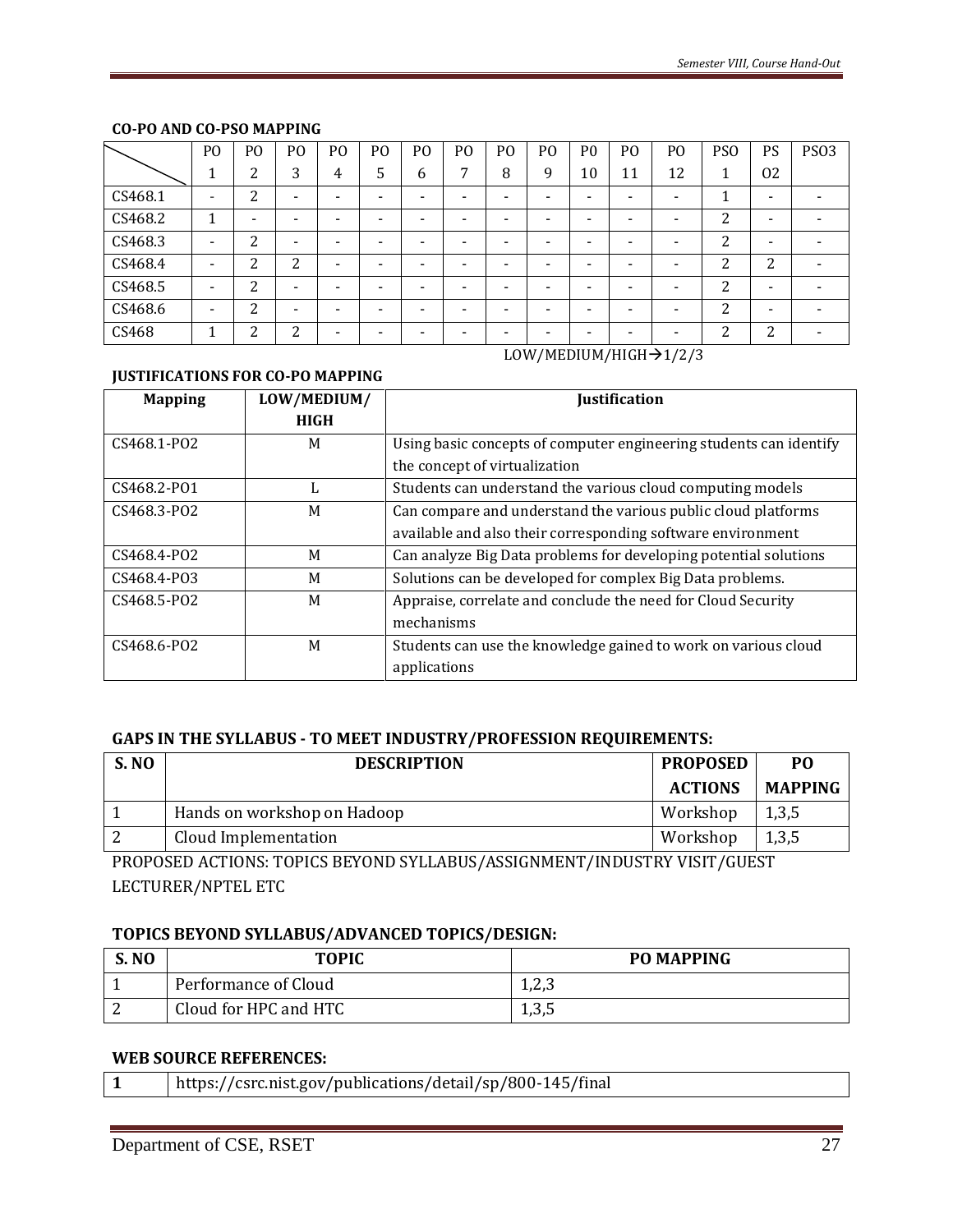| https://docs.aws.amazon.com/index.html?nc2=h_ql_doc#lang/en_us |
|----------------------------------------------------------------|
| https://docs.microsoft.com/en-in/azure/                        |
| https://cloud.google.com/docs/                                 |

#### **DELIVERY/INSTRUCTIONAL METHODOLOGIES:**

| $\boxtimes$ CHALK & TALK | $\boxtimes$ STUD.     | $\boxtimes$ WEB RESOURCES |  |
|--------------------------|-----------------------|---------------------------|--|
|                          | ASSIGNMENT            |                           |  |
| $\Box$ LCD/SMART         | $\Box$ STUD. SEMINARS | <b>⊠ ADD-ON COURSES</b>   |  |
| <b>BOARDS</b>            |                       |                           |  |

#### **ASSESSMENT METHODOLOGIES-DIRECT**

| <b>Z</b> ASSIGNMENTS  | $\Box$ STUD. SEMINARS | ☑ TESTS/MODEL     | $\mathbb Z$ UNIV.     |  |
|-----------------------|-----------------------|-------------------|-----------------------|--|
|                       |                       | EXAMS             | <b>EXAMINATION</b>    |  |
| $\Box$ STUD, LAB      | $\Box$ STUD. VIVA     | $\Box$ MINI/MAJOR | $\Box$ CERTIFICATIONS |  |
| <b>PRACTICES</b>      |                       | <b>PROJECTS</b>   |                       |  |
| $\Box$ ADD-ON COURSES | $\Box$ others         |                   |                       |  |

#### **ASSESSMENT METHODOLOGIES-INDIRECT**

| <b>Z ASSESSMENT OF COURSE OUTCOMES (BY</b>  | <b>Z STUDENT FEEDBACK ON FACULTY</b> |
|---------------------------------------------|--------------------------------------|
| FEEDBACK, ONCE)                             | (ONCE)                               |
| $\Box$ ASSESSMENT OF MINI/MAJOR PROJECTS BY | $\Box$ OTHERS                        |
| EXT. EXPERTS                                |                                      |

### **Prepared by Approved by**

**ANU MARIA JOYKUTTY SMINU IZUDHEEN** 

**HOD, DCS**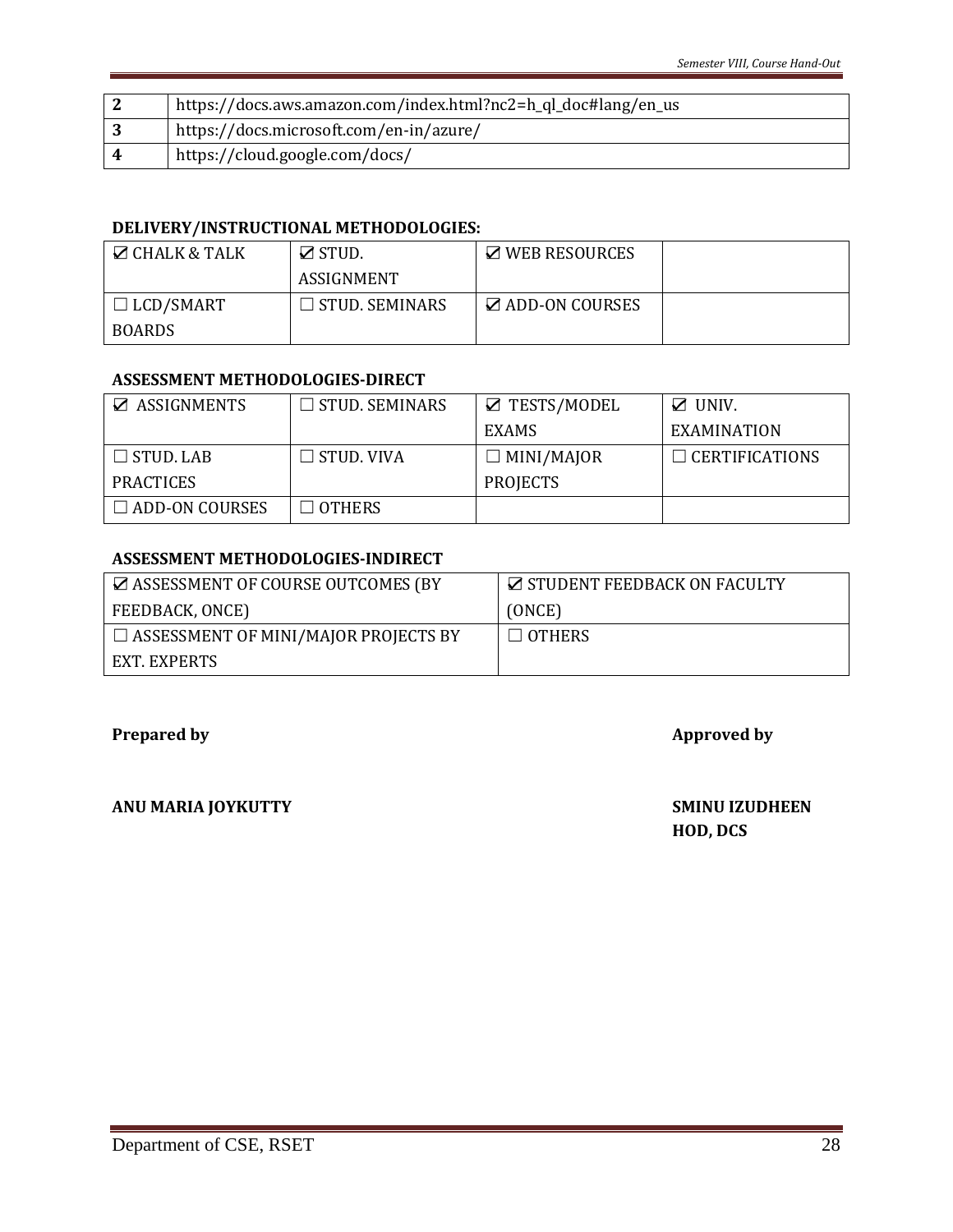# **CS472 Principles of Information Security**

# **COURSE INFORMATION SHEET**

<span id="page-28-1"></span><span id="page-28-0"></span>

| PROGRAMME:         | <b>COMPUTER SCIENCE &amp;</b>            | DEGREE: BTECH                           |                   |
|--------------------|------------------------------------------|-----------------------------------------|-------------------|
| <b>ENGINEERING</b> |                                          |                                         |                   |
|                    | <b>COURSE: PRINCIPLES OF INFORMATION</b> | SEMESTER: VIII                          | <b>CREDITS: 3</b> |
| <b>SECURITY</b>    |                                          |                                         |                   |
| COURSE CODE: CS472 |                                          | <b>COURSE TYPE: ELECTIVE</b>            |                   |
|                    | <b>COURSE AREA/DOMAIN: SECURITY</b>      | CONTACT HOURS: 3-0-0(L-T-P) hours/Week. |                   |
|                    | CORRESPONDING LAB COURSE CODE: NIL       | LAB COURSE NAME: NIL                    |                   |

#### **SYLLABUS:**

| <b>UNIT</b>  | <b>DETAILS</b>                                                                                                                                                                                                                                                                                                                                                                                                                | <b>HOURS</b> |
|--------------|-------------------------------------------------------------------------------------------------------------------------------------------------------------------------------------------------------------------------------------------------------------------------------------------------------------------------------------------------------------------------------------------------------------------------------|--------------|
| I            | <b>Introduction:</b> Overview of computer security, Security concepts, Need of<br>Security-Threats-Deliberate software attacks, Deviation in quality of service,<br>Attacks- malicious code, brute force, Timing attack, sniffers.<br>Access Control Mechanisms - Access Control, Access control matrix, Access<br>control in OS-Discretionary and Mandatory access control, Role-based access<br>control, case study SELinux | 7            |
| $\mathbf{I}$ | Security policies and models: confidentiality policies, Bell-LaPadula model,<br>Integrity policies, Biba model, Clark-Wilson models, Chinese wall model,<br>waterfall model                                                                                                                                                                                                                                                   | 7            |
| III          | <b>Software vulnerabilities:</b> Buffer and stack overflow, Crosssite scripting(XSS),<br>and vulnerabilities, SQL injection and vulnerabilities, Phishing.                                                                                                                                                                                                                                                                    | 6            |
| IV           | Malware: Viruses, Worms and Trojans. Topological worms. Internet<br>propagation models for worms.                                                                                                                                                                                                                                                                                                                             | 6            |
| V            | <b>Security in current domains:</b> Wireless LAN security – WEP details. wireless<br>LAN vulnerabilities – frame spoofing. Cellphone security - GSM and UMTS<br>security. Mobile malware - bluetooth security issues.                                                                                                                                                                                                         | 8            |
| VI           | Secure Electronic transactions: Framework, strength and weakness, Security<br>in current applications: Online banking, Credit Card Payment Systems.<br>Web Services security: XML, SOAP, SAML, RFID                                                                                                                                                                                                                           | 8            |
|              | <b>TOTAL HOURS</b>                                                                                                                                                                                                                                                                                                                                                                                                            | 42           |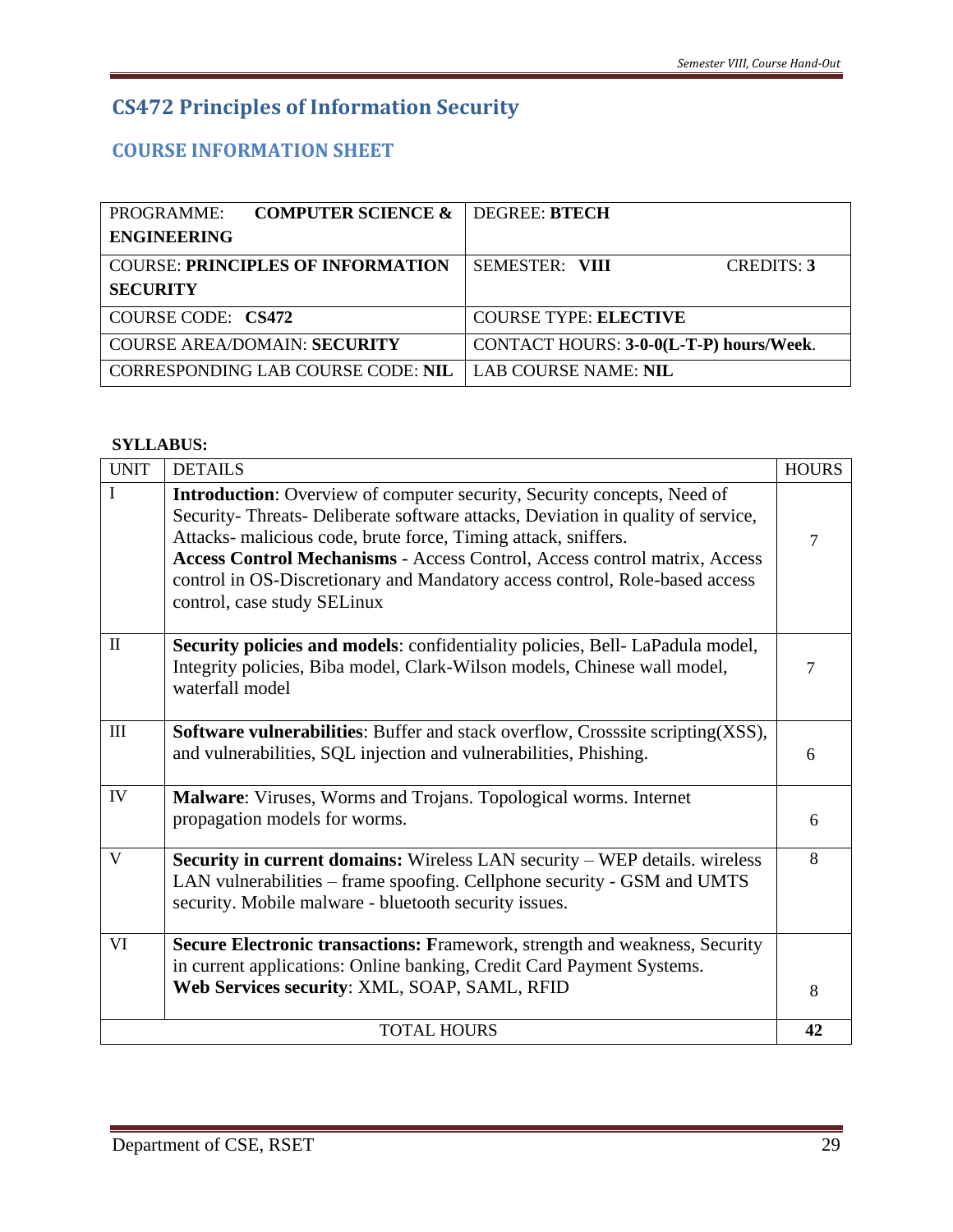#### **TEXT/REFERENCE BOOKS:**

| T/R | <b>BOOK TITLE/AUTHORS/PUBLICATION</b>                                                                                                                                                                                                                                                                                                                                                                                                                     |
|-----|-----------------------------------------------------------------------------------------------------------------------------------------------------------------------------------------------------------------------------------------------------------------------------------------------------------------------------------------------------------------------------------------------------------------------------------------------------------|
|     | <b>Text Books:</b><br>1. Bernard Menezes, Network security and Cryptography, Cengage Learning India,<br>2010.<br>2. M Bishop, Computer Security: Art and Science, Pearson Education, 2003.                                                                                                                                                                                                                                                                |
|     | <b>References:</b><br>1. E Whiteman and J Mattord, Principles of information security 4th edn, Cengage<br>Learning<br>2. V K Pachghare, Cryptography and information security, PHI<br>3. Behrousz A Forouzan, D Mukhopadhyay, Cryptography and network Security,<br>McGraw Hill<br>4. W Mao, Modern Cryptography: Theory & Practice, Pearson Education, 2004.<br>5. C P. Fleeger and S L Fleeger, Security in Computing, $3/e$ , Pearson Education, 2003. |
|     |                                                                                                                                                                                                                                                                                                                                                                                                                                                           |

#### **COURSE PRE-REQUISITES: NIL**

#### **COURSE OBJECTIVES:**

- To introduce fundamental concepts of security.
- To introduce and discuss the relevance of security in operating system, web services etc.
- To introduce fundamental concepts of secure electronic transactions.

#### **COURSE OUTCOMES:**

| CS472.1 | appreciate the common threats faced today                     |
|---------|---------------------------------------------------------------|
| CS472.2 | interpret the foundational theory behind information security |
| CS472.3 | design a secure system                                        |
| CS472.4 | identify the potential vulnerabilities in software            |
| CS472.5 | appreciate the relevance of security in various domains       |
| CS472.6 | develop secure web services and perform secure e-transactions |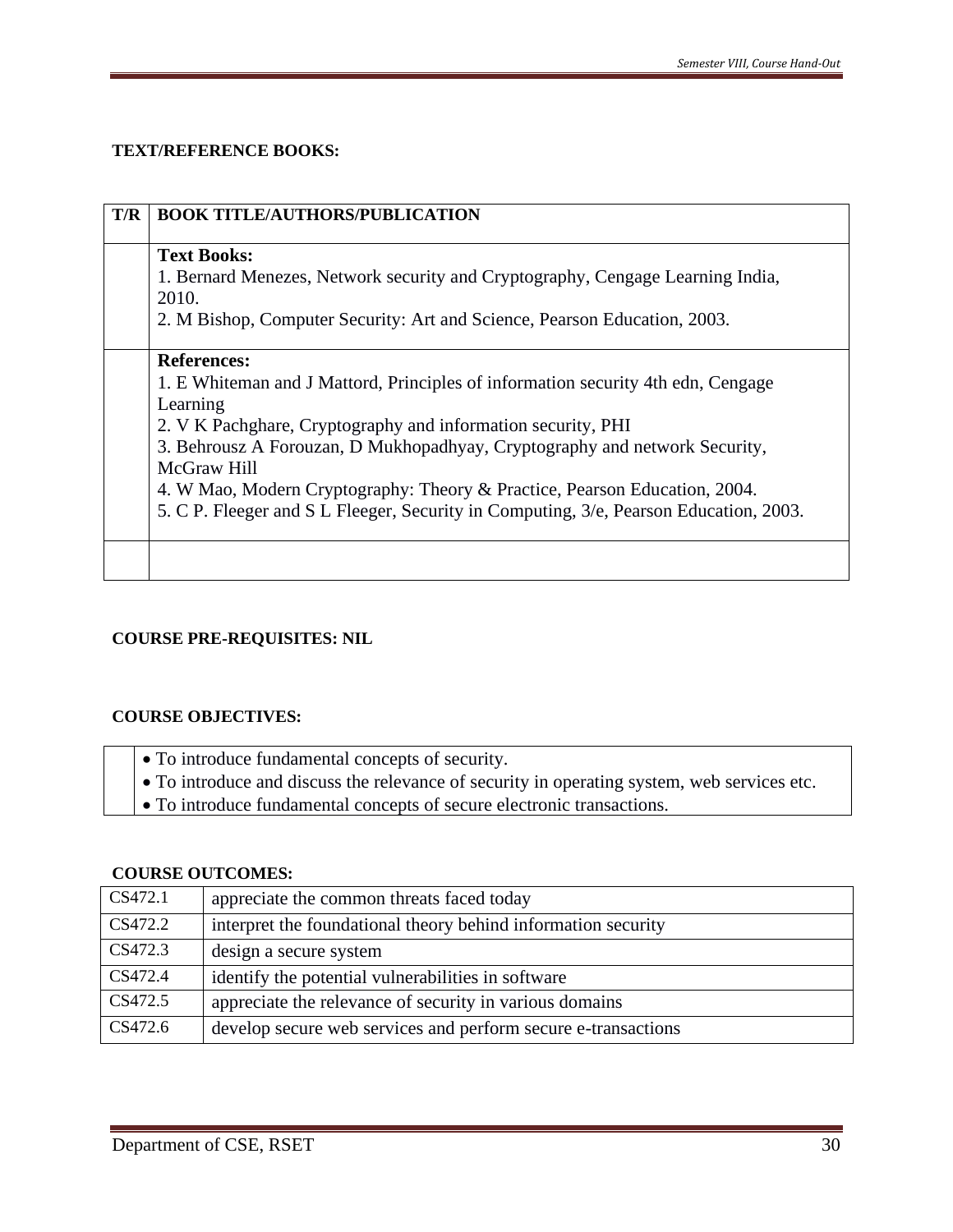|                | PO           | PO | PO | PO           | PO               | PO | PO | P <sub>O</sub> | PO <sub>1</sub> | PO | PO | <b>PO</b> | PSO1           | PSO2 | PSO <sub>3</sub> |
|----------------|--------------|----|----|--------------|------------------|----|----|----------------|-----------------|----|----|-----------|----------------|------|------------------|
|                | 1            | 2  | 3  | 4            | 5                | 6  | 7  | 8              | 9               | 10 | 11 | 12        |                |      |                  |
| <b>CS472.1</b> | $\mathbf{1}$ |    |    | $\mathbf{r}$ |                  |    |    |                |                 |    |    |           | $\overline{2}$ |      |                  |
| <b>CS472.2</b> |              | 3  |    | 2            |                  |    |    |                |                 |    |    |           | $\overline{2}$ |      |                  |
| <b>CS472.3</b> |              |    | 3  |              |                  |    |    |                |                 |    |    |           | $\overline{2}$ |      | 2                |
| <b>CS472.4</b> | $\mathbf{1}$ |    |    | 3            |                  |    |    |                |                 |    |    |           | $\overline{2}$ |      |                  |
| <b>CS472.5</b> | $\mathbf{1}$ |    |    | л            |                  |    |    |                |                 |    |    |           | $\overline{2}$ |      |                  |
| <b>CS472.6</b> |              |    | 3  |              | 2                |    |    |                |                 |    |    |           | $\overline{2}$ |      | 2                |
| <b>CS472</b>   |              |    |    |              |                  |    |    |                |                 |    |    |           |                |      |                  |
| (overall       | 1            | 3  | 3  | 2            | $\boldsymbol{2}$ |    |    |                |                 |    |    |           | $\mathbf{2}$   |      | 2                |
| level)         |              |    |    |              |                  |    |    |                |                 |    |    |           |                |      |                  |

### **CO-PO AND CO-PSO MAPPING**

#### **JUSTIFATIONS FOR CO-PO MAPPING**

| <b>Mapping</b>  | <b>LOW/MEDIUM</b> | <b>Justification</b>                                                       |
|-----------------|-------------------|----------------------------------------------------------------------------|
|                 | /HIGH             |                                                                            |
| CS472.1-        | $\mathbf{L}$      | Students will be able to use engineering knowledge to identify and         |
| <b>PO1</b>      |                   | appreciate the common threats faced today.                                 |
| CS472.1-        | L                 | Students will be able to research based knowledge to identify threats in   |
| <b>PO4</b>      |                   | the information system.                                                    |
| CS472.1-        | M                 | Students gain knowledge on identifying threats in a computer system.       |
| <b>PSO1</b>     |                   |                                                                            |
| CS472.2-        | H                 | Students gain the capability to identify, formulate and review the         |
| PO <sub>2</sub> |                   | theory behind information security.                                        |
| CS472.2-        | M                 | Students can conduct investigations to analyze and understand the          |
| PO <sub>4</sub> |                   | theory behind information security.                                        |
| CS472.2-        | M                 | Students gain knowledge on foundational theory behind computer             |
| <b>PSO1</b>     |                   | science systems security.                                                  |
| CS472.3-        | H                 | Students gain enough knowledge on designing a secure system.               |
| <b>PO3</b>      |                   |                                                                            |
| CS472.3-        | M                 | Students attain the capability to design a computer science specific skill |
| <b>PSO1</b>     |                   | of designing a secure system.                                              |
| CS472.3-        | M                 | Students are made able to design innovative and secure systems.            |
| <b>PSO3</b>     |                   |                                                                            |
| CS472.4-        | L                 | Students are able to use engineering knowledge to identify potential       |
| <b>PO1</b>      |                   | vulnerabilities in software.                                               |
| CS472.4-        | H                 | Students are able to conduct investigations in software to identify        |
| PO <sub>4</sub> |                   | vulnerabilities in them.                                                   |
| CS472.4-        | M                 | Students are able to identify vulnerabilities in computer science          |
| <b>PSO1</b>     |                   | specific software systems.                                                 |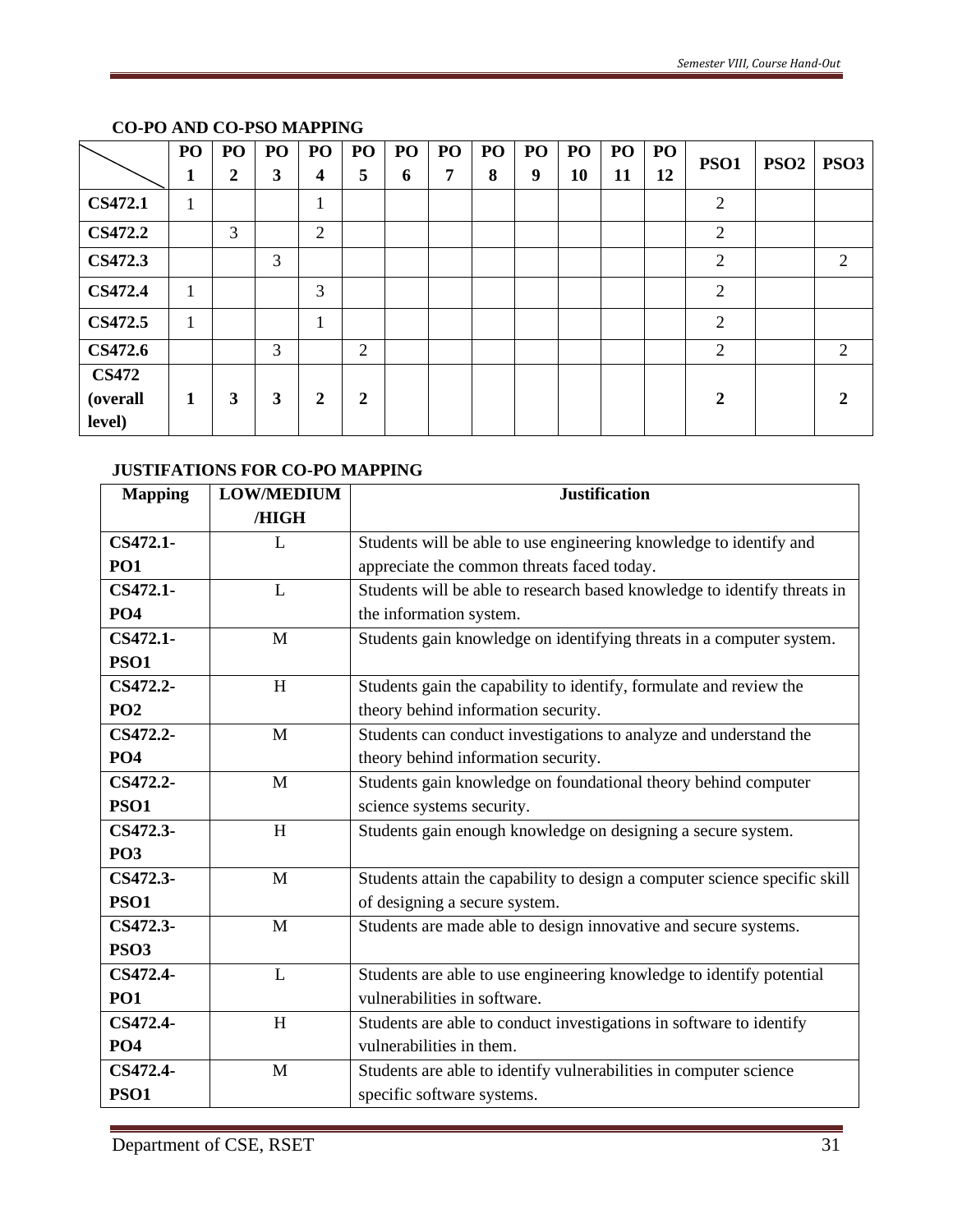| CS472.5-        |   | Students are able to apply engineering knowledge to determine the       |
|-----------------|---|-------------------------------------------------------------------------|
| PO1             |   | relevance of security.                                                  |
| CS472.5-        | L | Students are able to conduct investigations to problems sos as to       |
| PO <sub>4</sub> |   | identify the relevance of security in them.                             |
| CS472.5-        | M | Students are able to apply their knowledge in identifying the relevance |
| <b>PSO1</b>     |   | of security in computer science.                                        |
| CS472.6-        | H | Students will be able to design and develop secure web services.        |
| <b>PO3</b>      |   |                                                                         |
| CS472.6-        | M | Students will be able to use modern tools to develop secure web         |
| <b>PO5</b>      |   | services and transactions.                                              |
| CS472.6-        | M | Students will be able to apply computer science knowledge to develop    |
| <b>PSO1</b>     |   | services and transactions that are secure.                              |
| CS472.6-        | M | Students can develop innovative products using their knowledge in       |
| <b>PSO3</b>     |   | security.                                                               |

### **GAPS IN THE SYLLABUS - TO MEET INDUSTRY/PROFESSION REQUIREMENTS:**

| <b>SNO</b> | <b>TOPICS</b>             | <b>PROPOSED</b>    | PO MAPPING |
|------------|---------------------------|--------------------|------------|
|            |                           | <b>ACTIONS</b>     |            |
|            | Hybrid models of security | Reading assignment | PO1, PSO1  |

#### **TOPICS BEYOND SYLLABUS/ADVANCED TOPICS/DESIGN:**

| <b>SNO</b> | <b>TOPICS</b>                      | <b>PROPOSED</b>    | <b>PO MAPPING</b> |
|------------|------------------------------------|--------------------|-------------------|
|            |                                    | <b>ACTIONS</b>     |                   |
|            | Concepts of Block chain technology | Reading assignment | PO5, PSO1         |

#### **WEB SOURCE REFERENCES:**

| https://nptel.ac.in/courses/106106129/28 |
|------------------------------------------|
| https://nptel.ac.in/courses/106106141/   |
| https://nptel.ac.in/courses/106106157/   |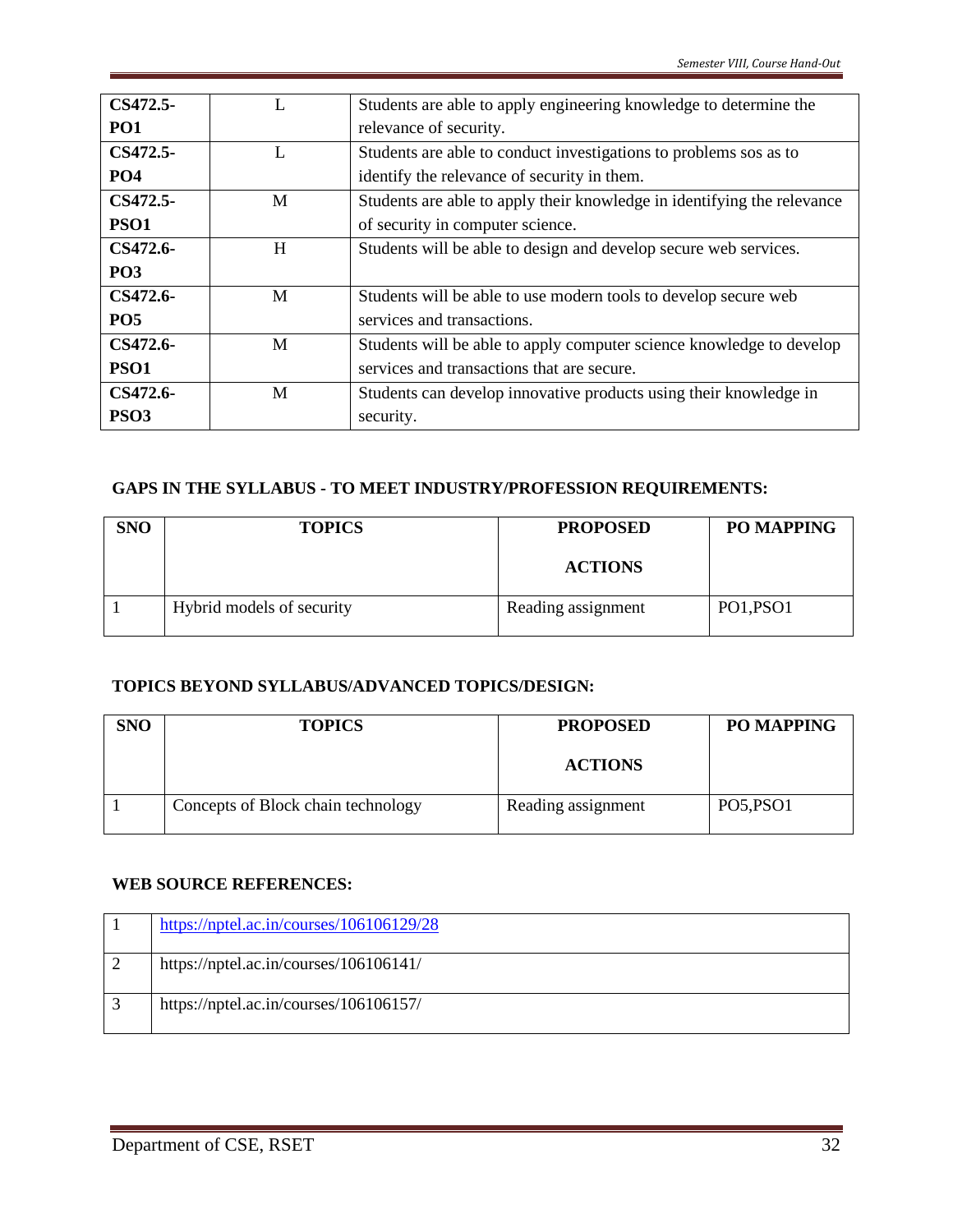#### **DELIVERY/INSTRUCTIONAL METHODOLOGIES:**

| CHALK & TALK $\checkmark$ | STUD. ASSIGNMENT | <b>WEB RESOURCES√</b> |
|---------------------------|------------------|-----------------------|
| LCD/SMART BOARDS√         | STUD. SEMINARS√  | ADD-ON COURSES√       |

#### **ASSESSMENT METHODOLOGIES-DIRECT**

| ASSIGNMENTS√          | STUD. SEMINARS    | <b>TESTS/MODEL</b> | UNIV.                 |
|-----------------------|-------------------|--------------------|-----------------------|
|                       |                   | EXAMS <sub>v</sub> | <b>EXAMINATION</b>    |
|                       |                   |                    |                       |
| <b>STUD. LAB</b>      | <b>STUD. VIVA</b> | <b>MINI/MAJOR</b>  | <b>CERTIFICATIONS</b> |
| <b>PRACTICES</b>      |                   | <b>PROJECTS</b>    |                       |
|                       |                   |                    |                       |
| <b>ADD-ON COURSES</b> | <b>OTHERS</b>     |                    |                       |
|                       |                   |                    |                       |

#### **ASSESSMENT METHODOLOGIES-INDIRECT**

| ASSESSMENT OF COURSE OUTCOMES (BY                    | STUDENT FEEDBACK ON FACULTY |
|------------------------------------------------------|-----------------------------|
| FEEDBACK, ONCE) $\checkmark$                         | (ONCE)                      |
| ASSESSMENT OF MINI/MAJOR PROJECTS BY<br>EXT. EXPERTS | <b>OTHERS</b>               |

**Prepared by Approved by** 

**Ms. Jisha Mary Jose (Faculty)** Dr. Sminu Izudheen **(HOD)**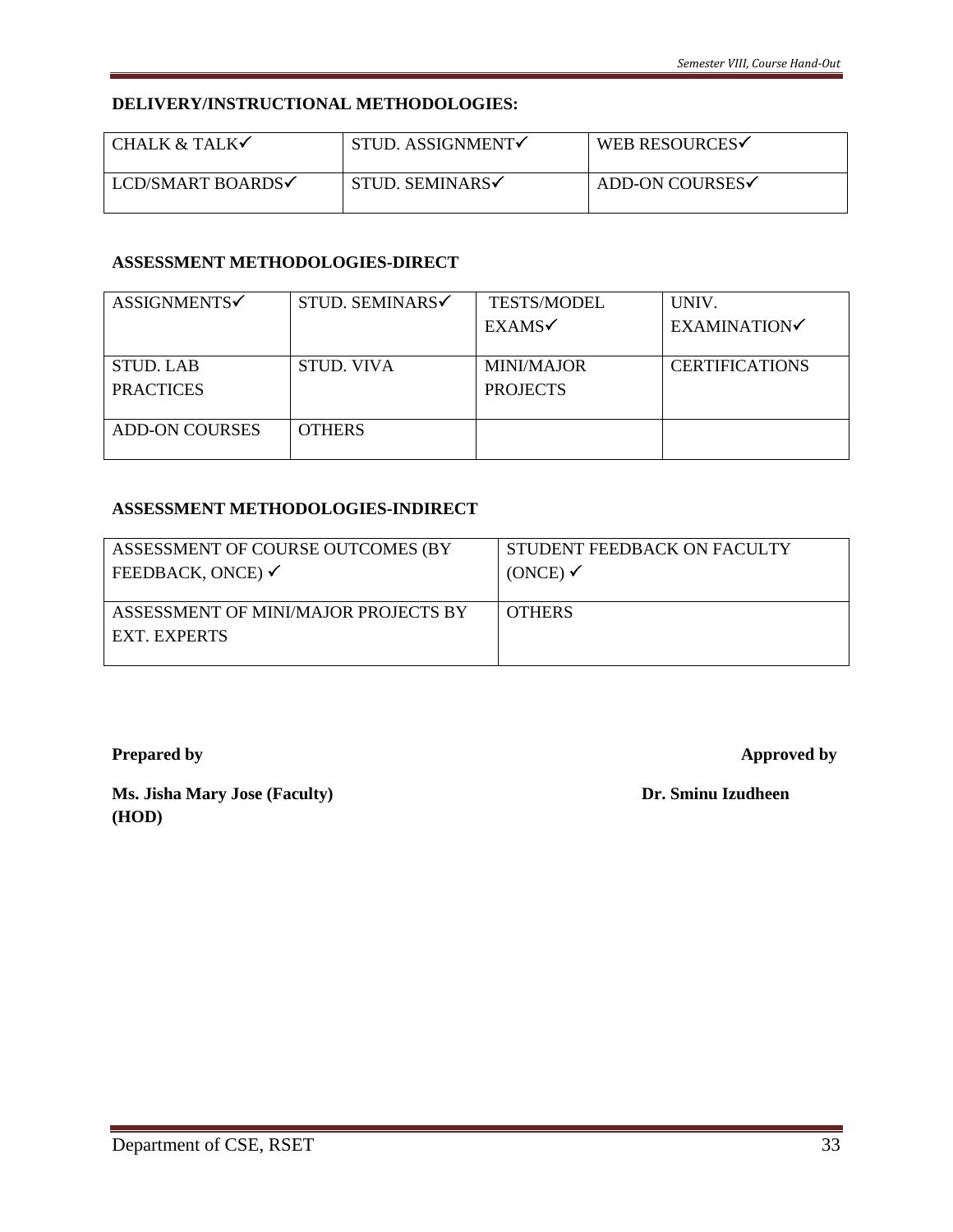# **CS492 Project**

# **COURSE INFORMATION SHEET**

<span id="page-33-1"></span><span id="page-33-0"></span>

| PROGRAMME:                  | <b>COMPUTER SCIENCE &amp;</b>              | <b>DEGREE: BTECH</b>          |
|-----------------------------|--------------------------------------------|-------------------------------|
| ENGINEERING                 |                                            |                               |
| <b>COURSE: MAIN PROJECT</b> |                                            | SEMESTER: VIII CREDITS: 6     |
| COURSE CODE:                | CS492                                      | <b>COURSE TYPE: CORE</b>      |
| <b>REGULATION:</b>          | 2016                                       |                               |
|                             | <b>COURSE AREA/DOMAIN: Software Design</b> | CONTACT HOURS: 18 hours/Week. |
|                             | CORRESPONDING LAB COURSE CODE (IF          | <b>LAB COURSE NAME:</b>       |
| $ANY$ :                     |                                            |                               |

## **SYLLABUS:**

| <b>UNIT</b> | <b>DETAILS</b>                                                                                 | <b>HOURS</b> |
|-------------|------------------------------------------------------------------------------------------------|--------------|
|             | In depth study of the topic assigned in the light of the preliminary report                    |              |
|             | prepared in the seventh                                                                        |              |
|             | semester                                                                                       |              |
|             | Review and finalization of the approach to the problem relating to the<br>assigned topic       |              |
|             | Preparing a detailed action plan for conducting the investigation,<br>including team work      |              |
|             | Detailed<br>Analysis/Modelling/Simulation/Design/Problem<br>Solving/Experiment as needed       |              |
|             | Final development of product/process, testing, results, conclusions and<br>future directions   |              |
|             | Preparing a paper for Conference presentation/Publication in Journals, if<br>possible          |              |
|             | Preparing a report in the standard format for being evaluated by the dept.<br>assessment board |              |
|             | Final project presentation and viva voce by the assessment board<br>including external expert  |              |
|             | <b>TOTAL HOURS</b>                                                                             | 18           |

# **TEXT/REFERENCE BOOKS:**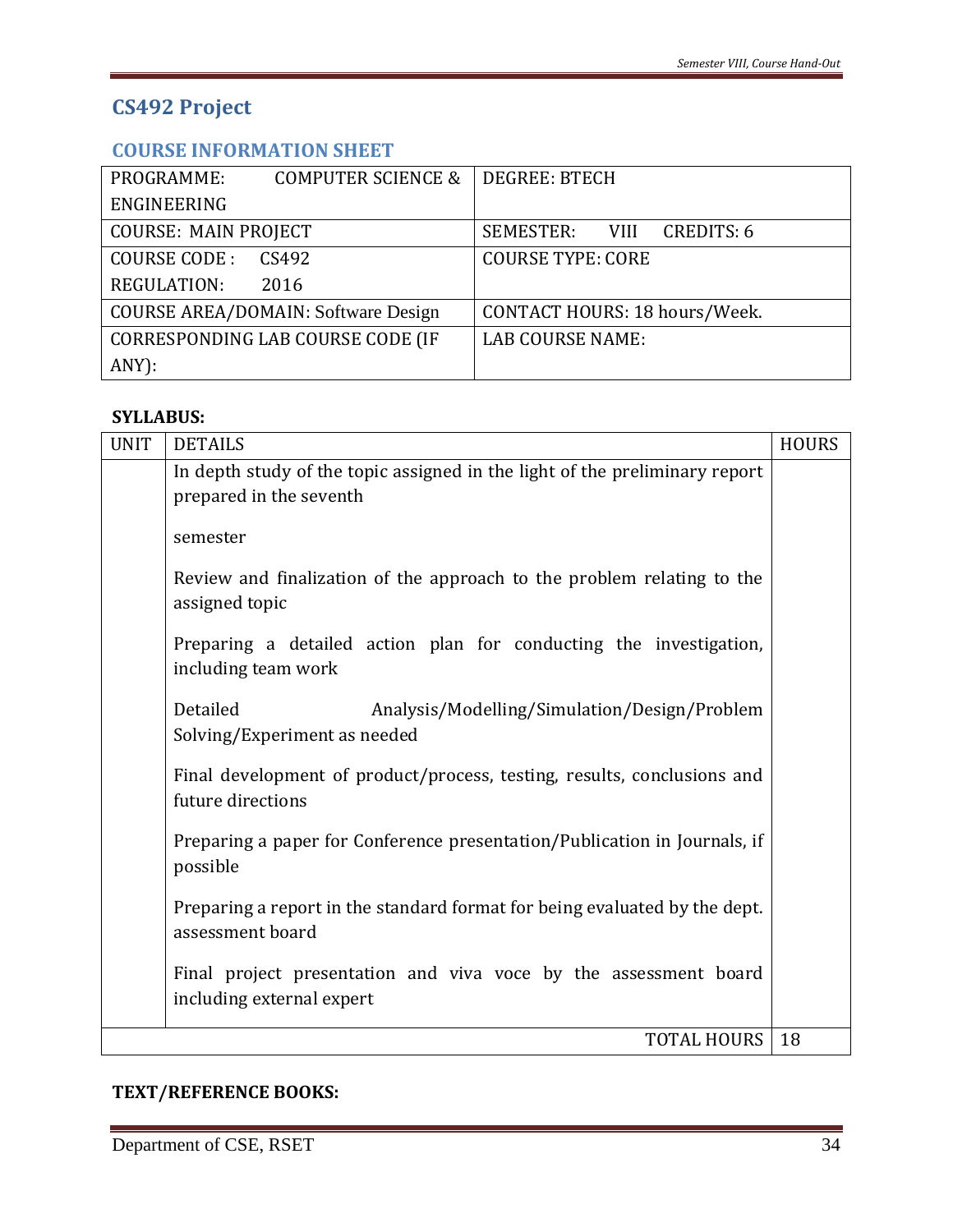| T/R   BOOK TITLE/AUTHORS/PUBLICATION                                 |
|----------------------------------------------------------------------|
| Seven latest international journal papers having high impact factor. |
| MOOC Courses from Course ERA, NPTEL etc.                             |

# **COURSE PRE-REQUISITES:**

| C.CODE     | <b>COURSE NAME</b> | <b>DESCRIPTION</b> |  |
|------------|--------------------|--------------------|--|
| <b>NIL</b> |                    |                    |  |
|            |                    |                    |  |

# **COURSE OBJECTIVES:**

| 1   To apply engineering knowledge in practical problem solving                  |
|----------------------------------------------------------------------------------|
| 2 To foster innovation in design of products, processes or systems               |
| To develop creative thinking in finding viable solutions to engineering problems |

# **COURSE OUTCOMES:**

| <b>SNO</b> | <b>DESCRIPTION</b>                                                                            |
|------------|-----------------------------------------------------------------------------------------------|
|            | The students will be able to think innovatively on the development of components, products,   |
|            | processes or technologies in the engineering field                                            |
|            | The students will be able to apply knowledge gained in solving real life engineering problems |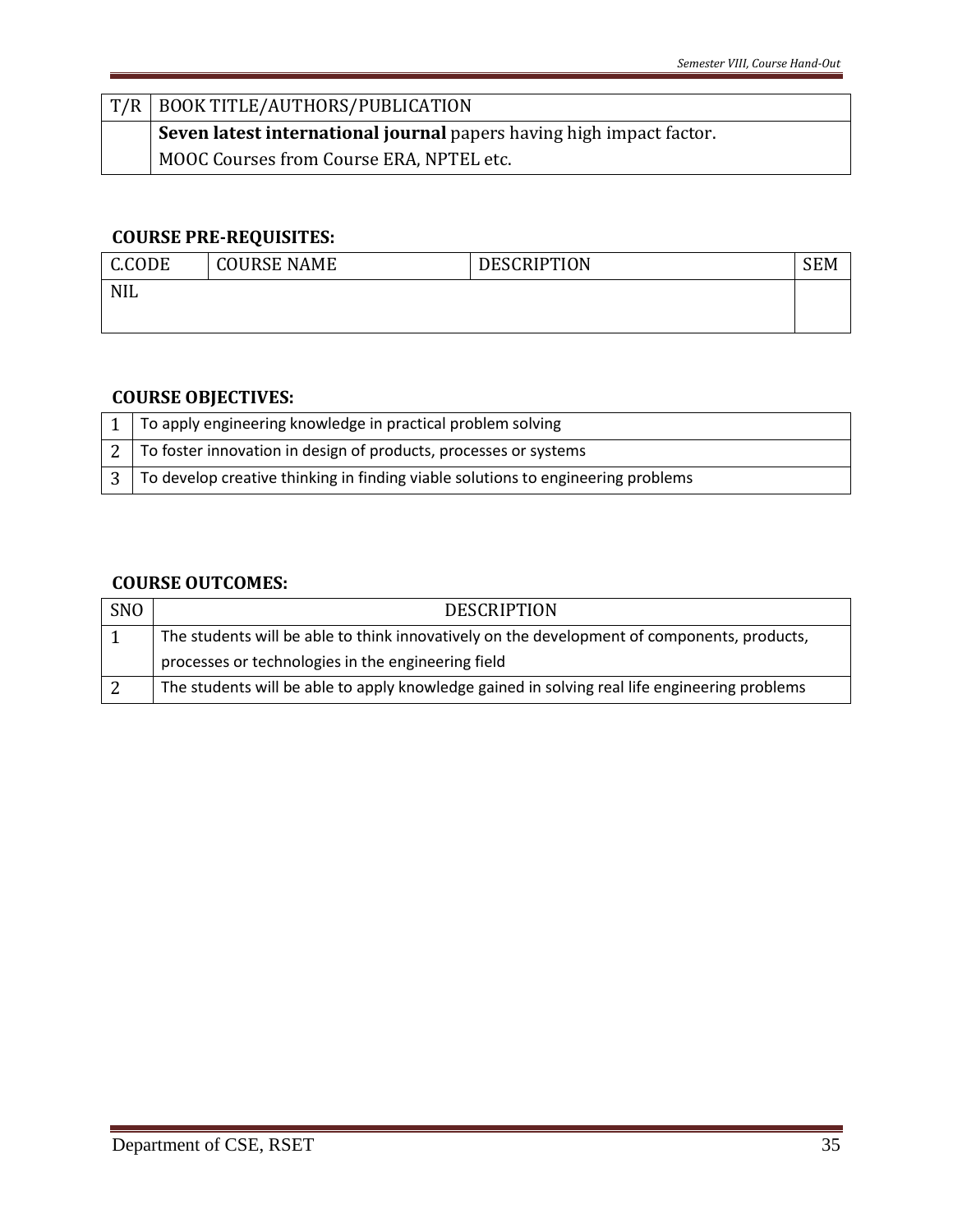#### **CO-PO AND CO-PSO MAPPING**

|                     | P <sub>O</sub> | P <sub>O</sub>                | P <sub>O</sub> | P <sub>O</sub> | PO.             | PO. | P <sub>O</sub> | P <sub>0</sub> | P <sub>O</sub> | P <sub>0</sub> | P <sub>O</sub> | P <sub>O</sub>   | PS <sub>O</sub> | <b>PSO</b> | <b>PS</b> |
|---------------------|----------------|-------------------------------|----------------|----------------|-----------------|-----|----------------|----------------|----------------|----------------|----------------|------------------|-----------------|------------|-----------|
|                     |                | ◠<br>▃                        | ⌒<br>. .       |                | ັ               | 6   | $\overline{ }$ | 8              | $\Omega$       | 10             | 11<br>TT.      | $1^{\circ}$<br>ᅶ |                 | ∸          | 03        |
| CS492.1<br>$\sim$ 1 |                | $\overline{\phantom{0}}$<br>▵ |                | ⌒<br>∼         | $\sqrt{2}$<br>▵ |     |                |                |                |                |                |                  | ∸               |            |           |
| CS492.2             |                |                               | ∸              |                |                 |     |                |                |                |                |                |                  |                 |            | ∸         |

#### **JUSTIFICATIONS FOR CO-PO MAPPING**

| <b>Mapping</b>   | LOW/ME  | <b>Justification</b>                                                             |  |  |  |  |
|------------------|---------|----------------------------------------------------------------------------------|--|--|--|--|
|                  | DIUM/HI |                                                                                  |  |  |  |  |
|                  | GH      |                                                                                  |  |  |  |  |
| $CS451.1 -$      | L       | Students do a literature survey while preparing for the seminar and project      |  |  |  |  |
| P <sub>0</sub> 2 |         |                                                                                  |  |  |  |  |
| $CS451.1 -$      | M       | They reach valid conclusions after the literature survey                         |  |  |  |  |
| P <sub>04</sub>  |         |                                                                                  |  |  |  |  |
| $CS451.1-$       | M       | Seminar presentations help them to develop public speaking skills                |  |  |  |  |
| PO10             |         |                                                                                  |  |  |  |  |
| CS451.2-         | H       | They do a detailed research in their area of interest which help them to analyse |  |  |  |  |
| P <sub>04</sub>  |         | and synthesis data.                                                              |  |  |  |  |
| CS451.2-         | M       | They understand the limitations of the existing techniques and can use the       |  |  |  |  |
| <b>PO5</b>       |         | engineering techniques to arrive at valid conclusions                            |  |  |  |  |
| CS451.2-         | H       | Writing seminar report help them to develop technical report writing skills.     |  |  |  |  |
| PO10             |         |                                                                                  |  |  |  |  |
| CS451.2-         | M       | By comparing different techniques they can identify , analyse and design         |  |  |  |  |
| PS <sub>01</sub> |         | complex engineering problems.                                                    |  |  |  |  |

## **WEB SOURCE REFERENCES:**

| ieee.org   |
|------------|
| dl.acm.org |
| Elsevier   |
| Springer   |

## **DELIVERY/INSTRUCTIONAL METHODOLOGIES:**